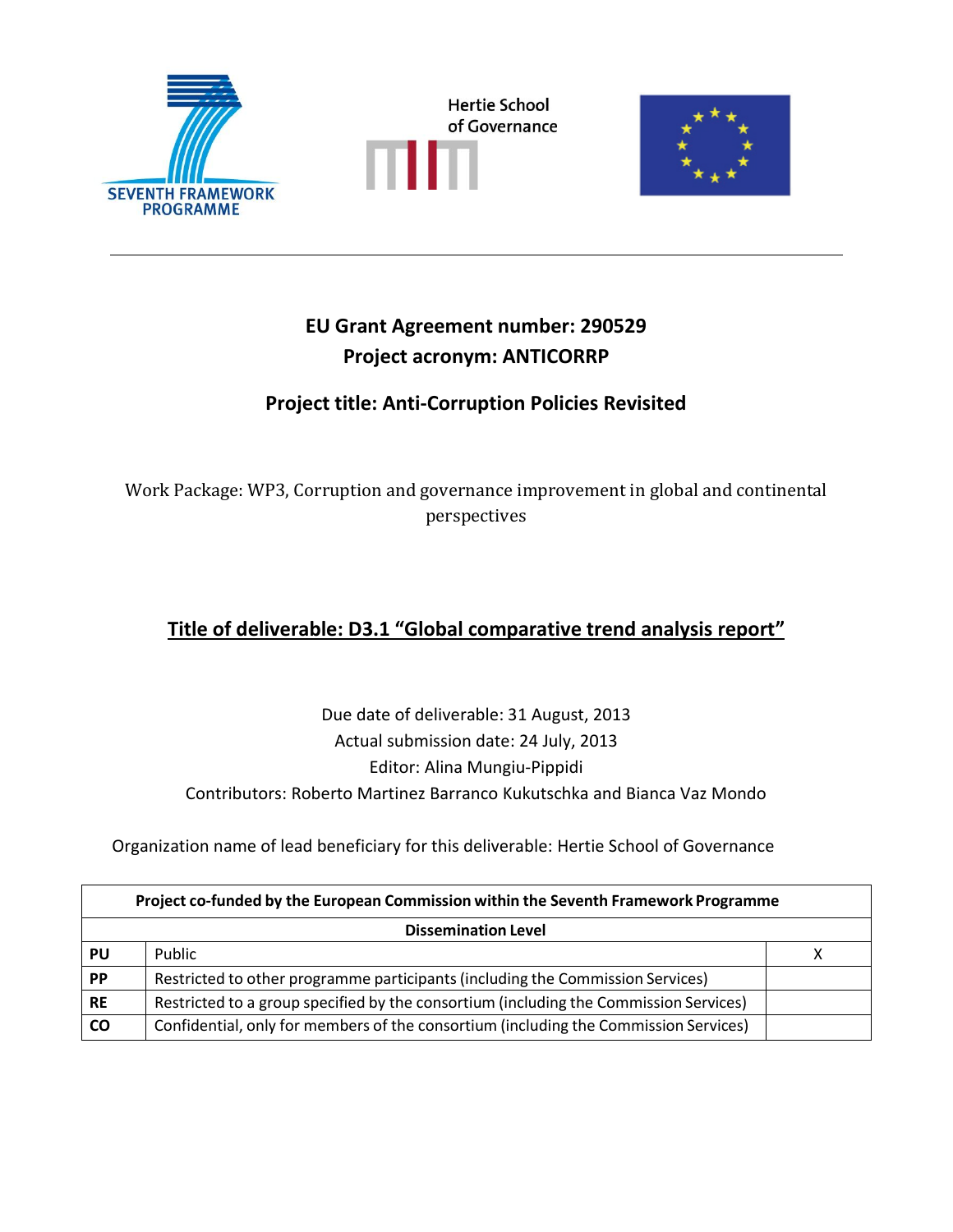*The information and views set out in this publication are those of the author(s) only and do not reflect any collective opinion of the ANTICORRP consortium, nor do they reflect the official opinion of the European Commission. Neither the European Commission nor any person acting on behalf of the European Commission is responsible for the use which might be made of the following information.*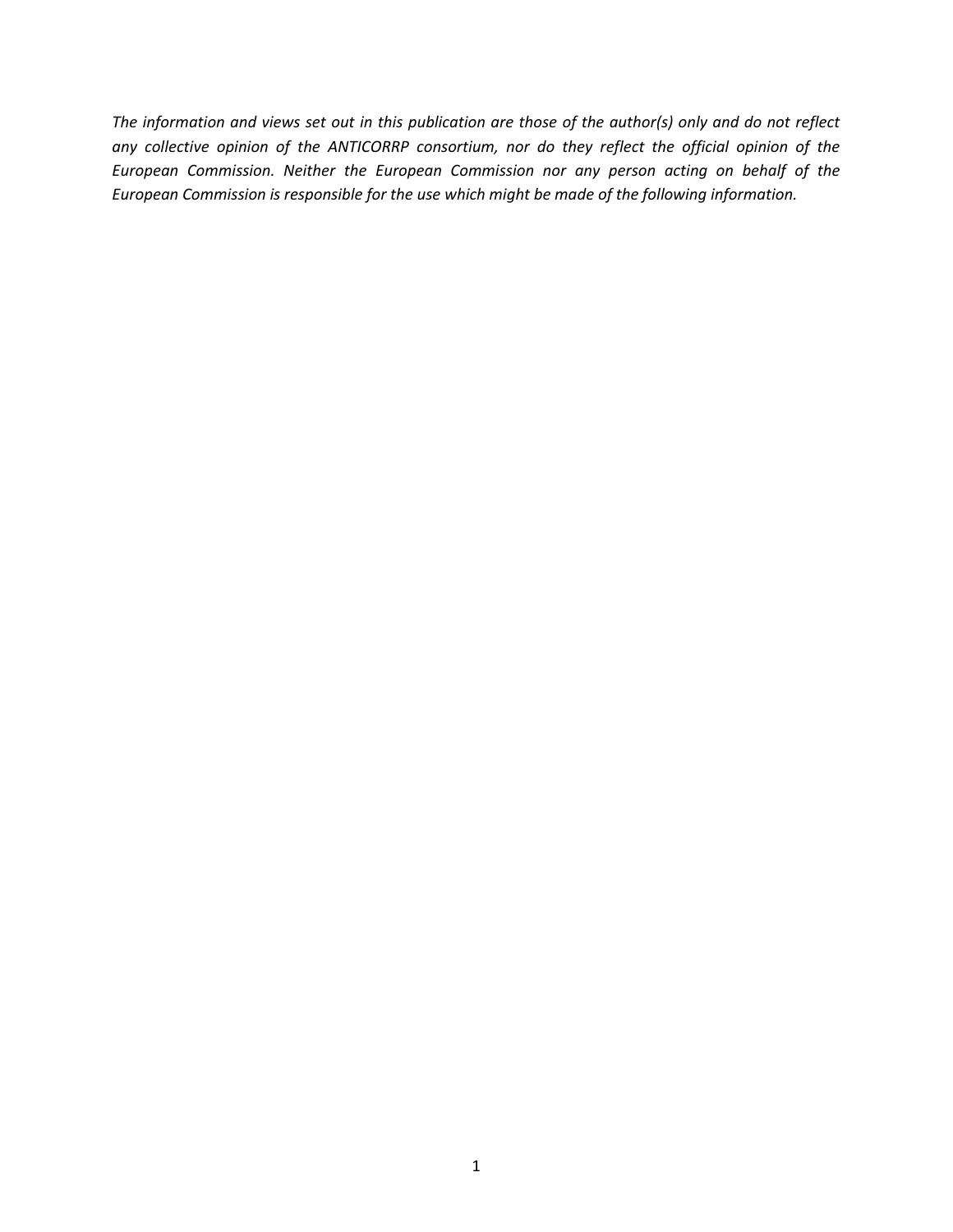# **I. Concepts and research objectives**

Can governance be changed by human agency? The answer to this central policy question has been taken for granted in the last twenty years as good governance promotion began to feature as a top priority of every international donor organization. Despite this fact, the answer is not as simple. In this introductory study, we divide the answer in two parts. **The first question** pertains to whether **governance—as defined in the framework of this project as a set of institutions determining who gets what in a given society—evolves at all, other than incrementally, in the absence of radical intervening factors (e.g., war, military occupation or natural disaster)**. **The second part questions, where such natural evolution can be observed with some certainty, is it intentional human agency which brings the change about**. **The objective of this trend analysis report is to answer the first part of the question and identify cases of evolution. The future reports will model change and analyze its determinants.**

The concept of evolution is influenced by our definitions of governance and corruption. We define corruption as a governance regime—a stable configuration of rules of the game where the norm does not feature ethical universalism (i.e. every citizen treated equally by the state), but rather some kind of particularism shaping exchanges between public actors and citizens. According to the United Nations Convention against Corruption (UNCAC), particularism is corrupt when it changes the relations between a state and its citizens, which must be based on modern (universal and impersonal) principles resulting in a treatment (process) and an allocation of public resources (outcomes) based on fairness, impartiality and equality. If we discuss corruption at national level, we measure in fact governance regimes. Thus, we can speak of corruption as deviation from the norm only at individual or organization level, and even then, it is problematic as we do find many regimes where the norm is corruption itself, and governance works as a form of permanent spoliation of public resources by private actors. Corruption in this context includes behavior ranging from favoritism to bribes. Some of its forms are criminalized, others not, but the defining characteristic at national level, which makes people speak of 'corrupt' versus 'non-corrupt' countries, is not a legal definition of corruption, but rather the answer to the question whether transactions carried out by the state respect the norm of ethical universalism or are influenced by some particular ties which lead to privileged treatment and discrimination, respectively. We define control of corruption as

*"[…] the capacity of a society to constrain corrupt behavior in order to enforce the norm of individual integrity in public service and politics and to uphold a state which is free from the capture of particular interests and thus able to promote public interest and social welfare."* (Mungiu-Pippidi 2013, 9)

**But why should all countries strive to meet this unique benchmark of governance?** While perfectly legitimate, the question has become one of historical interest as more than 150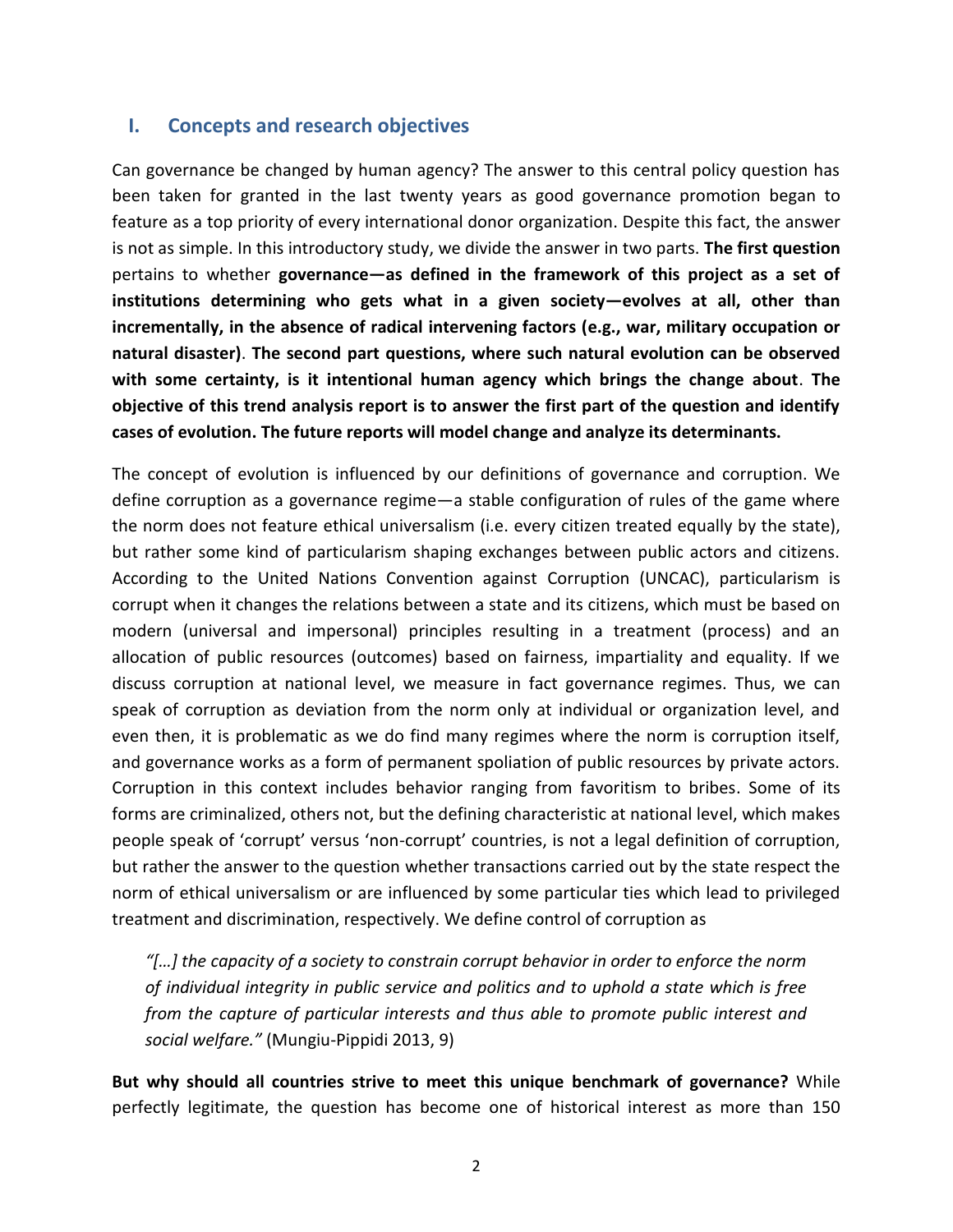countries had by 2013 signed UNCAC, which was put into force on 14 December 2005. In other words, most countries committed to a certain unique set of governance standards. In articles 7 (public sector) and 9 (procurement), the convention spells out the modern principles of efficiency, transparency, merit, equity and objectivity as the only accepted governance norms. It also goes far beyond the criminalization of bribing or influence trading, stating in article 1.c that it will 'promote integrity, accountability and proper management of public affairs and public property'. **This puts an end to moral relativism in the area of governance**. The UNCAC, together with the International Covenant on Civil and Political Rights (adopted in 1966 and signed by 167 governments by 2011) and other related treaties and conventions, signals that the world now has universal governance norms which sovereign countries have willingly adopted and which should be implemented. This also means that citizens of these countries are able to demand better governance with respect to the standards adopted.

Operating at national level, this measurement of the main rule of the game in public resource allocation is what we refer to as **control of corruption. The World Bank measures it as an aggregate indicator composed of all established country ratings on corruption since 1996.** It aims to capture not only perceptions of the extent to which public power is exercised for private gain, including both petty and grand forms of corruption, but also the degree of state capture by elites and private interests<sup>1</sup>. The extent to which this indicator is reliable will be *discussed in detail in the second methodological section of this report.*

The World Bank indicator thus allows us to observe the evolution of control of corruption in a large sample of countries over the past 17 years (1996-2012). This seems to be a considerable period of time in itself—but is it sufficient for a country to modernize its governance? Countries presently placed in the upper tercile of the World Bank scale have reached this position within a far longer interval, with very few exceptions. Although we do not have the kind of systematic data to go further back, there are enough historical indicators to inform us when countries have reached certain governance benchmarks. A wider historical view would thus divide the achievers of good governance into generations. The first generation, which we call 'historical achievers', is comprised of 14 countries, including atypical polities, such as Andorra or Lichtenstein. This generation includes the Scandinavian countries, which were created as a result of diverse secessions but have forged their own tools to good governance, despite their common origins; Britain, the classic historical performer, and the United States, its most prodigious colony; the Benelux countries, which have shared the same political space for many years, although Belgium in recent years seems to have reached a lesser standard of governance than the Netherlands; three historical German speaking principalities, Austria, Prussia and

 $\overline{\phantom{a}}$ 

 $1$  For the full composition of sources used for this aggregate indicator see <http://info.worldbank.org/governance/wgi/pdf/cc.pdf>.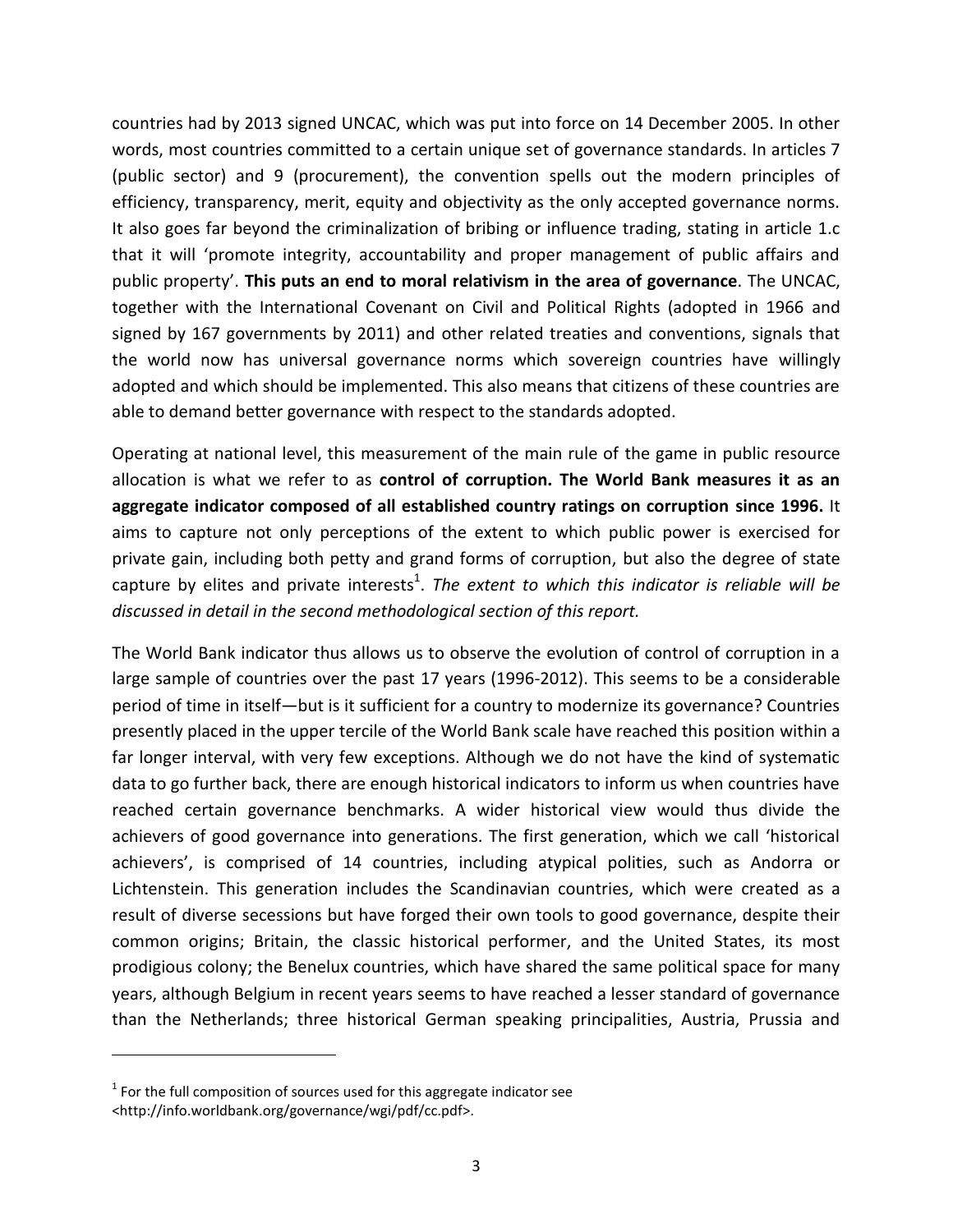Bavaria; France, and Switzerland. Their achievement in governance coincided with their modernity, leading to the belief reflected in UNCAC that the two can only go together, despite serious skepticism on this account voiced in the past (Nye 1967; Huntington 1968).

The second generation of 'early' achievers reached modern governance between the two World Wars. These were generally new states which seceded from a first generation achiever, mostly British Empire splinters populated by European Christians (i.e. Ireland, Australia and New Zealand) which continued to follow the tradition of British legal institutions, mixed with their own democratic developments. Also included here is Iceland, a splinter of Denmark. Finally, contemporary 'achievers' came close to the good governance benchmark after the Second World War, starting with two countries which evolved as Western protectorates following military occupation: Japan and West Germany. More recent achievers saw a new round of former British colonies, in particular Caribbean islands, a handful of Mediterranean and Eastern European countries, as well as some continental exceptions. **This suggests that historically, only a few countries achieved the benchmark of 'control of corruption' independently.** There appear to be only a few streams and a few exceptions from broader continental contexts. But is it wrong to presume an underlying governance trend toward modern governance? Formally, no: UNCAC itself is the proof, as well as the UN system. If nothing else, here we can find countries which conceive themselves in similar terms, and even use the same formal language of modernity and post-modernity, despite their differences in development. What about informal institutions, are they catching up with these pretenses of modernity? This is a far more difficult question, and more indicators then those of the World Bank Control of Corruption might be needed to answer it. However, first an overview of existing measurements is needed, in order to understand what are their limitations and what do they tell us. We shall then examine the other questions in turn.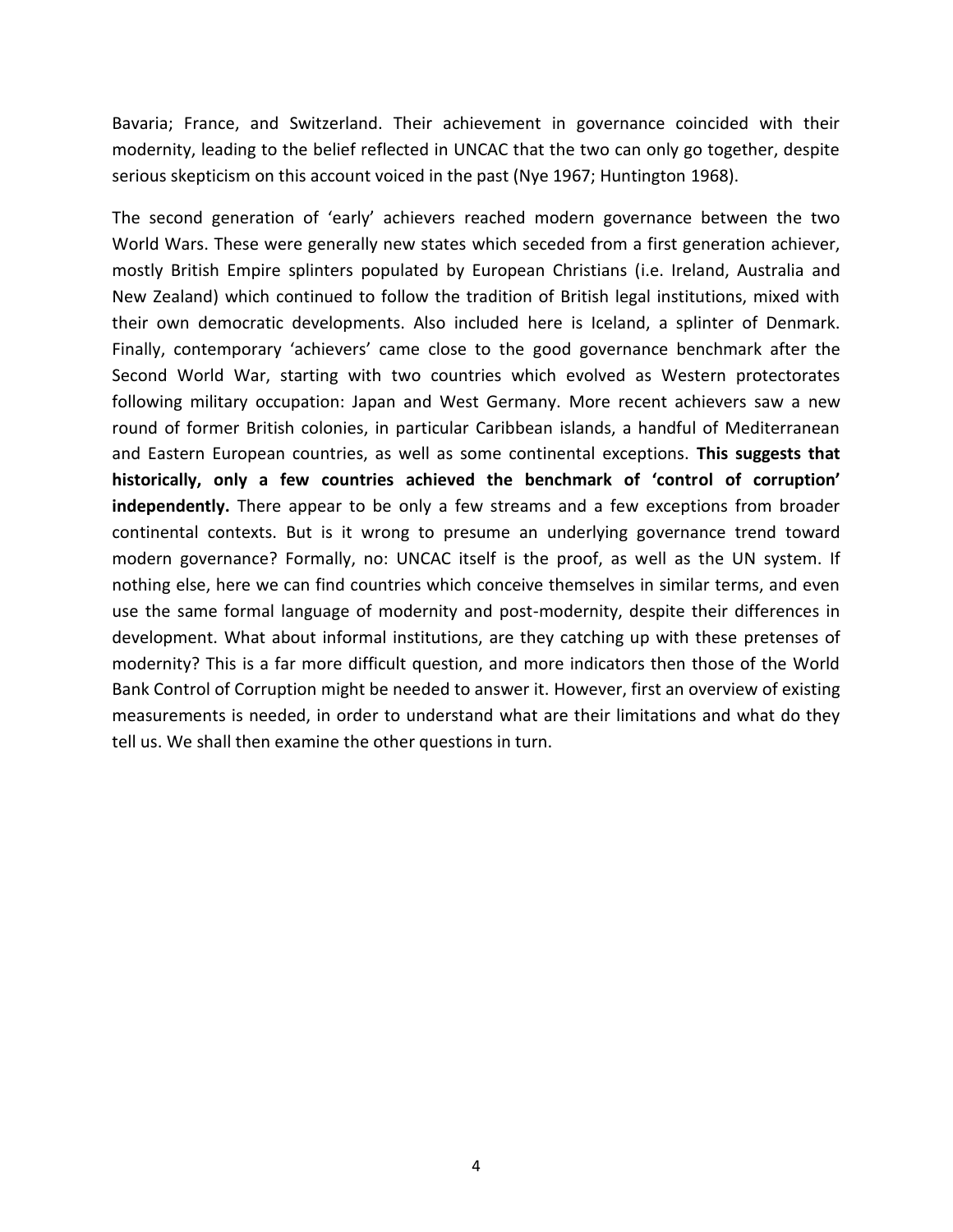## **II. Methodology**

As defining corruption is difficult and controversial, measuring it is equally challenging, although considerable progress has been made in the last two decades (see Kaufmann et al. 2006). The only existing instruments allowing comparisons across time are based on perception indicators. There are mainly two ways to measure perceptions of corruption. The first is to rely on the opinions of experts, i.e. business executives, academics or development officials; such measures are criticized for their lack of transparency, such as the Economist Intelligence Unit, formerly the Business Index, or the International Country Risk Guide, (ICRG). The second method is to ask regular citizens to assess the extent of corruption in their own country or in certain institutions. [Table 1](#page-7-0) shows the correlations between several corruption measurements that follow different methodologies. The control of corruption indicator by the World Bank and Transparency International's Corruption Perceptions Index (CPI) are both aggregated index scores based on variables from different data sources. The World Economic Forum's diversion of public funds indicator as well as the PRS Group's Quality of Government indicator are based on expert surveys. Finally, the perception of corruption of public officials and political parties are taken from the Global Corruption Barometer, a general population survey.

Statistical aggregates can make use of all the above, either in the form of simple averages, such as the CPI, or by extracting more refined unobserved components, as the World Bank does to estimate its Worldwide Governance Indicators (WGI), which allow measuring the difference between sources. While these indicators have been criticized for their lack of validity and reliability (Andrews 2008; Thomas 2009), the fact remains, as argued by Kaufman et al. (1999) and Knack (2006), that most sources are highly correlated: citizens, businesses and experts tend to agree on which countries are more or less corrupt (see [Table 1\)](#page-7-0).

The control of corruption indicator has been published since 1996, on a biannual basis until 2002 and annually since then, and covers almost 200 countries. It is computed on the basis of some hundred individual variables on perception of corruption, drawn from about 40 data sources produced by more than 30 different organizations. From these sources the definition of corruption ranges from the frequency of additional payments, to the effects of corruption on the business environment, to measuring grand corruption in the political arena or in the tendency of elite forms to engage in state capture (Kaufmann 2005). To combine the various corruption indicators into a single index an unobserved component is extracted. The estimate of control of corruption is given therefore by the weighted average of (rescaled) scores of each of the component indicators, the model also allowing for computing the variance of a disturbance term, which is a measure of how informative the index is. The variance of this conditional distribution provides an estimate of the precision of the control of corruption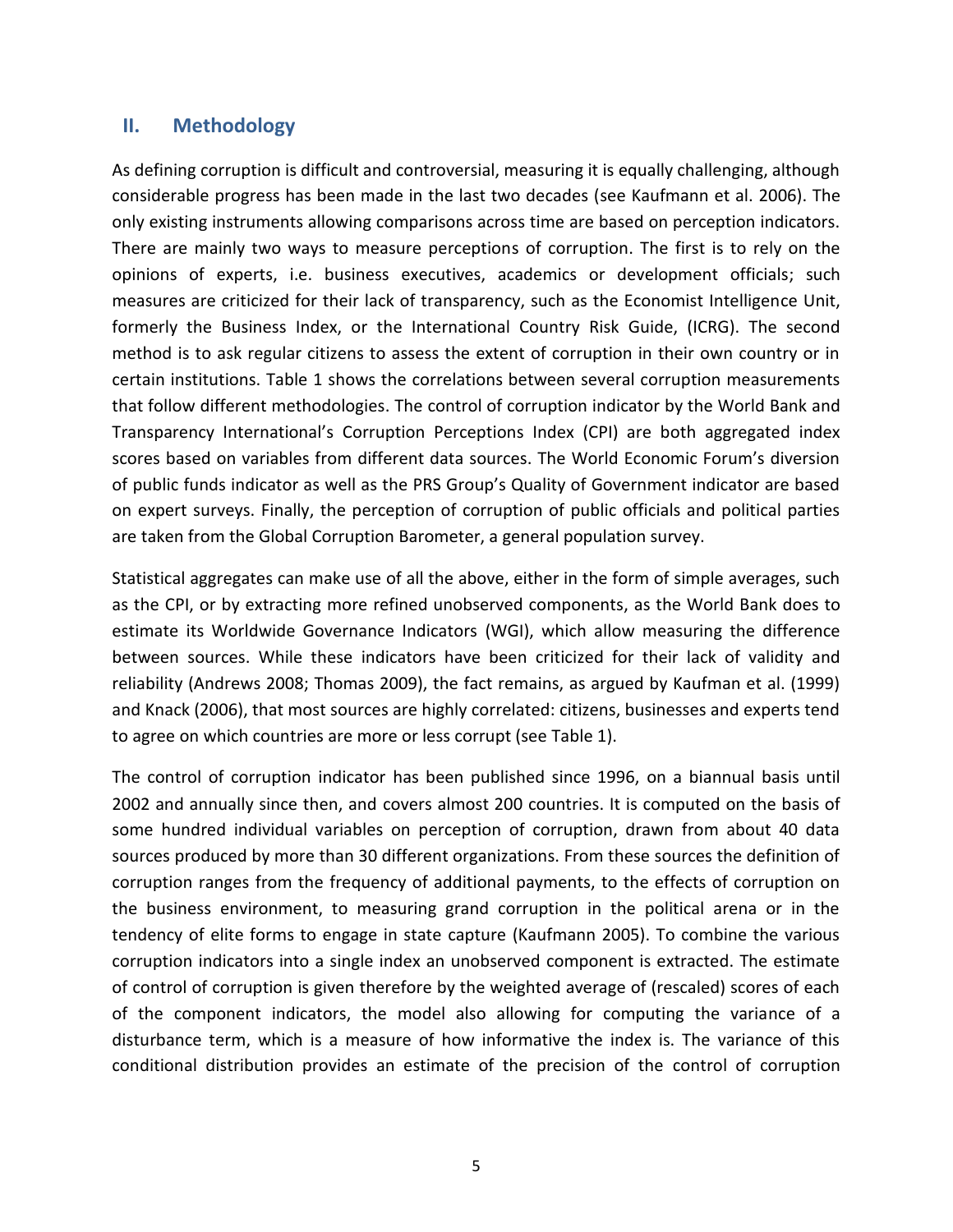indicator for each country. The point estimate is the mean of the conditional distribution given the observed data and ranges between -2.5 (most corrupt) and +2.5 (least corrupt).

No corruption measurement developed until now enjoys universal acceptance. The challenge of acquiring data that allows comparing corruption across countries and across time still persists. The CPI, first released in 1995, was the initial attempt to measure and compare corruption on a global scale. This index has been credited widely with putting the issue of corruption on the global policy agenda and raising international awareness about the phenomenon. Nonetheless, its methodology was designed for cross-country comparisons in a single year and not for comparisons of a single country's score across several years. The PRS Group's International Country Risk Guide (ICRG) also includes a corruption measurement. However, methodological changes made in 1997 and 2001 make it also unreliable to analyze corruption trends.

This report uses the World Bank control of corruption indicator. Although this index has also been criticized, it provides data for the longest time span (1996-2011) and aggregates most measurements by a transparent methodology.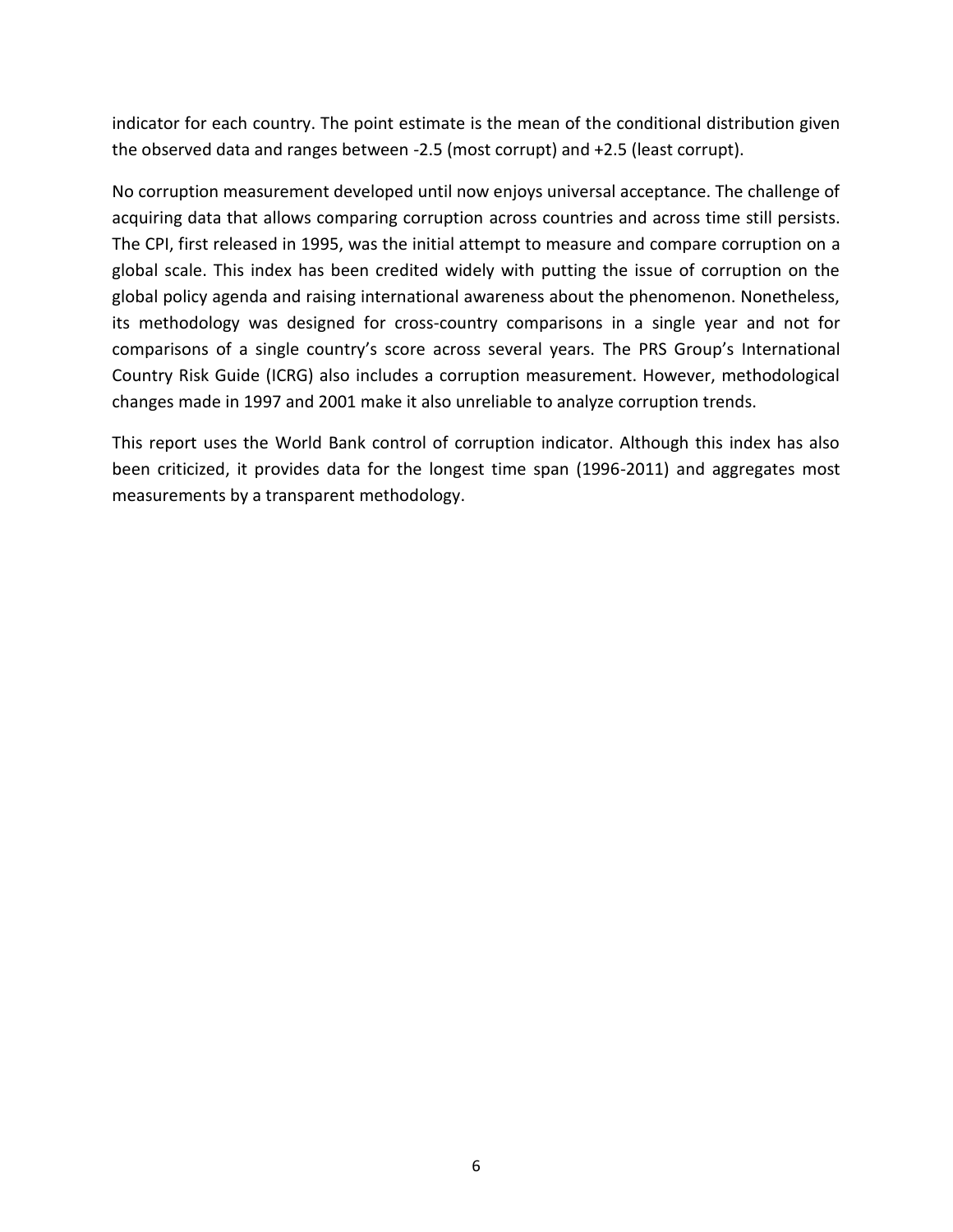<span id="page-7-0"></span>

|                                                           |                                       | Control of<br>Corruption<br>estimate | Perception of<br>Corruption<br>among<br>political<br>parties | Perception of<br>Corruption<br>among public<br>officials | Quality of<br>Government<br>index | Corruption<br>Perception<br>Index | Diversion of<br>public funds | Source                                                               |
|-----------------------------------------------------------|---------------------------------------|--------------------------------------|--------------------------------------------------------------|----------------------------------------------------------|-----------------------------------|-----------------------------------|------------------------------|----------------------------------------------------------------------|
| Control of<br>Corruption<br>estimate                      | Pearson Corr.<br>Sig. (2-tailed)<br>N | $\mathbf{1}$<br>196                  |                                                              |                                                          |                                   |                                   |                              | World Bank's<br><b>Worldwide Governance</b><br>Indicators (2010)     |
| Perception of<br>Corruption<br>among political<br>parties | Pearson Corr.<br>Sig. (2-tailed)<br>N | $-0.0467$<br>0.6497<br>97            | $\mathbf{1}$<br>97                                           |                                                          |                                   |                                   |                              | <b>Global Corruption</b><br>Barometer (2010/11)                      |
| Perception of<br>Corruption<br>among public<br>officials  | Pearson Corr.<br>Sig. (2-tailed)<br>N | $-0.4455**$<br>0.0000<br>97          | $0.6041**$<br>0.0000<br>97                                   | $\mathbf{1}$<br>97                                       |                                   |                                   |                              | <b>Global Corruption</b><br>Barometer (2010/11)                      |
| Quality of<br>Government<br>index                         | Pearson Corr.<br>Sig. (2-tailed)<br>N | $0.8685**$<br>0.0000<br>139          | $-0.1323$<br>0.2332<br>83                                    | $-0.5234**$<br>0.0000<br>83                              | $\mathbf{1}$<br>139               |                                   |                              | PRS Group's<br><b>International Country</b><br>Risk Guide (2010)     |
| Corruption<br>Perception<br>Index                         | Pearson Corr.<br>Sig. (2-tailed)<br>N | $0.9910**$<br>0.0000<br>101          | $-0.0894$<br>0.4188<br>84                                    | $-0.4893**$<br>0.0000<br>84                              | $0.8672**$<br>0.0000<br>92        | $\mathbf{1}$<br>101               |                              | Transparency<br>International (2010)                                 |
| Diversion of<br>public funds                              | Pearson Corr.<br>Sig. (2-tailed)<br>N | $0.8475**$<br>0.0000<br>140          | $-0.2523*$<br>0.0214<br>83                                   | $-0.5868**$<br>0.0000<br>83                              | $0.7873**$<br>0.0000<br>119       | $0.9433**$<br>0.0000<br>88        | $\mathbf{1}$<br>140          | World Economic<br>Forum's Global<br>Competitiveness Report<br>(2010) |

# **Table 1. Correlations between Different Corruption Indicators (2010)**

\*\*. Correlation is significant at the 0.01 level (2-tailed).

\*. Correlation is significant at the 0.05 level (2-tailed).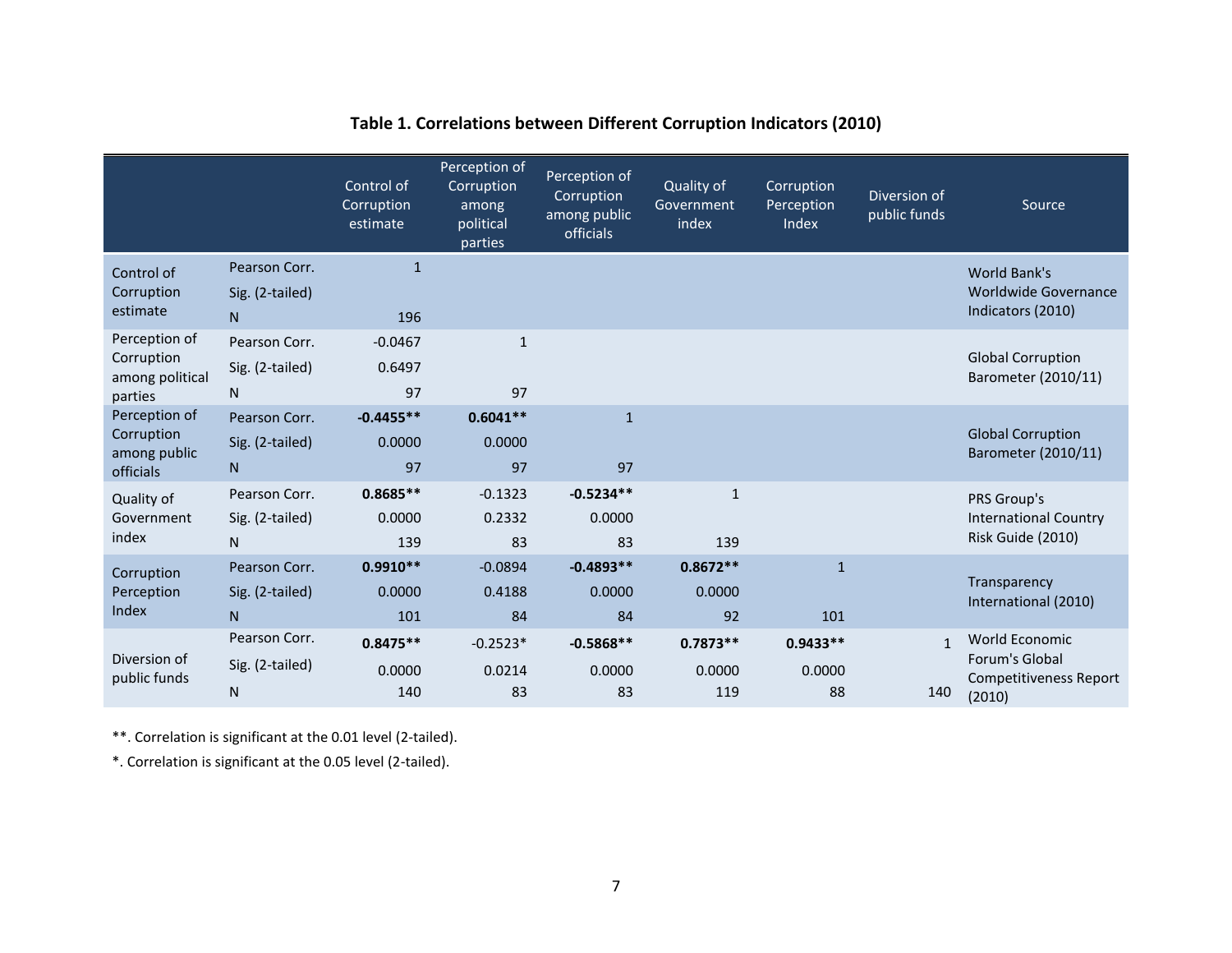## **III. Global and continental trends**

Since the World Bank began monitoring the World Governance Indicators (WGI) in 1996<sup>2</sup>, it seems that very few countries have managed to evolve in controlling corruption, despite the development of an international legal anti-corruption framework and increased awareness of the systematic nature of corruption, as a result of efforts by NGOs such as Transparency International. Control of corruption, due to its aggregate nature, is not very sensitive to change, but we do find changes in the lower part of the scale. The answer to our first question seems to be, therefore, in the negative. According to the WGI control of corruption indicator, no region has seen, on average, a statistically significant change in this period of time (see Figure 2). Surveys are more difficult to compare across time, but taking into account the number of countries polled, they also fail to show evolution. [Figure 1](#page-8-0), for instance, shows the evolution of average perceptions of corruption in the judiciary and the Parliament, based on data from the Global Corruption Barometer. All changes between 2004 and 2009 are not statistically significant. Both the judiciary and the legislatures are perceived as corrupt above the means of a 1-5 measure, oscillating between 3.4 and 3.6, with no improvement in 2009 versus 2004. In fact, we see a slight catch-up of the judiciary, which is increasingly seen as equally corrupt as the Parliament.



<span id="page-8-0"></span>**Figure 1. Perceptions of Corruption in the Judiciary and the Parliament (2004-2009)**

Data source: Global Corruption Barometer 2004-2009.

 $\overline{\phantom{a}}$ 

 $2$  World Bank Institute monitors 6 dimensions of governance for 215 countries, see <http://info.worldbank.org/governance/wgi/index.asp>.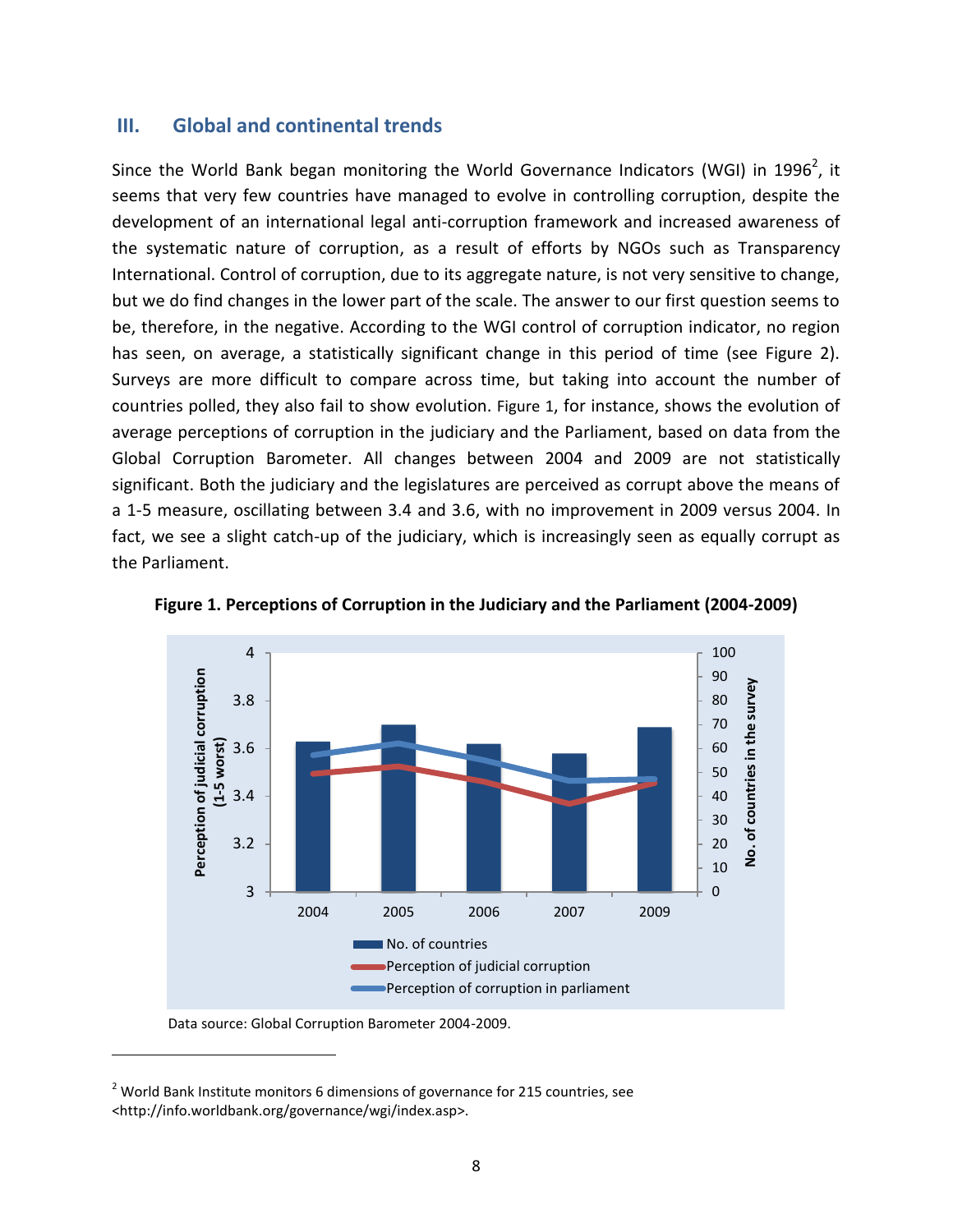

<span id="page-9-0"></span>**Figure 2. Evolution of the WGI Control of Corruption Average by Region (1996-2011)**

Data source: Worldwide Governance Indicators.

[Figure 2](#page-9-0) shows that, according to the WGI control of corruption indicator, the best performing group of countries consists of the European first generation achievers and their overseas colonies in North America and Oceania. Their average control of corruption is more than one point higher (over a five point scale) than the second best-performing region, the Caribbean. In third place, Eastern Europe and the Baltics have demonstrated the highest degree of evolution, more than any other region in the world since 1989. However, this positive trend is not observed equally across post-communist countries, since most of the former Soviet Union actually rates at the very bottom, below Sub-Saharan Africa. What is discernible from this graph is that the rest of the world lags far behind the most achieving area.

Since the WGI control of corruption indicator calculates the standard errors of the estimates for each country by considering the number of sources used in the aggregation process and how much they vary in their individual country assessments, it is possible to assess how many countries have had a statistically significant change in their scores between 1996 and 2011. For the vast majority of countries (141 out of 189), no significant change was observed. Only 21 countries showed statistically significant improvement over the past 15 years, and 27 countries significantly regressed. On the average, the regions with higher positive development were Central Europe (including the Balkans) and the Caribbean. On the other hand, Middle East and North Africa, together with Asia and the Pacific, have on average worsened. Progress seems to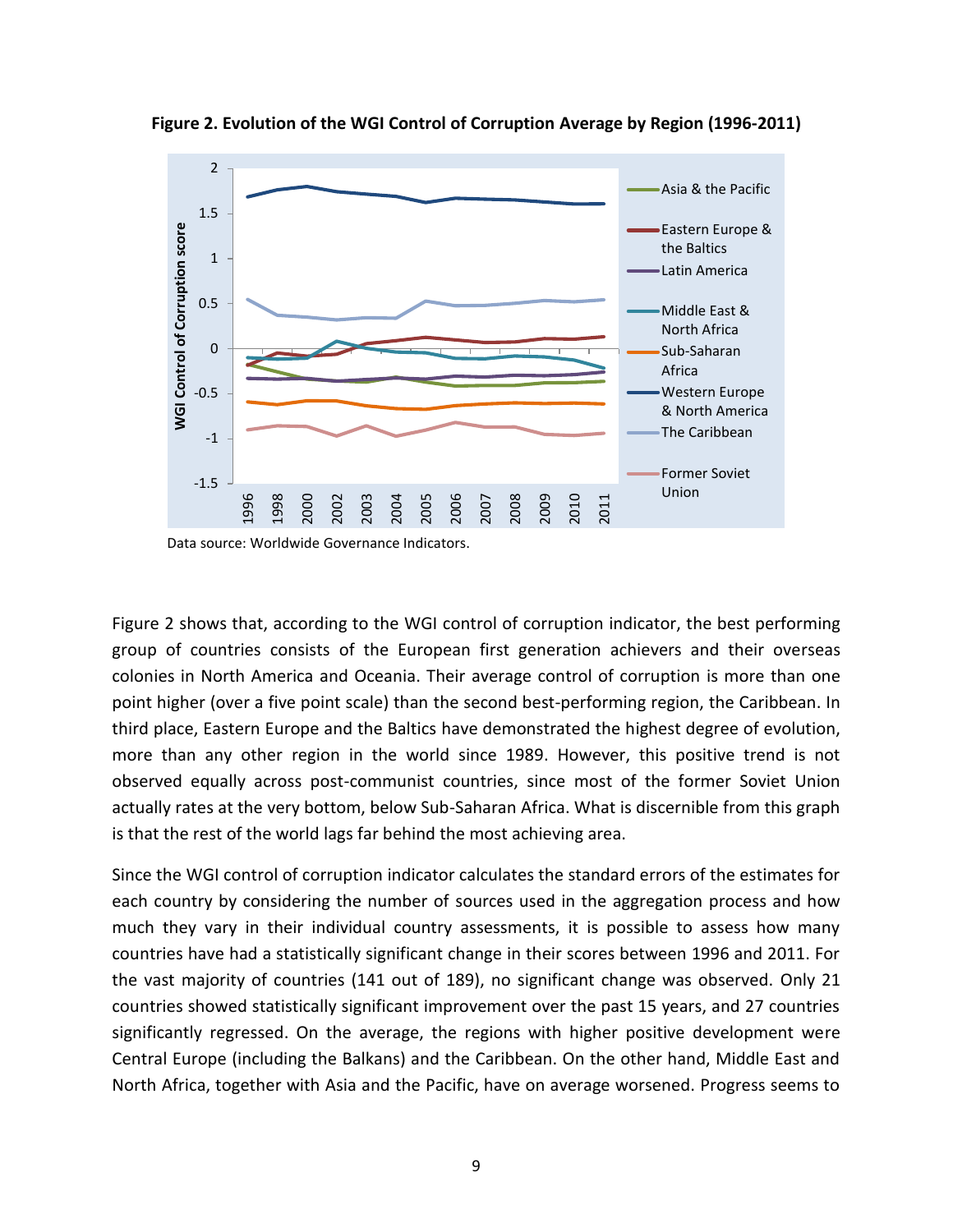have been made in atypical polities, such as the United Arab Emirates, Hong Kong and Cape Verde, or remains controversial, as in Georgia.

Some of the countries that had evolved within the previous decades have, in fact, regressed over the last fifteen years of global anti-corruption efforts. When reviewing countries continent by continent, it is almost impossible to find a steady progression to the top of the World Bank ratings, although the lower part of the scale shows some cases of evolution. What we do find, however, is involution, for instance, in South Africa, Argentina, Eritrea and Ukraine. Control of corruption is not only hard to achieve, but difficult to sustain. A more detailed review by each region is offered below, highlighting control of corruption trends and achievers in a regional context.

### **Asia and the Pacific**

 $\overline{a}$ 

| <b>Best performers:</b>  | Singapore, Hong Kong, Japan                                    |
|--------------------------|----------------------------------------------------------------|
| <b>Worst performers:</b> | Myanmar, Afghanistan, Democratic Republic of Korea             |
| Positive change:         | Japan                                                          |
| Negative change:         | Malaysia, Fiji, Maldives, China, Nepal, Philippines, Papua New |
|                          | Guinea                                                         |

Asia and the Pacific is a very diverse region. Economically, it includes very poor countries such as Nepal (per capita income of USD 268.26 in 2010<sup>3</sup>) and East Timor (USD 369.57) and much richer countries such as Singapore (USD 32,535.83) and Japan (USD 39,309.48). Politically, it encompasses democratic regimes such as South Korea and India, and autocratic ones such as Cambodia, Laos and North Korea. Based on Freedom House scores, we see in fact that almost two-thirds of the region is either partially free or not free regimes<sup>4</sup>. Overall, there is great heterogeneity in development levels: While Afghanistan has a human development index (HDI) rating of only 0.368, Japan and South Korea are above 0.9.

<sup>&</sup>lt;sup>3</sup> Data from the World Bank, measured in constant 2000 USD.

<sup>&</sup>lt;sup>4</sup> Freedom House applies one of three broad category designations to each of the countries and territories included in its Freedom in the World index: free, partly free and not free. A free country is one where there is open political competition, a climate of respect for civil liberties, significant independent civic life, and independent media. A partly free country is one in which there is limited respect for political rights and civil liberties. These states frequently suffer from an environment of corruption, weak rule of law, ethnic and religious strife, and a political landscape in which a single party enjoys dominance despite a certain degree of pluralism. A not free country is one where basic political rights are absent, and basic civil liberties are widely and systematically denied.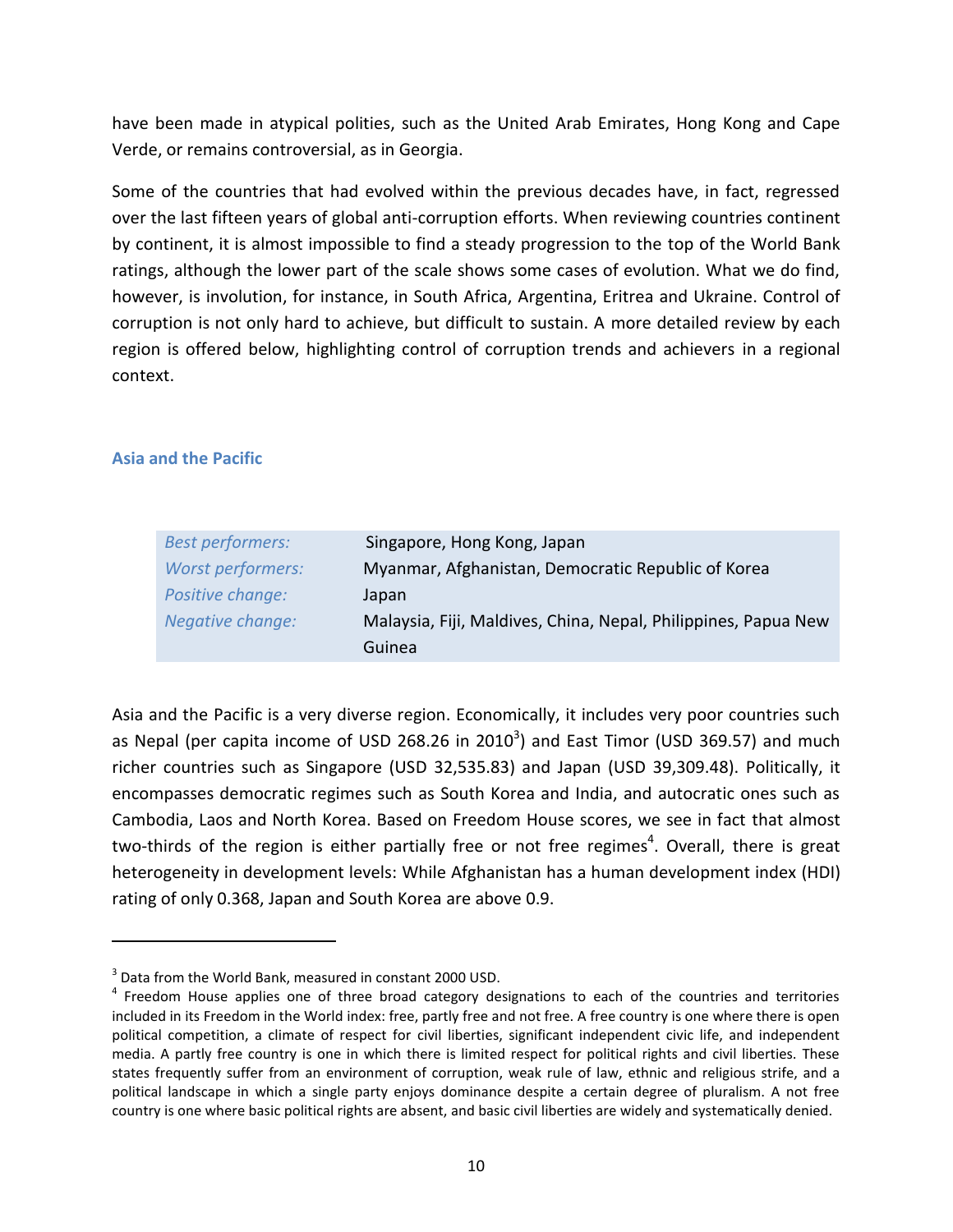In terms of governance, the disparities are also extreme. The best performers in control of corruption, Singapore and Japan, are respectively ranked at the  $96<sup>th</sup>$  and the  $90<sup>th</sup>$  percentile, with scores of 2.12 and 1.50, whereas the worst performers, Myanmar (-1.69), Afghanistan (-1.55) and North Korea (-1.38), are among the countries with weakest control of corruption in the whole world and rank below the  $3<sup>rd</sup>$  percentile.

As illustrated in [Figure 2,](#page-9-0) this region has seen its average in the control of corruption indicator decrease from -0.17 to -0.36 in the period between 1996 and 2011. This change is, however, not statistically significant, and is likely explained by an increase in the number of countries in the sample from 26 to 34, and by the inclusion of more sources considered in the aggregate indicator: In 1996, an average of 3.62 sources were used per country in the estimation, and in 2011 this increased to 8.74. Even though the regional picture as a whole did not alter much in this period, eight out of the 34 countries considered did experience statistically significant change in control of corruption, as shown in [Figure 3.](#page-11-0)



<span id="page-11-0"></span>**Figure 3. Significant Changes in Control of Corruption in Asia and the Pacific (1996-2011)**

Data source: Worldwide Governance Indicators.

Japan was not only the second-best performer in the region, but was also the only case of statistically significant improvement in this indicator. In 1996, it already belonged to the top tercile (the area to the right of the green dotted line), ranked at the 84<sup>th</sup> percentile with a score of 1.05 (in a scale of -2.5 to 2.5). Since then, it has advanced even more, reaching a score of 1.5 and the  $90<sup>th</sup>$  percentile. The other countries with significant change, on the other hand, saw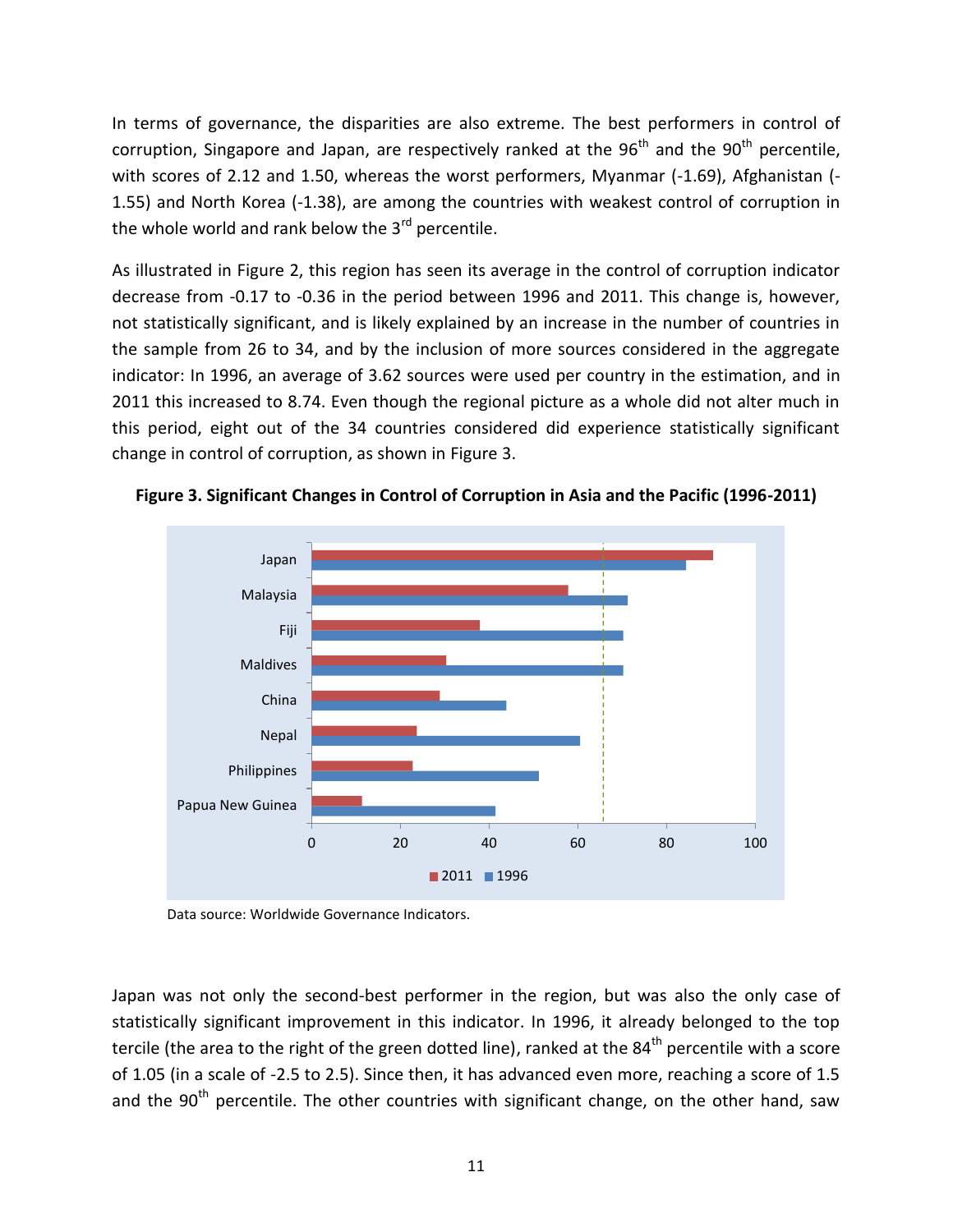considerable deterioration in control of corruption. Malaysia, Fiji and Maldives also started out this period in the top tercile, with scores of 0.51, 0.44 and 0.44, respectively, but dropped to 0.00, -0.49 and -0.63. In the case of the Maldives, this negative development even led the country to drop from the top to the bottom tercile, ranking at the  $30<sup>th</sup>$  percentile in 2011. China, Nepal, Philippines and Papua New Guinea also regressed significantly in this period.

#### **Latin America and the Caribbean**

 $\overline{\phantom{a}}$ 

| <b>Best performers:</b> | Barbados, Chile, The Bahamas                                |
|-------------------------|-------------------------------------------------------------|
| Worst performers:       | Haiti, Venezuela, Ecuador                                   |
| Positive change:        | St. Lucia, St. Vincent & the Grenadines, St. Kitts & Nevis, |
|                         | Uruguay, El Salvador                                        |
| Negative change:        | Dominican Republic, Trinidad and Tobago                     |

These two regions are officially part of Latin America more broadly, but for the analysis presented here, it is useful to look at these two groups of countries separately, due to the many differences that we observe across these countries. For this purpose, the region described as Latin America comprehends mainly continental Latin America (Belize, Guyana and Suriname excluded) and insular countries Cuba, Dominican Republic and Haiti, with a total of 20 nations<sup>5</sup>. Other Caribbean nations belong to the region described as the Caribbean, which includes 13 countries in our sample.

It is interesting to notice that these two regions perform distinctly in many indicators and also in control of corruption. Latin America, for instance, presents an average income of USD 4,014, therefore at an upper-middle level. The Caribbean countries in turn have a much higher income of USD 7,382. On the political front Freedom House classifies all countries in the Caribbean in our sample as free, whereas Latin America includes mainly countries considered as partly free and even Cuba as the only autocracy in the continent. The gap in terms of overall development, measured by average HDI, is nevertheless small: Latin America has an average index of 0.7, whereas the Caribbean performs a bit better with an average score of 0.74.

In Latin America, the clear champions in control of corruption are Chile (1.5), Uruguay (1.29) and Costa Rica (0.67). Cuba (0.5) comes next, despite being an autocracy. The worst performers include politically unstable and natural-disaster ridden Haiti (-1.26), and borderline

 $<sup>5</sup>$  This classification follows the regions as defined by the Worldwide Governance Indicators.</sup>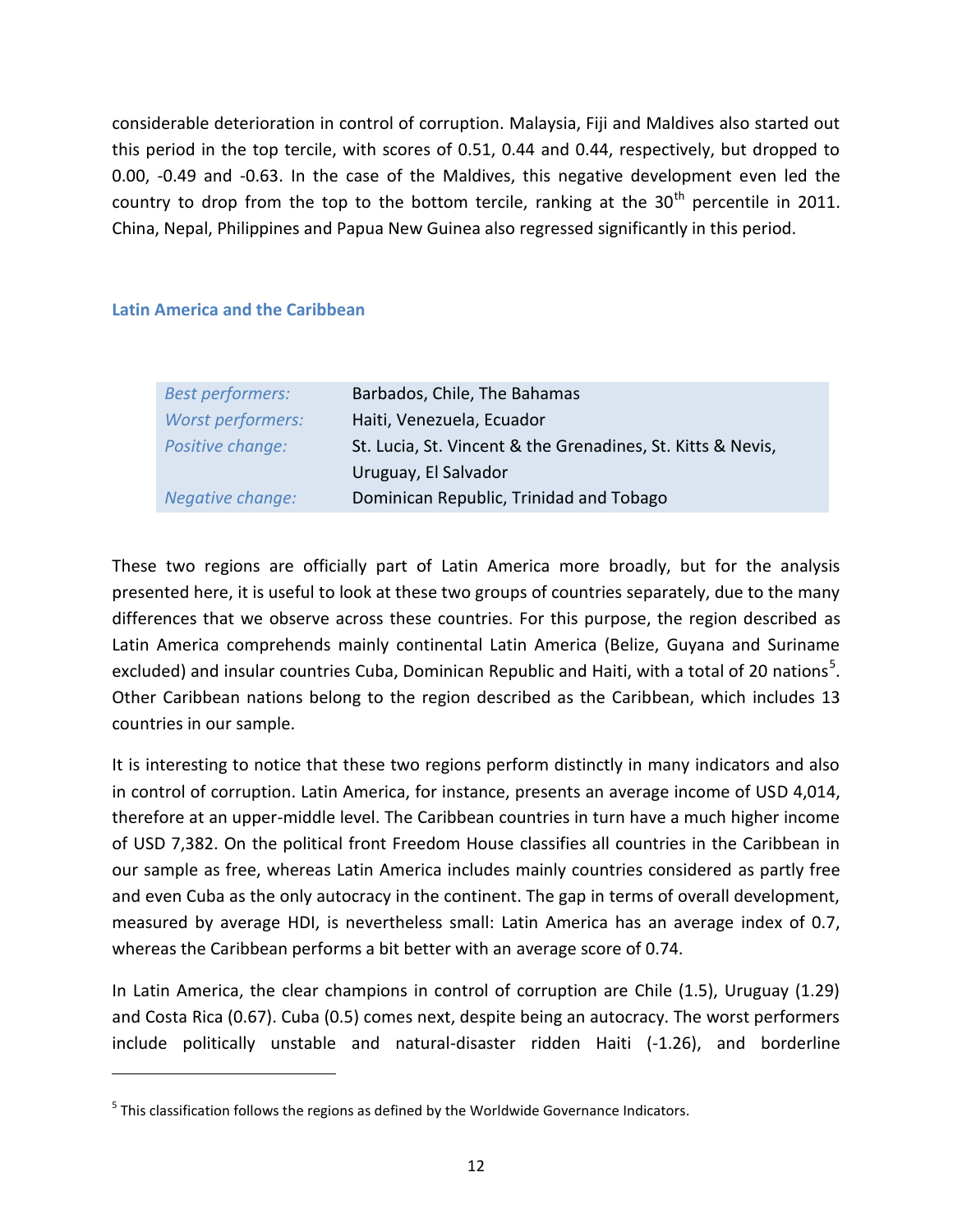authoritarian Venezuela (-1.24). In the Caribbean, Barbados (1.43), Bahamas (1.35) and Antigua and Barbuda (1.33) are placed at the top, while the worst performers are Guyana (-0.56), Suriname (-0.43), Jamaica (-0.37) and Trinidad and Tobago (-0.35), but even these countries rank in the middle tercile of the world.

The trends for the control of corruption indicator also present important differences between these two regions. As shown in [Figure 2,](#page-9-0) the Caribbean clearly outperforms Latin America; in fact, it outperforms all other regions except for Western Europe and North America. Between 1996 and 2011, the average control of corruption score in this region remained practically constant between 0.548 and 0.545. In Latin America, on the other hand, the average increased slightly from -0.32 to -0.26, but this change is not statistically significant.

A few countries in each region have experienced significant changes. [Figure 4](#page-14-0) illustrates the biggest changes in Latin America, where Uruguay and El Salvador appear as cases of improvement and the Dominican Republic as an instance of deterioration. Uruguay stayed in the top tercile of control of corruption, moving from a score of 0.72 (78<sup>th</sup> percentile) to 1.28  $(86<sup>th</sup>$  percentile). El Salvador managed to jump from the bottom to the middle tercile, from a score of -0.9 (21<sup>st</sup> percentile) to -0.23 (52<sup>nd</sup> percentile). Dominican Republic moved in the opposite direction, falling from the middle tercile to the bottom one, from a 1996 score of -0.1 (54<sup>th</sup> percentile) to -0.79 (22<sup>nd</sup> percentile).

The Caribbean had three cases of progress, namely St. Lucia, St. Vincent and the Grenadines and St. Kitts and Nevis, as shown in [Figure 5.](#page-14-1) As these countries did not received any score in 1996, the change was calculated based on 1998 scores, which shows that they managed to achieve significant improvement in an even shorter period of time. All three countries had a similar movement from the middle to the top tercile. Trinidad and Tobago appears as a case of negative trend, having dropped from the top tercile to the middle one, from a score of 1.01  $(83<sup>rd</sup>$  percentile) to -0.28 (49<sup>th</sup> percentile).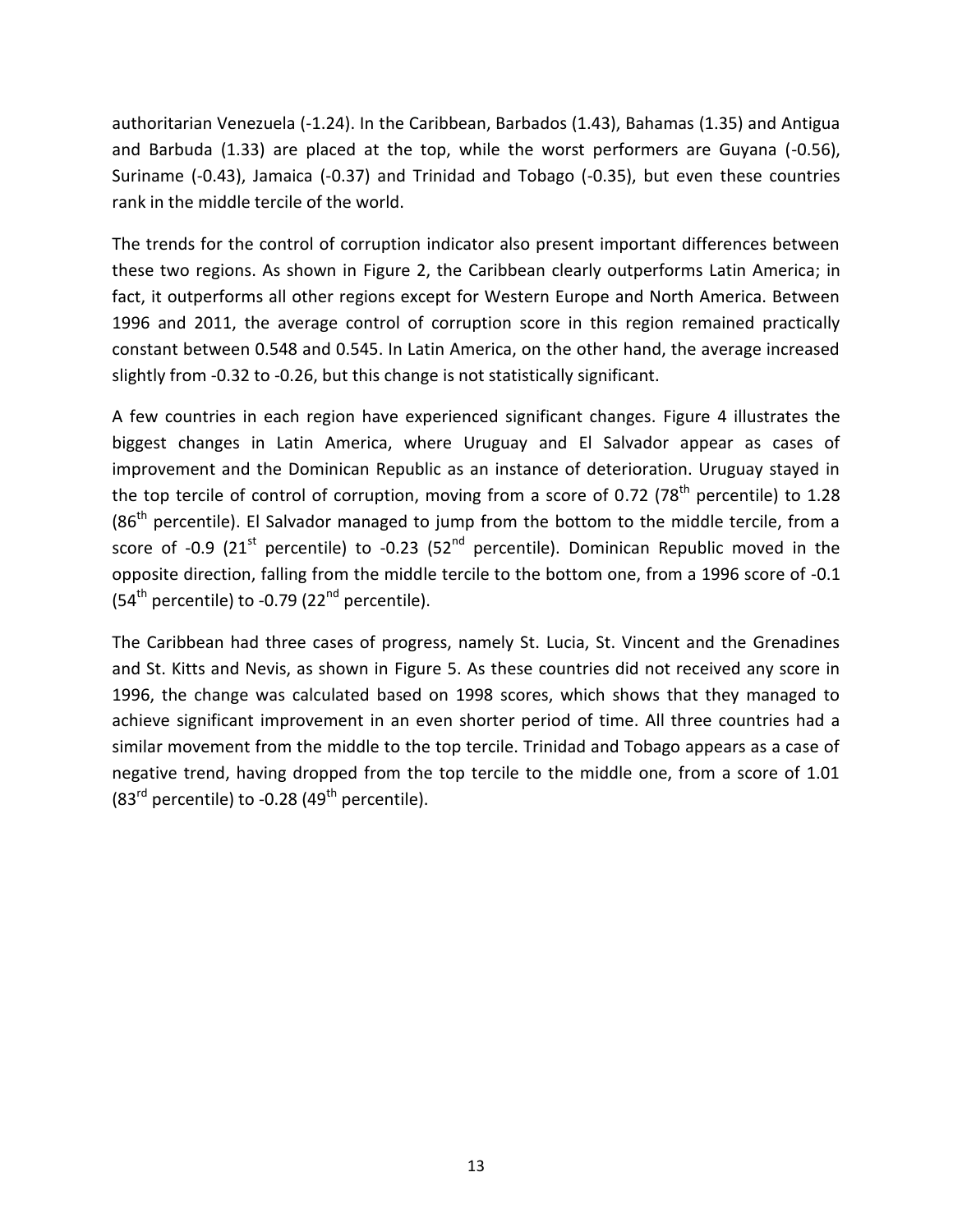

<span id="page-14-0"></span>**Figure 4. Significant Changes in Control of Corruption in Latin America (1996-2011)**

Data source: Worldwide Governance Indicators.



<span id="page-14-1"></span>**Figure 5. Significant Changes in Control of Corruption in the Caribbean (1996-2011)**

Data source: Worldwide Governance Indicators.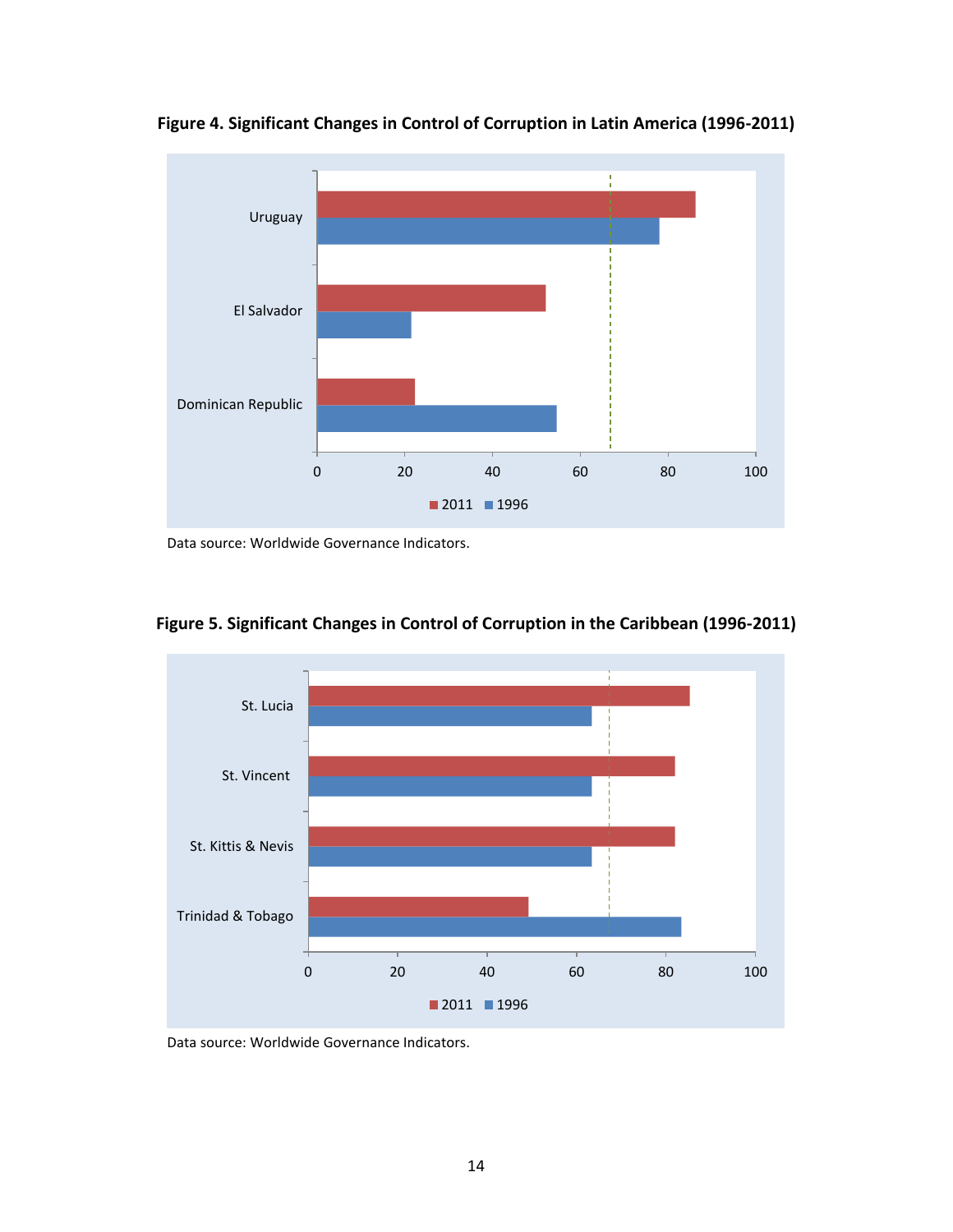#### **Western Europe and North America**

 $\overline{a}$ 

| <b>Best performers:</b> | Denmark, New Zealand, Sweden              |
|-------------------------|-------------------------------------------|
| Worst performers:       | Greece, Italy, Malta                      |
| Positive change:        |                                           |
| Negative change:        | Greece, Portugal, Austria, United Kingdom |

This region, which includes not only Western Europe and North America but also Australia and New Zealand<sup>6</sup>, is clearly the richest, most developed of all the regions considered here, with an average GDP per capita of USD 27,023 and an average HDI of 0.89. All of the 25 countries in this group are consolidated democracies that have been in place for on average over 80 years.

In control of corruption, it is also the region that performs the best, with an average score of 1.61 in 2011. This score has slightly dropped from 1.69 since 1996, but the difference is not statistically significant. Moreover, 23 out of 25 countries are in the top tercile of control of corruption; the two exceptions are Italy and Greece, which rank in the middle tercile. The top performers in the region are Denmark (score of 2.42), New Zealand (2.33) and Sweden (2.22), and the countries in the bottom, Italy and Greece, had scores of -0.01 and -0-15 in 2011, respectively.

Between 1996 and 2011, four countries have experienced a statistically significant change in their scores, as shown in [Figure 6](#page-16-0)**.** All four cases demonstrate regression in control of corruption. Three of them remained in the top tercile: the United Kingdom dropped from 2.12 to 1.54, Austria from 1.93 to 1.44, and Portugal from 1.52 to 1.09. Finally, Greece was bordering the threshold to the top tercile in 1996 with a score of 0.34, but dropped to -0.15 in 2011. In the case of Greece, the significant drop took place from 2007 onwards, and intensified after the country's debt crisis.

<sup>&</sup>lt;sup>6</sup> The countries considered part of this group are: Andorra, Australia, Austria, Belgium, Canada, Denmark, Finland, France, Germany, Greece, Iceland, Ireland, Italy, Liechtenstein, Luxembourg, Malta, the Netherlands, New Zealand, Norway, Portugal, Spain, Sweden, Switzerland, the United Kingdom and the United States.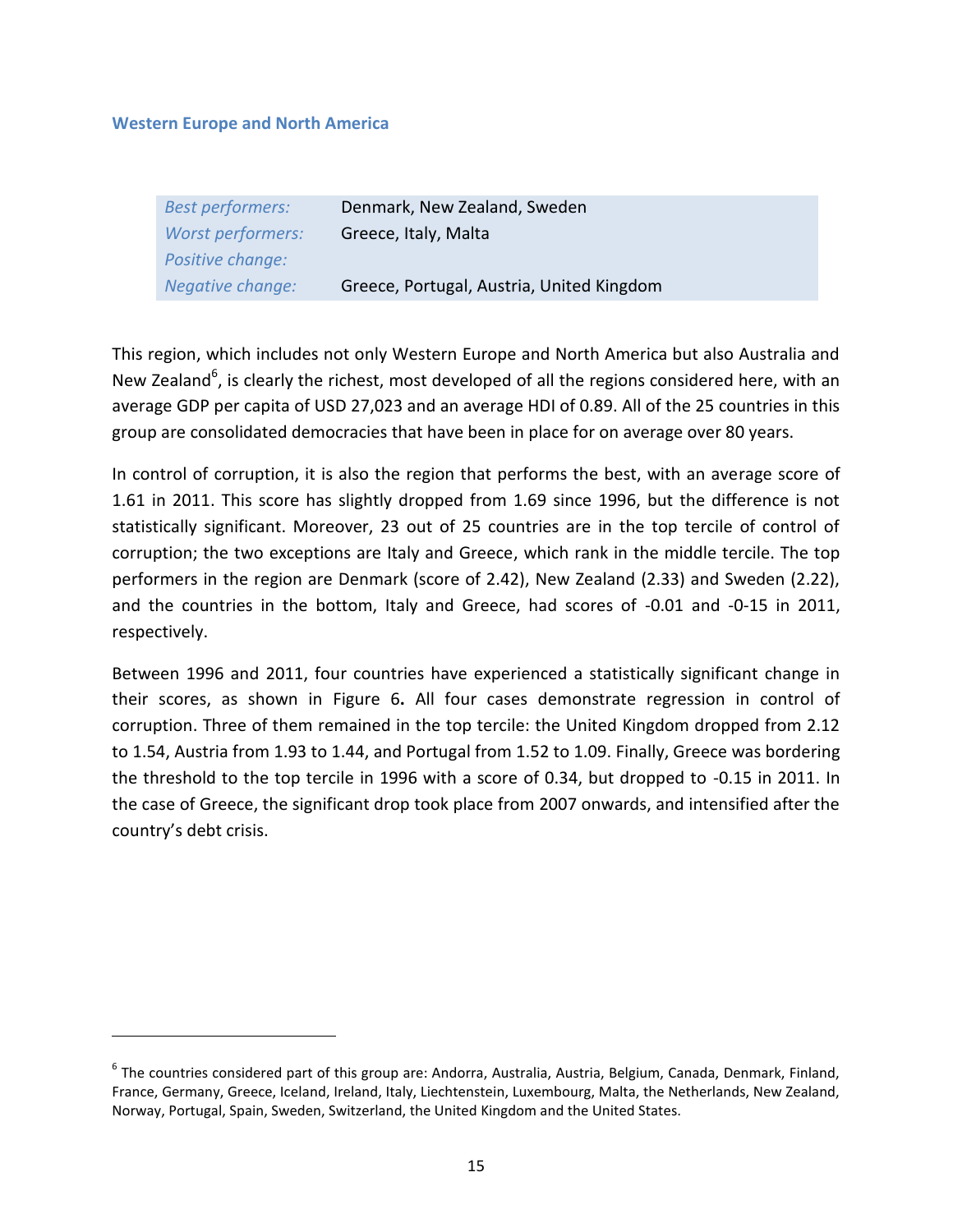# <span id="page-16-0"></span>**Figure 6. Significant Changes in Control of Corruption in Western Europe and North America (1996-2011)**



Data source: Worldwide Governance Indicators.

#### **Eastern Europe**

 $\overline{a}$ 

| <b>Best performers:</b>  | Slovenia, Estonia, Poland                                  |
|--------------------------|------------------------------------------------------------|
| <b>Worst performers:</b> | Albania, Kosovo, Bosnia and Herzegovina                    |
| Positive change:         | Estonia, Latvia, Croatia, Republic of Macedonia, Bulgaria, |
|                          | Serbia                                                     |
| <b>Negative change:</b>  |                                                            |

Eastern Europe is the region that has registered the highest improvement in control of corruption (see [Figure 2\)](#page-9-0). Out of the 17 countries in this region<sup>7</sup>, 6 have registered a statistically significant progress and not a single country has shown a significant deterioration (see [Figure](#page-17-0)  [7\)](#page-17-0). Half of these good performers are Western Balkan countries that started with very low

<sup>&</sup>lt;sup>7</sup> The countries considered part of this region are Albania, Bosnia and Herzegovina, Bulgaria, Croatia, Czech Republic, Estonia, Hungary, Kosovo, Latvia, Lithuania, Macedonia, Montenegro, Poland, Romania, Serbia, Slovak Republic and Slovenia.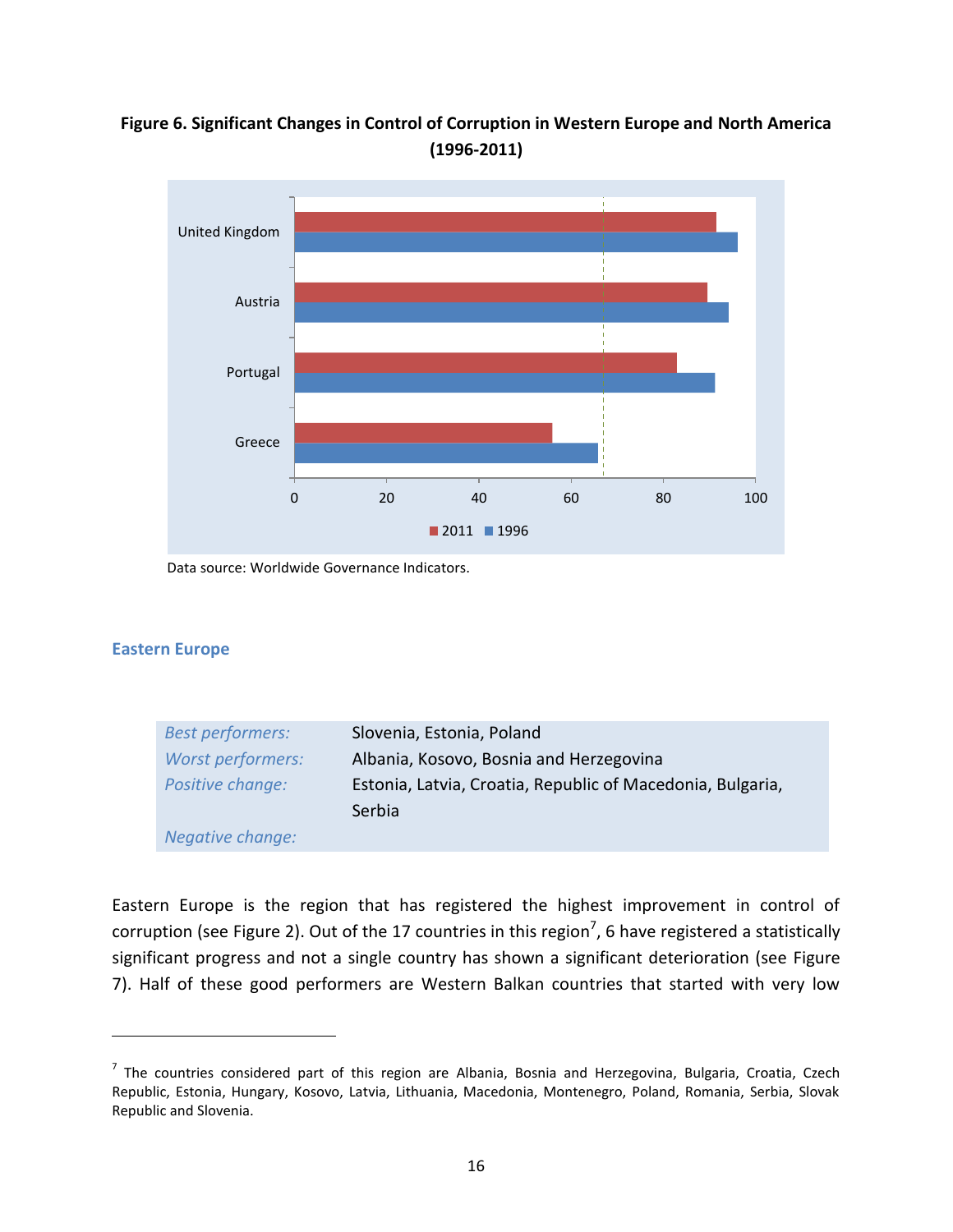corruption ratings after the Yugoslav conflict, i.e. Croatia, Serbia and the Republic of Macedonia.

When looking at the control of corruption scores in Eastern Europe we notice that countries can be clustered in three groups: There are good governance achievers with scores close to 1, namely Estonia and Slovenia; there are six borderline cases<sup>8</sup> with scores between 0 and 0.5 (i.e. Czech Republic Hungary, Latvia, Lithuania, Poland and Slovakia); and finally, we see a group of laggards with scores lower than 0. This last group includes Albania, Kosovo, Bosnia and Herzegovina, Montenegro, Serbia, Romania and Bulgaria. Croatia and the Republic of Macedonia, two of the regional achievers identified in our analysis, fall right in between the borderline cases and the laggard group with scores around zero.



<span id="page-17-0"></span>**Figure 7. Significant Changes in Control of Corruption in Eastern Europe (1996-2011)**

Data source: Worldwide Governance Indicators.

 $\overline{\phantom{a}}$ 

Although more than a third of the countries in Eastern Europe experienced an improvement in their levels of corruption after 1996, not all of them showed the same degree of improvement. Bulgaria, for example, saw a statistically significant improvement in the late 1990s, but only managed to catch up with neighboring Romania and stagnated afterwards. Despite having a score comparable to that of Croatia and Latvia when control of corruption was first measured in

 $^8$  A borderline case can be defined as a fairly modern state where the main norm in public resource allocation is still particularism. In other words, favoritism and corruption are still the norm rather than the exception.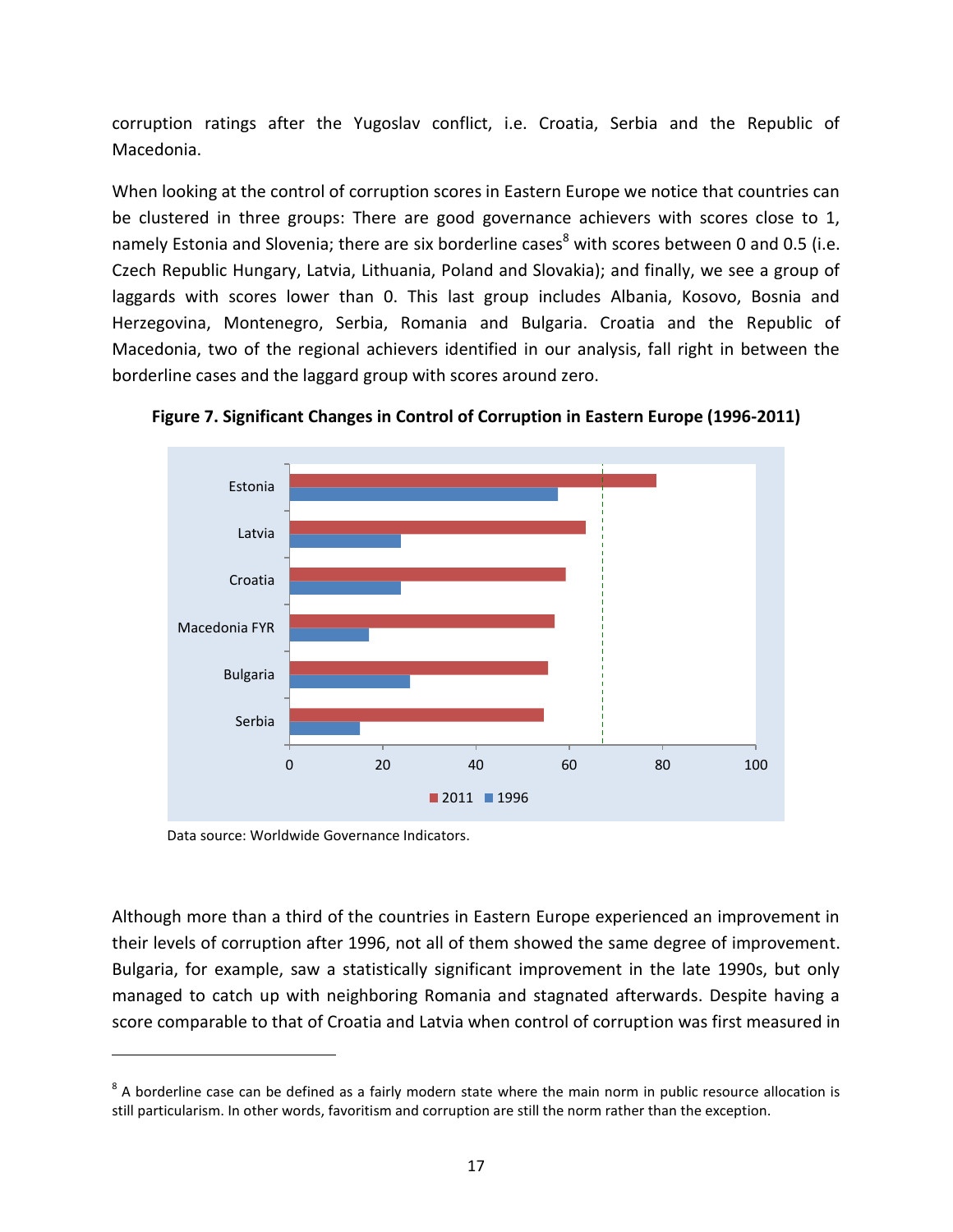1996, by 2011 Bulgaria had stayed behind these two other countries with its score of -0.17, while the Baltic state improved its score to 0.21 and Croatia reached a 0.02. These three countries are part of the first wave of good governance that hit the region between 1996 and 2000, but they stagnated afterwards. The second wave of good governance in Eastern Europe came in 2002 and hit Serbia and Macedonia, the two with the worst control of corruption scores in the region in 1996 (-0.96 and -1.03 respectively). These two countries have been constantly improving since 2002 and by 2011 Serbia had caught up with Bulgaria and Macedonia with a score of -0.02.

With the exception of Estonia, which started from a far better position than the rest of the countries in the region and is now part of the upper control of corruption tercile, all other achievers moved from the bottom to the middle group and still face some important challenges.

### **Former Soviet Union (FSU)**

 $\overline{\phantom{a}}$ 

| <b>Best performers:</b> | Georgia, Armenia, Moldova            |
|-------------------------|--------------------------------------|
| Worst performers:       | Turkmenistan, Uzbekistan, Tajikistan |
| Positive change:        | Georgia                              |
| Negative change:        | Turkmenistan                         |

This group of former Soviet countries<sup>9</sup>, with its average of -0.94 in control of corruption, ranks as the most corrupt region in the world. Out of these 12 countries, 10 were in the lowest tercile of control of corruption in 2011 and only the top two performers, i.e. Georgia and Armenia with their scores of -0.02 and -0.58, respectively, made it into the middle tercile. To put this into perspective, the scores of Georgia and Armenia, although by far the best among this group of countries, would not signify a top-three performance in any other region.

According to reports from Freedom House and Transparency International, corruption in this region has penetrated all spheres of life: It is widespread in interactions between individual citizens or businesses and the public administration, as well as among high- level officials and politicians. Moreover, the fact that civil society organizations have found it increasingly difficult to operate in the region is also fueling the levels of corruption. The news was uniformly grim

<sup>&</sup>lt;sup>9</sup> This region is formed by Armenia, Azerbaijan, Belarus, Georgia, Kazakhstan, Kyrgyz Republic, Moldova, Russia, Tajikistan, Turkmenistan, Ukraine and Uzbekistan.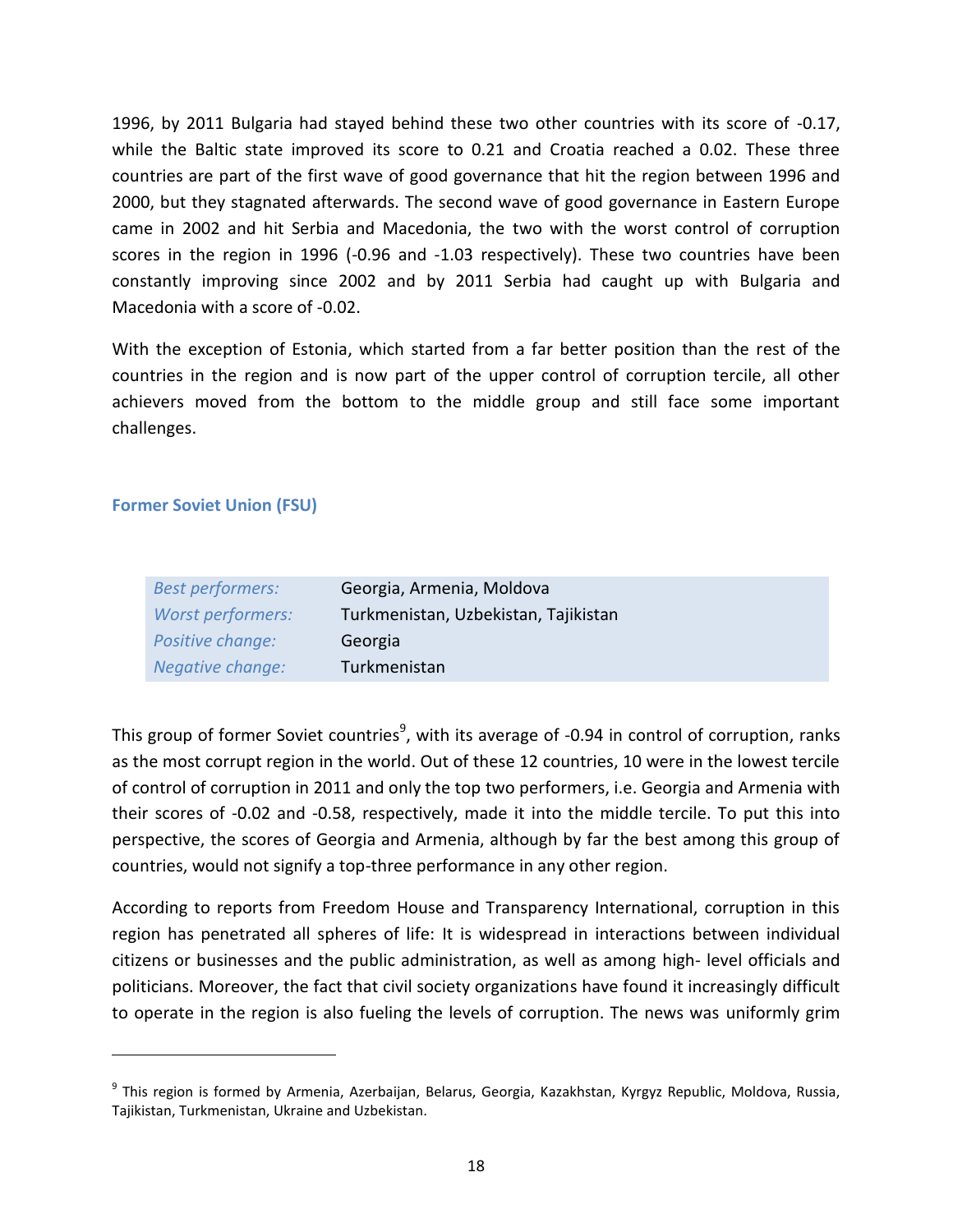concerning corruption patterns in the FSU between 1996 and 2011: 10 out of 12 countries stayed stable in the lowest tercile of control of corruption, one showed a significant worsening and only one showed improvement (see [Figure 8\)](#page-19-0).

Georgia is by far the region's anti-corruption champion. The country's score climbed to -0.02 in 2011, up from -1.39 in 1996. Georgia's improvement started clearly in the aftermath of the 2003 Rose Revolution, and since then, the country has successfully managed to reduce petty corruption through several high profile anti-corruption campaigns, including the prosecution of senior corrupt officials, police reform, deregulation and the liberalization of the business environment as well as public sector reform. Despite the improvement, Georgia still has a long way to go to eliminate corruption. Some consider that corruption patterns evolved from rampant petty bribery to more clientelistic forms of corruption. This manifests itself through a discretionary distribution of public services by the state, whereby decisions about resource allocation are made in order to secure the loyalty of powerful groups or individuals to maintain political control (Kupatadze 2011).



<span id="page-19-0"></span>**Figure 8. Significant Changes in Control of Corruption in the Former Soviet Union (1996-2011)**

Data source: Worldwide Governance Indicators.

Turkmenistan is the only other country in the FSU that registered significant change in its corruption rating. Unfortunately, it was not a positive change like in Georgia, but a dramatic fall from -0.47 in 1996 to -1.46 in 2011. This score places the country as the fifth most corrupt state in the world. Turkmenistan's president is known for presiding over a system that enables him to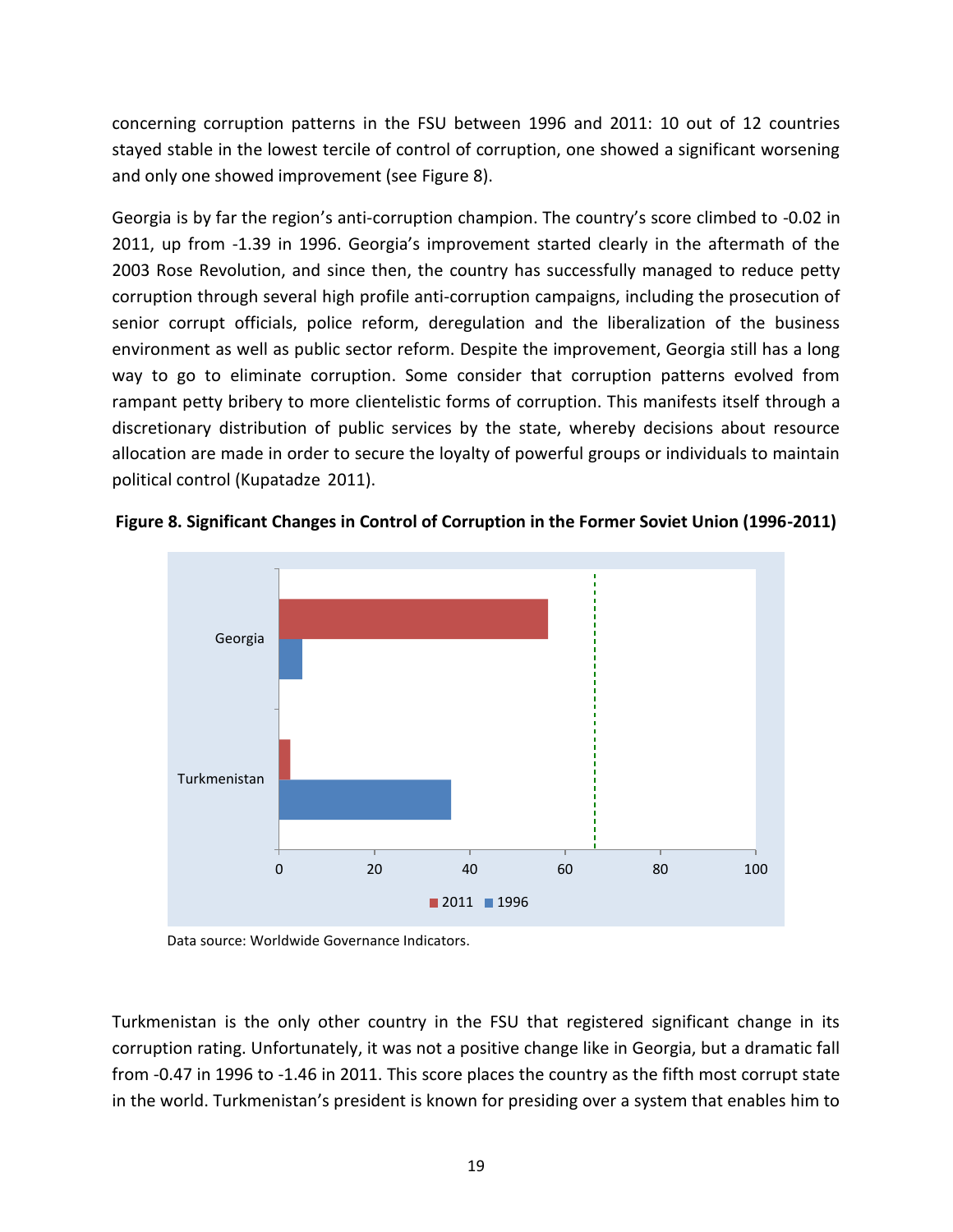control and use at his own discretion revenues from hydrocarbons sales, which form the country's primary source of income. There is also a notable lack of transparency with regard to true economic figures, with no national budget published in full. The country's patronage networks have given rise to a political culture of bribery, nepotism, and embezzlement.

### **Sub-Saharan Africa (SSA)**

 $\overline{\phantom{a}}$ 

| <b>Best performers:</b> | Botswana, Cape Verde, Mauritius                        |
|-------------------------|--------------------------------------------------------|
| Worst performers:       | Somalia, Equatorial Guinea, Democratic Republic of the |
|                         | Congo                                                  |
| Positive change:        | Rwanda, Cape Verde, Liberia, Zambia, Tanzania          |
| Negative change:        | Namibia, South Africa, Eritrea, Côte D'Ivoire, Guinea, |
|                         | Zimbabwe                                               |

Remaining as the world's poorest region, Sub-Saharan Africa (SSA) is comprised of 48 countries<sup>10</sup>. 28 of which are among the 30 least developed countries in the world according to their HDI scores. SSA is also the only region in the world where poverty has increased since 1990. Although real per capita income has increased, more than two-thirds of the people in the region live on less than two US dollars per day. Nevertheless, in the first decade of this century, the region saw its longest period of growth since the 1960s. Not only was the average growth rate almost 6%, but several African economies also ranked among the fastest growing in the world. This economic improvement, however, has not helped SSA get a better hold of corruption: the average control of corruption score between 1996 and 2011 was -0.61, the second lowest in the world only after the former Soviet Union.

As [Figure 9](#page-22-0) shows, out of the 48 countries in SSA, 12 exhibit a significant change in control of corruption between 1996 and 2011. Five states (Cape Verde, Liberia, Rwanda, Tanzania and Zambia) moved in the positive direction, and seven (Congo, Côte d'Ivoire, Eritrea, Guinea, Namibia, South Africa and Zimbabwe) in the negative direction. But this region has some interesting cases and stellar performers. Botswana, for example, has remained the best

<sup>&</sup>lt;sup>10</sup> These are: Angola, Benin, Botswana, Burkina Faso, Burundi, Cameroon, Cape Verde, Central African Republic, Chad, Comoros, Côte d'Ivoire, Democratic Republic of Congo, Djibouti, Equatorial Guinea, Eritrea, Ethiopia, Gabon, Gambia, Ghana, Guinea, Guinea-Bissau, Kenya, Lesotho, Liberia, Madagascar, Malawi, Mali, Mauritania, Mauritius, Mozambique, Namibia, Niger, Nigeria, Republic of Congo, Rwanda, Sao Tome and Principe, Senegal, Seychelles, Sierra Leone, Somalia, South Africa, Sudan, Swaziland, Tanzania, Togo, Uganda, Zambia and Zimbabwe.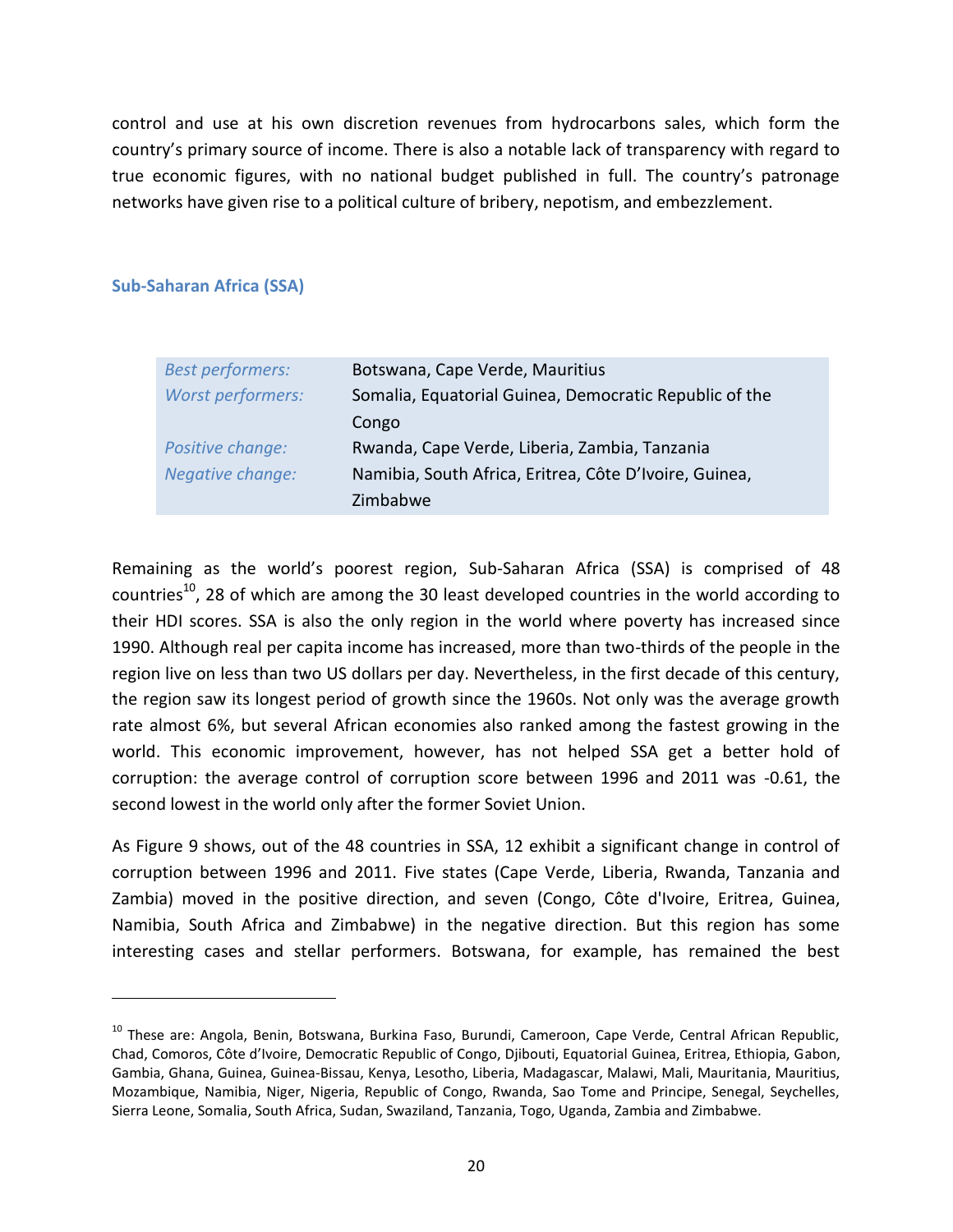performer since 1996. Its control of corruption score has allowed this country to remain in the highest tercile of control of corruption since the beginning of measurements. In 2011 Botswana had a score of 0.97, which places the country closer to Spain than to any other country in its own region.

Other good performers are Cape Verde and Rwanda. Both countries improved their control of corruption significantly: Rwanda went from the lowest tercile to the highest in a matter of 15 years, and Cape Verde also made it into the peak group and consolidated itself as the second best performer in the region with a score of 0.80 in 2011. Other stories of success can be found in Liberia, Tanzania and Zambia. Although these countries are still far from catching up with the leaders of the pack (Botswana, Cape Verde and Rwanda), they have made great progress in fighting corruption and managed to move from the bottom group in 1996 to the middle group by mid 2000s.

How did Liberia, Tanzania and Zambia manage to improve their control of corruption? The answer seems to be in their transition to democracy and a market-oriented economy. Although democratic structures are still relatively new in Zambia, they are nonetheless robust in comparison with other countries in the region. This was underlined by the peaceful transition of power following the elections in September 2011. Tanzania is also moving from a centralist, state-run economy to a liberal, free-market economy and pluralistic multi-party democracy. In the case of Liberia, the political will of its president Ellen Johnson Sirleaf pushed for important anti-corruption reforms that included ensuring the independence of the General Auditing Commission, establishing the Liberia Anti-Corruption Commission, promoting transparent budget processes and assuring Liberia's compliance with the Extractive Industries Transparency Initiative. Steps were also taken to strengthen the Public Procurement Commission, improve the governance of state-owned enterprises and address capacity challenges in the public sector.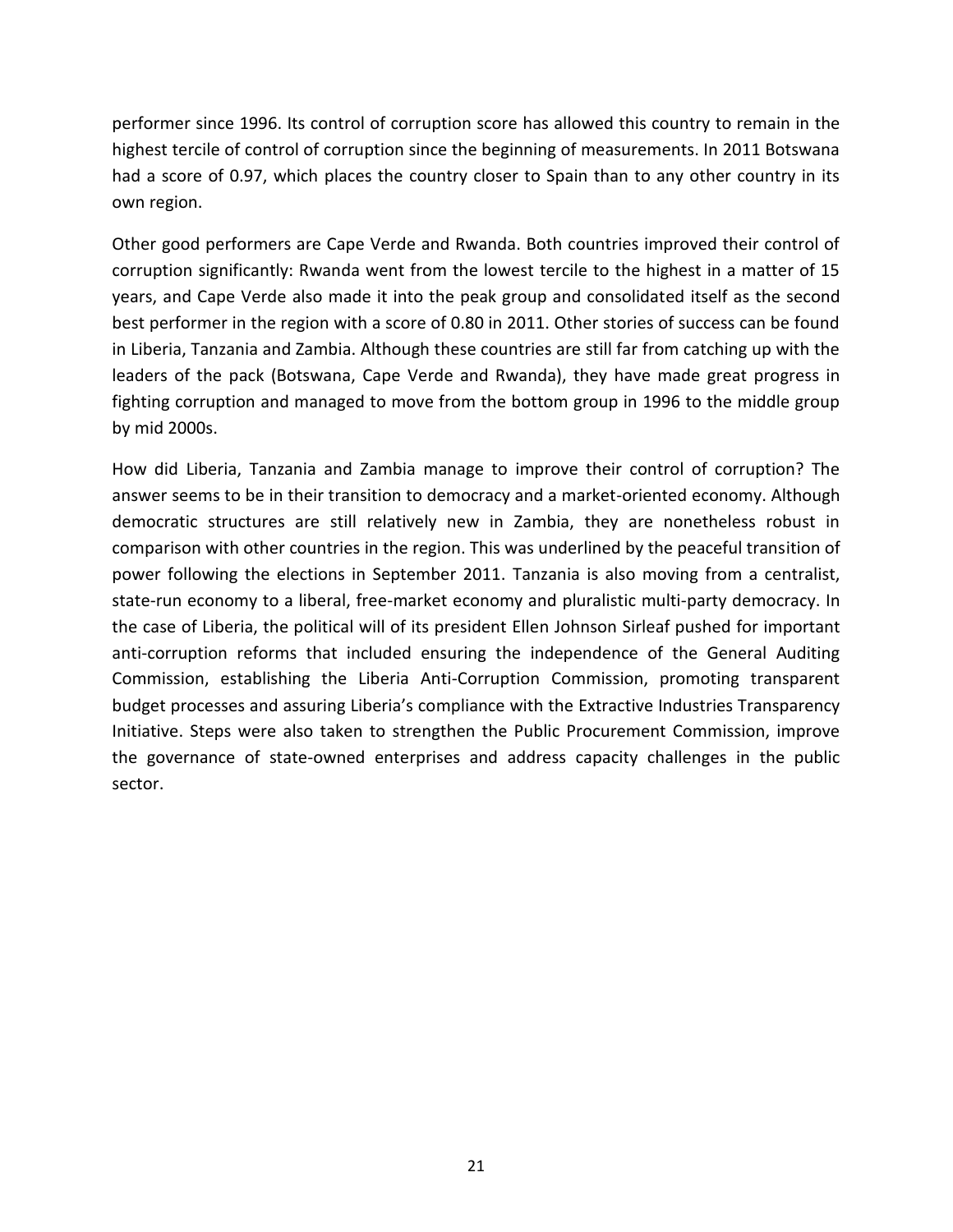

<span id="page-22-0"></span>**Figure 9. Significant Changes in Control of Corruption in Sub-Saharan Africa (1996-2011)**

Data source: Worldwide Governance Indicators.

But not all countries in the region have followed a successful path. Two of the most developed countries in the region, South Africa and Namibia, slipped from the top in the late 2000s. Between 1996 and 2011, South Africa's score fell from 0.76 in 1996 to 0.03 in 2011 and Namibia's from 0.71 to 0.22. Eritrea also experienced a dramatic fall in its rating after getting the  $6<sup>th</sup>$  best score in the region in 1996. Eritrea experienced a steep decline in control of corruption after the year 2000 due to the post-independence war and the border disagreements with neighboring Ethiopia and Djibouti. Another dramatic case is Côte d'Ivoire: In 1996, the country was still considered an economic powerhouse in West Africa that had managed to avoid the descent into civil war that plagued many of its neighbors. In the 1970s and 1980s, it was even referred to as the 'African miracle', but in September 2002, an army mutiny escalated into a full-scale rebellion, resulting in the country being split into a rebel-held north and a government-held south. This greatly impacted the state of governance and control of corruption fell from a score of 0.20, which almost placed the country in the highest tercile, to a score of -1.10, placing it at the bottom of the group.

Political conflicts are also responsible for the anti-corruption setbacks registered in Guinea, Zimbabwe and the Democratic Republic of the Congo. The first two countries fell from the mid to the lowest tercile and the last one, together with Somalia, simply has not managed to leave the very bottom of the scale over the past 15 years.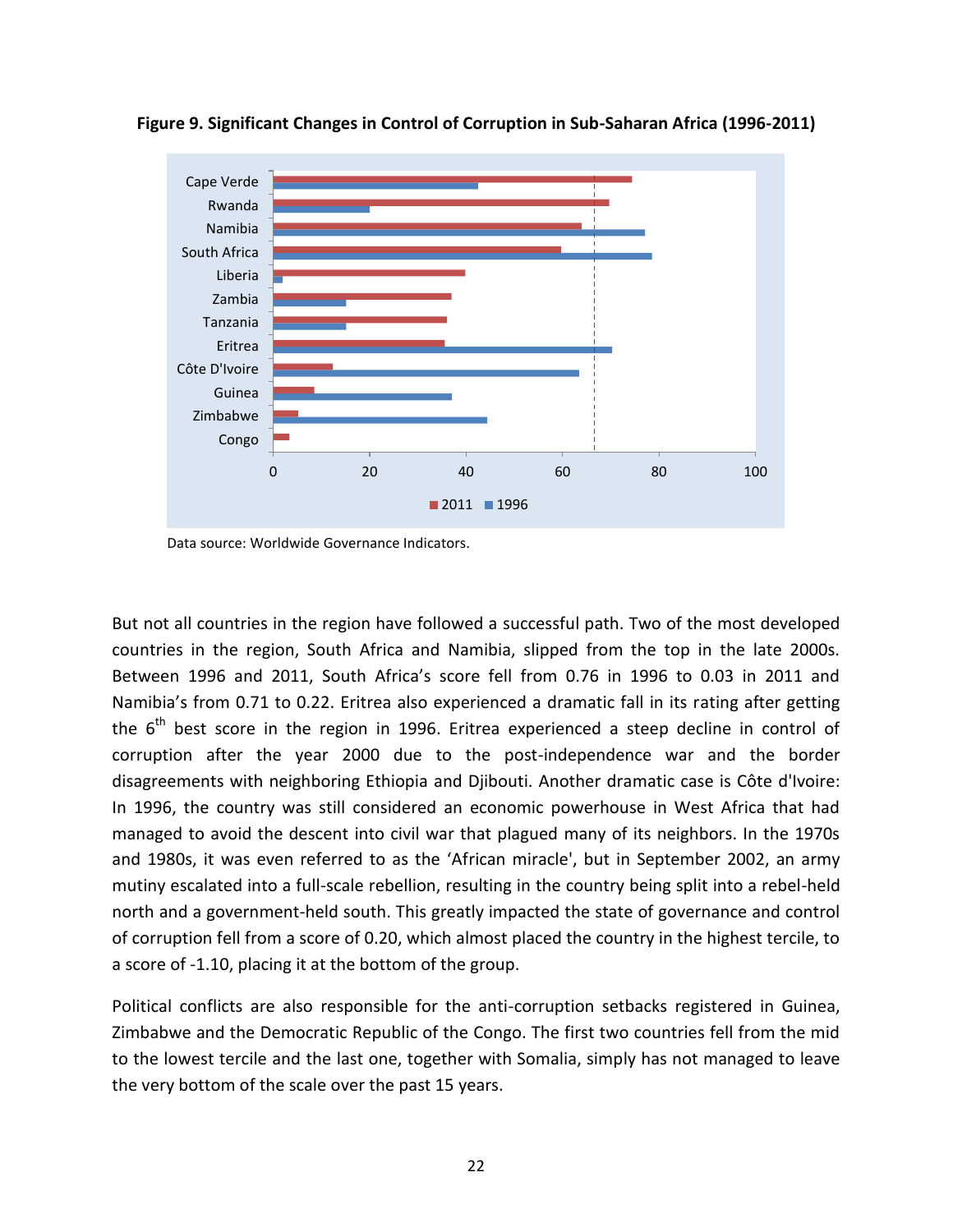#### **Middle East and North Africa (MENA)**

 $\overline{a}$ 

| <b>Best performers:</b> | United Arab Emirates, Qatar, Cyprus                  |
|-------------------------|------------------------------------------------------|
| Worst performers:       | Libya, Iraq, Yemen                                   |
| Positive change:        | United Arab Emirates, Qatar                          |
| Negative change:        | Cyprus, Israel, Kuwait, Morocco, Egypt, Yemen, Libya |

The Middle East and North Africa (MENA) $<sup>11</sup>$  is an economically diverse region that includes</sup> countries with a common heritage, but vastly different levels of per capita income: The GDP per capita of the poorest country in the region, namely Yemen, is USD 2,252.46, representing less than 3% of the per capita income of Qatar, the richest country in the region with a GDP per capita of USD 77,108.22. This region is characterized by its economic dependence on oil and the legacy of central planning and dictatorship, which have played a major role in shaping the region's political and economic systems.

In terms of control of corruption, MENA seemed to experience an improvement between 1996 and 2003. During this period, the average score for the region increased from -0.12 to 0, but by 2010 the region was back to the level of corruption registered in 1996. This does not mean, however, that individual countries have not improved. Great advances have been made in Qatar and the United Arab Emirates (UAE). These two countries managed to move up into the highest tercile of control of corruption in a matter of 15 years (see [Figure 10\)](#page-24-0). Qatar had a score of 1.52 in 2010, which places it above countries like Belgium, France or the United Kingdom and the United Arab Emirates are now catching up with countries like Portugal and Spain. This means that the UAE and Qatar have overtaken Israel and Cyprus to become the Middle Eastern countries perceived to be the least corrupt. High-profile prosecutions of corrupt executives and improvements in financial tracking systems have helped improve the scores in these two countries.

However, despite the good performance of some countries in the region, not everything is good news. As shown in [Figure 10,](#page-24-0) seven countries registered a significant regression in control of corruption. Cyprus's score dropped from 1.80 in 1996 to 1.07 in 2010 and Israel's from 1.47 to 0.64, but both countries managed to stay in the highest tercile despite this fall. Kuwait, on the other hand, another country that made it into the top tercile in 1996 with a score of 0.71, fell to

<sup>&</sup>lt;sup>11</sup> Although MENA has no standardized definition and different organizations define the region as consisting of different countries, the sample for this paper is based on the World Bank's definition which encompasses the following 20 countries: Algeria, Bahrain, Cyprus, Egypt, Iran, Iraq, Israel, Jordan, Kuwait, Lebanon, Libya, Morocco, Oman, Qatar, Saudi Arabia, Syria, Tunisia, Turkey, the United Arab Emirates and Yemen.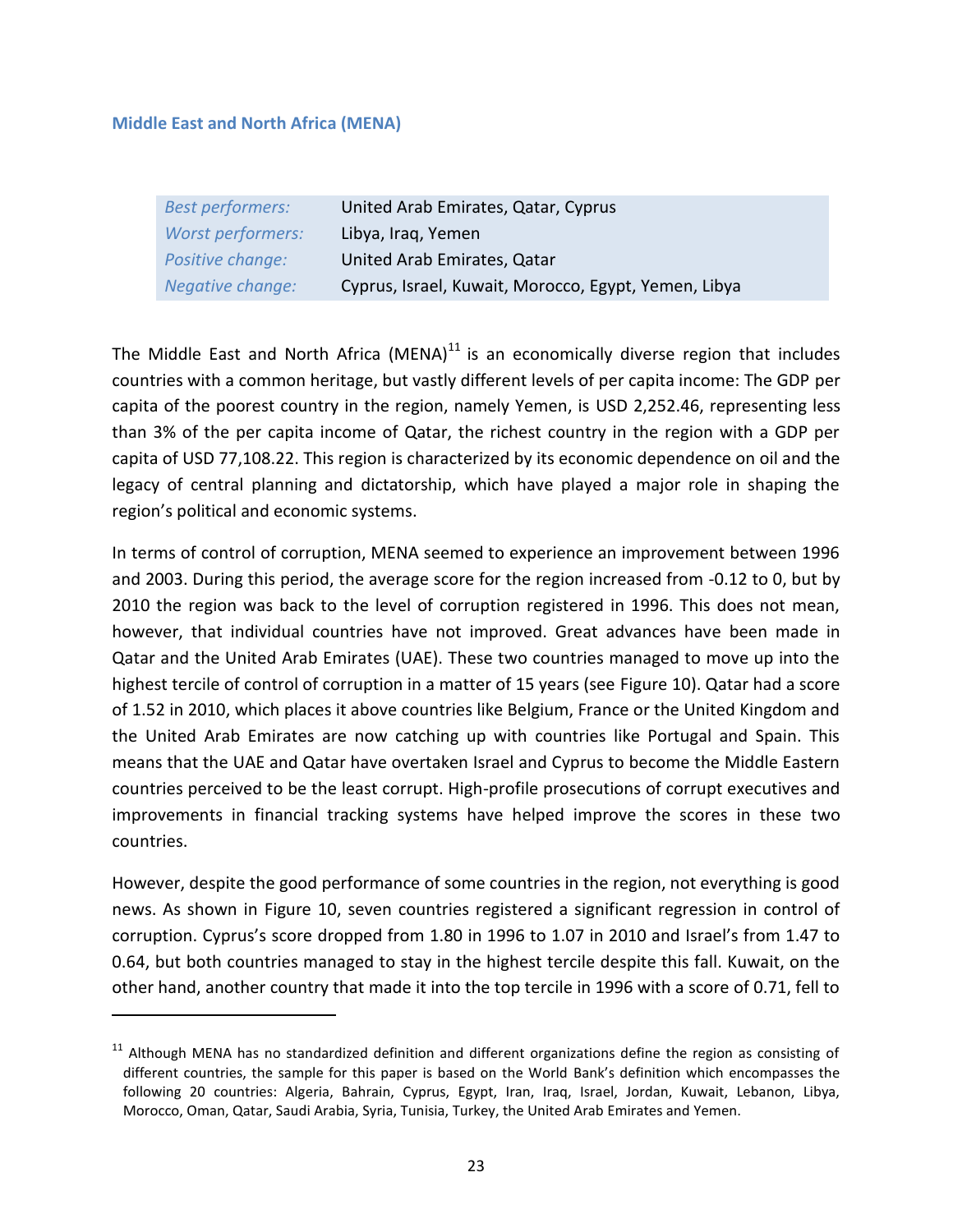the middle group with its score of 0.35 in 2010. Kuwait's political system has long been seen as one of the most freewheeling in a region where politics are dominated by absolute monarchs, but its vast oil wealth has fueled corruption and fed public distrust due to the lack of transparency in government spending and resource allocation. Moreover, in late 2011, two of Kuwait's biggest banks detected millions of dollars being transferred to the accounts of members of parliament, which triggered an investigation involving a fifth of the members of parliament and caused public discontent and demands for the removal of the prime minister and a move toward constitutional monarchy.



<span id="page-24-0"></span>**Figure 10. Significant Changes in Control of Corruption in the Middle East and North Africa (1996-2011)**

Data source: Worldwide Governance Indicators.

Despite Morocco's efforts to fight corruption, like the creation of the Central Agency for Corruption Prevention (ICPC) and the adoption of a procurement system that outlines the conditions and terms for awarding government contracts, the country's control of corruption score worsened and reached its lowest score in 2008 (-0.37). Morocco was very close to making it into the top tercile in 1996 with a score of 0.33, but there are growing concerns about the Moroccan judicial system, which is seen as being subjected to political pressure from the monarchy, the military and political and economic elites (Denoeux 2011). Some other problems like the persistence of a significant degree of impunity for well-connected individuals and members of powerful institutions, the intertwined nature of political and economic interests in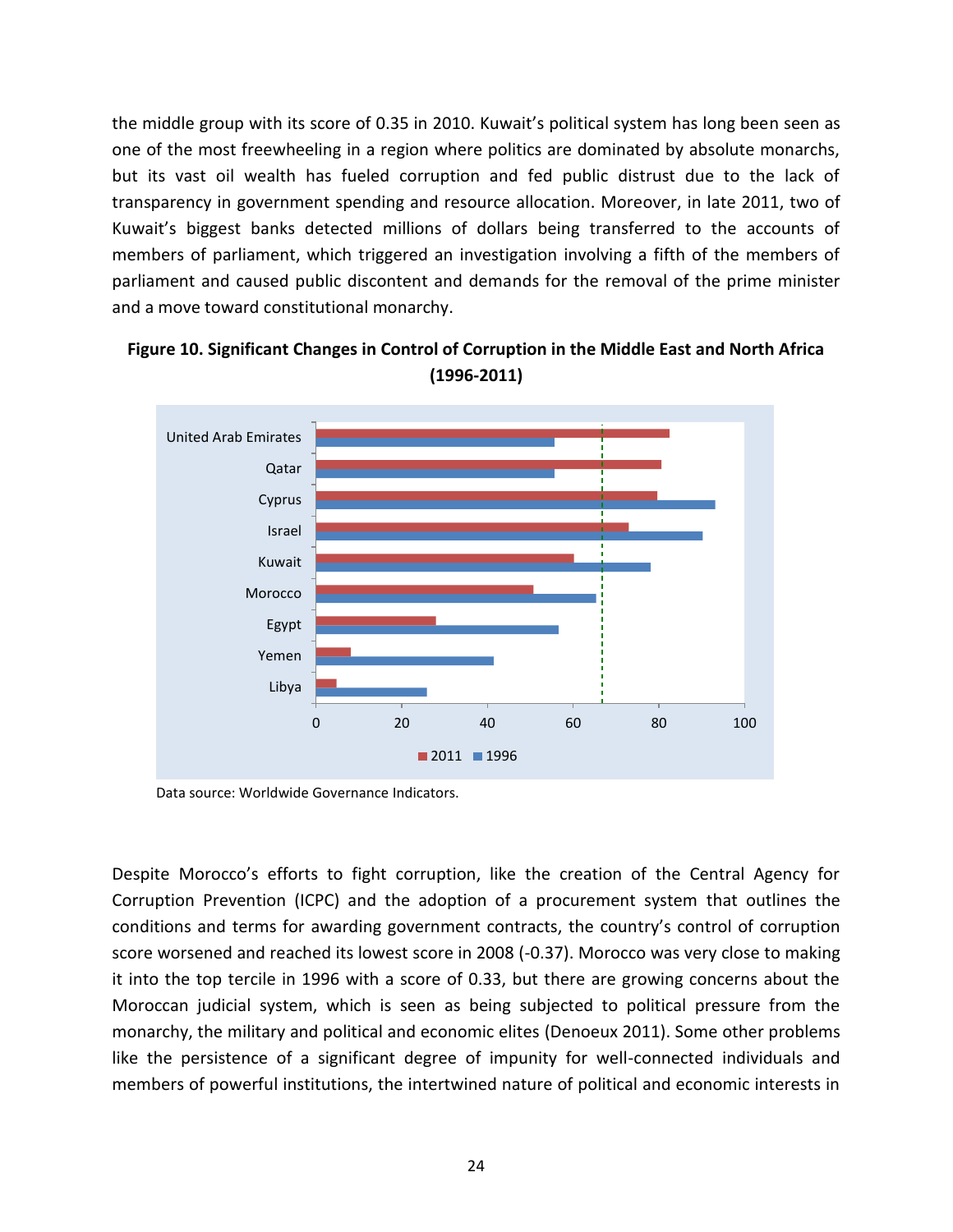the country and the existence of a large informal economy (Denoeux 2011) have also contributed to Morocco's negative development in control of corruption. As a response to the public demands that spread through the region during the Arab Spring, Morocco passed a set of governance reforms in 2011, including a new anti-corruption strategy, but it is still too early to evaluate its results. In 2011 the control of corruption score of Morocco (-0.26) was still lower than in 1996.

In the case of Egypt, several laws were passed between 2004 and 2011 to limit money laundering, improve auditing standards and regulate banking transactions. Despite these actions, the country's control of corruption score dropped from -0.07 in 1996 to -0.68 in 2011. This is mainly due to the fact that bribery and the use of personal networks to facilitate basic bureaucratic transactions are still common practice. After the revolution, not much has changed since the lack of legal accountability that allowed corruption to thrive under Mubarak remains largely unchanged (Stacher 2012).

Just like in Egypt, other two countries in the region experienced a statistically significant regression in their control of corruption ratings between 1996 and 2011 and had their governments overthrown during the Arab Spring: Yemen dropped from the middle to the lowest tercile, and Libya's score fell from -0.78 to -1.26. In the case of Yemen, government efforts to combat corruption have been largely cosmetic. Nepotism and patronage politics are still the rule rather than the exception and the low civil service salaries provide incentives for employees to seek petty bribes (Yadav 2012).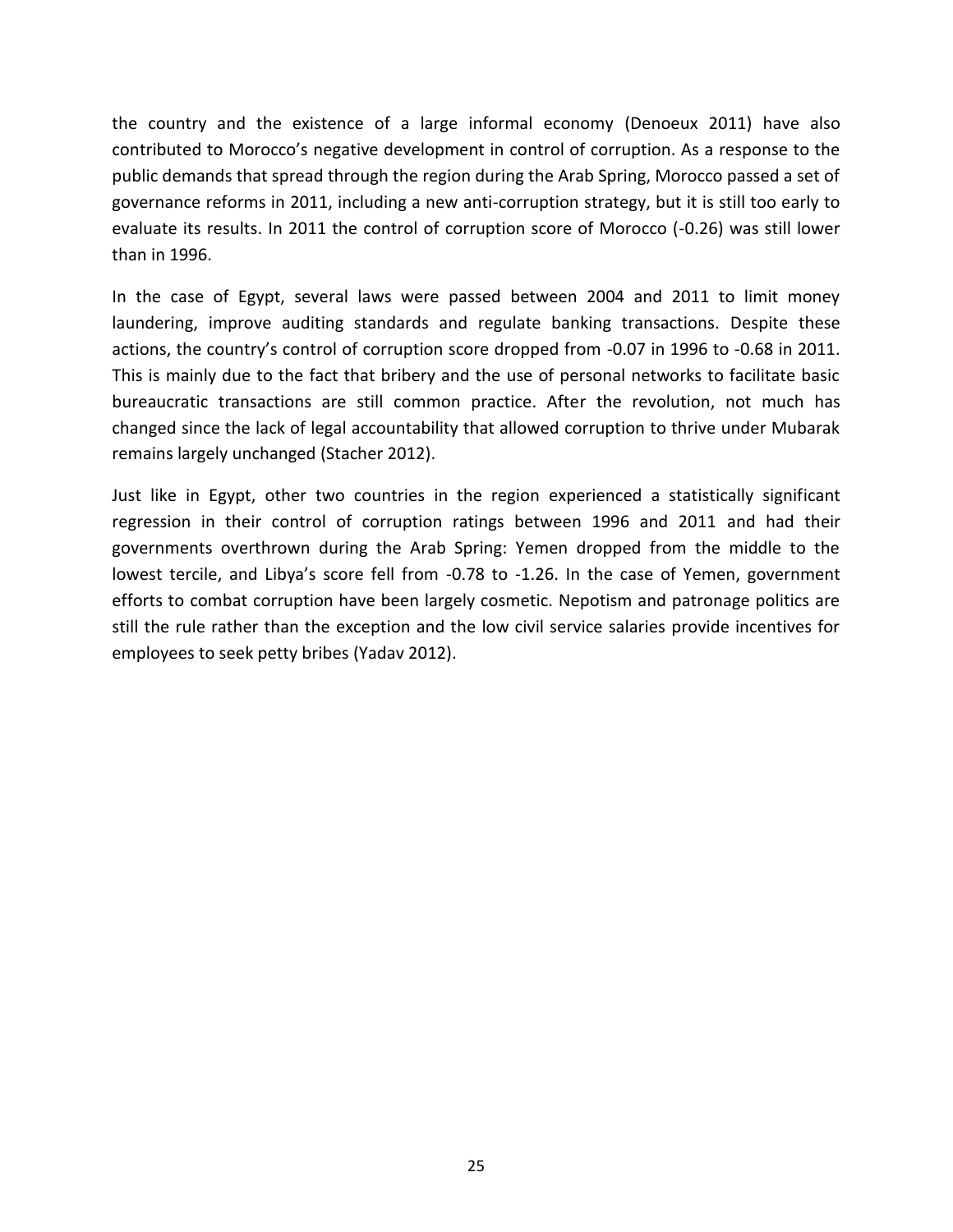# **IV. Corruption, Development and Democracy Trends**

The literature on the determinants of corruption has emphasized the strong association between corruption indicators and economic development. At the same time, several studies have discussed that a causal link between the two is likely to run both ways. That is, while higher economic development contributes to stronger control of corruption, the latter also has a positive effect on development (Holmberg et al. 2009). Studies that have found evidence for an association between corruption and lower levels of development have been very influential in bringing the issue to the top of the international agenda in the past two decades.

Looking at the empirical data and comparing control of corruption and development trends from the last two decades, we get a better impression of whether the observed patterns corroborate these arguments. [Figure 11,](#page-27-0) for instance, shows the evolution of the control of corruption indicator average between 1996 and 2011, according to four income groups. All income groups have seen some degree of a declining trend, but this has been most pronounced in the upper-middle and high- income categories. It is interesting to note, as revealed in

[Figure](#page-27-1) 12, that precisely these two "clubs" have been joined by a considerable number of countries in the same time period: The number of nations has jumped from 27 to 52 in the upper-middle income category and from 40 to 56 in the high income group.

These data can be interpreted in two ways. One possibility is that control of corruption has been genuinely deteriorating significantly across the board in these two groups, both among the countries that already belonged to these categories and the new-comers, which has led to a considerable decline in the average of the control of corruption score. However, as has been observed in previous sections, this is not likely to be the case, since the trend of control of corruption has not observed statistically significant changes in any region in the world, and the vast majority of countries considered in our analysis present a rather stable trend. The second possibility is that the new-comers in these two income groups are countries that do not present the same high governance standards observed in other rich countries, and are therefore in fact pulling the group average down. This means that these countries are actually becoming richer faster than they are improving governance structures towards universalism and impartiality.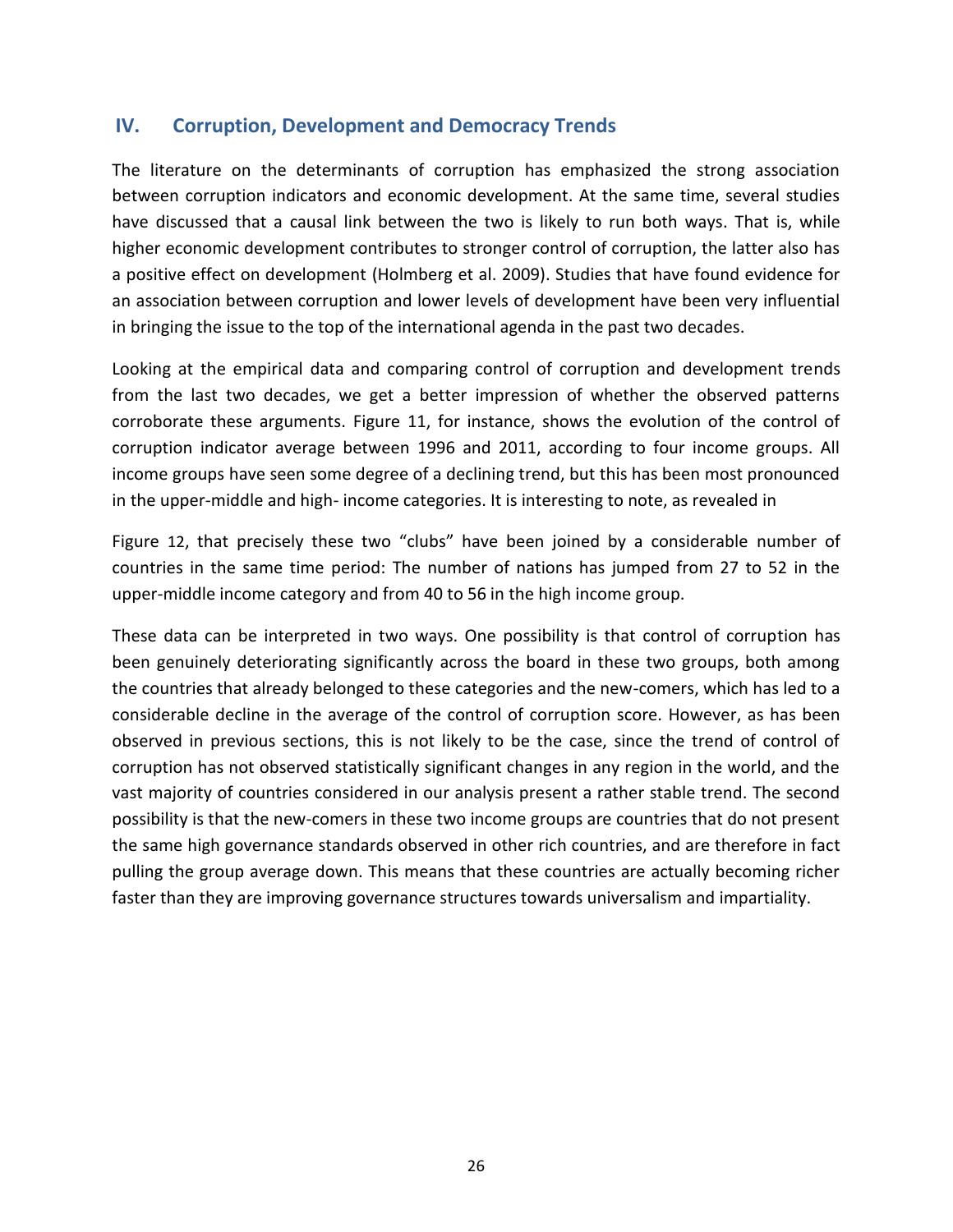

<span id="page-27-0"></span>**Figure 11. Evolution of the WGI Control of Corruption Average by Income Group (1996-2011)**

<span id="page-27-1"></span>Data sources: Worldwide Governance Indicators and World Bank.



**Figure 12. Distribution of Countries by Income Group (1996-2011)**

Data source: World Bank. (Note: The sample of countries for 1996 includes 190 countries, whereas the sample for 2011 includes 195 countries.)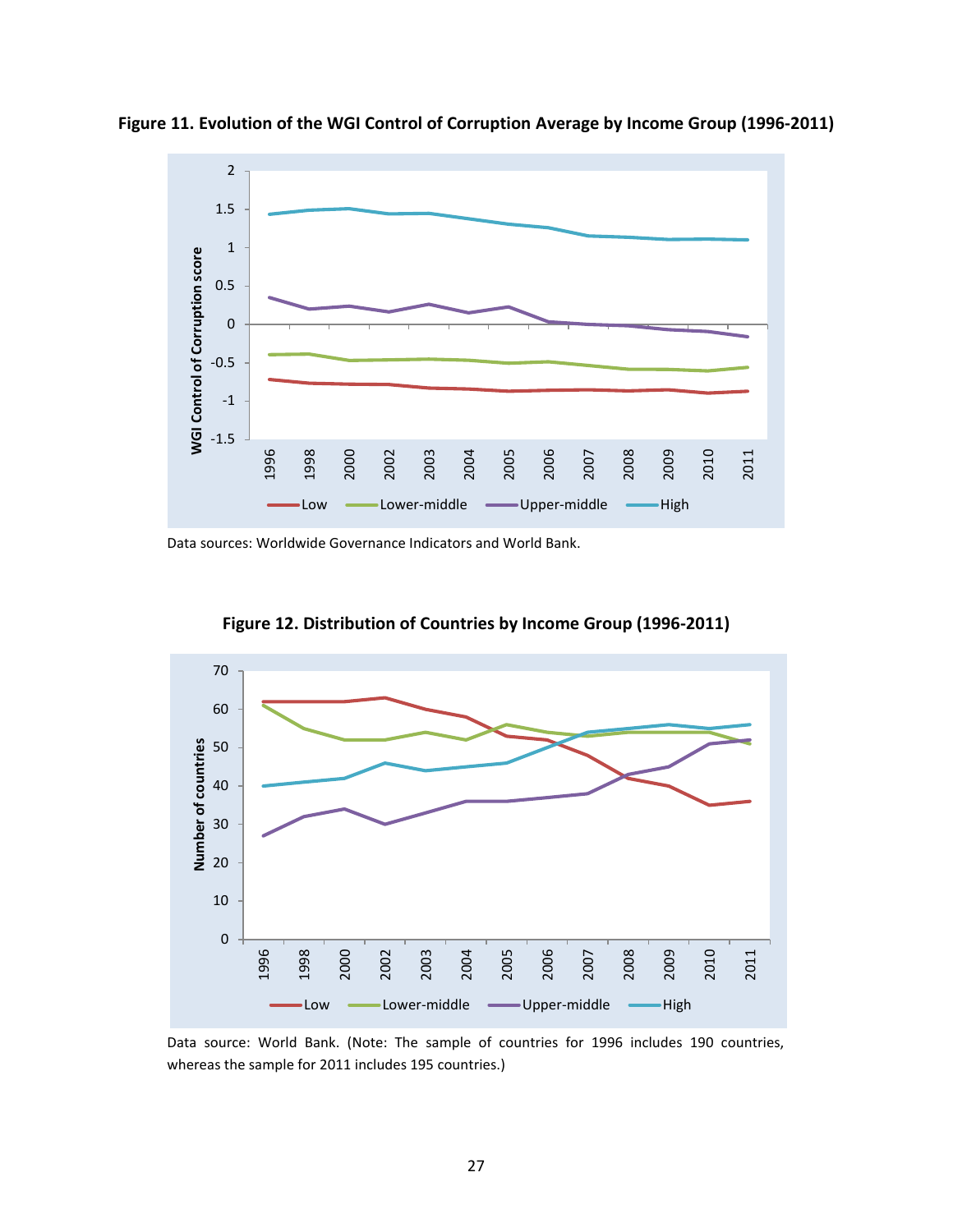A closer look at the new-comers to the two top income categories shows interesting insights on the connection between control of corruption and economic development. In our sample, 16 countries from virtually all regions, except Asia, have acceded to the high income category in this 15-year period. The average control of corruption score among these countries was 0.28 in 1996, much lower than the average of high income countries, at 1.44. Even though the average score of these 16 countries actually increased slightly to 0.36 by 2011 $^{12}$ , it is clear that their joining the high income countries has led to a considerable drop in the average control of corruption score in this income category, as shown in [Figure 11.](#page-27-0) Nevertheless, it is also interesting to notice that more than half of these countries were already in the top tercile of control of corruption in 1996, thus suggesting that, although their governance structures can still be improved further, a certain level of pre-existing good institutions likely contributed to further economic development and may even have been necessary for it.

Among these 16 countries, only one, namely Trinidad and Tobago, had a statistically significant regression in control of corruption. At the same time, we see three countries with significant positive change in control of corruption in this group: Croatia, Estonia and St. Kittis and Nevis. Estonia is a particular interesting case because it is one of the two countries among the "new rich" that has managed to move from lower income levels to the top income category; in 1996, it was in the lower-middle income category. These three cases thus represent good examples of contexts where efforts to improve governance appears to have paid off in terms of a positive trend in economic development, and therefore, contribute to making a case for the positive effects of strengthened control of corruption. Their accelerated economic growth and improvement in control of corruption took place in parallel. In the other countries that have managed only to catch up economically in this time interval, future assessments will have to be made in order to see if a feedback effect from economic development to improvements in control of corruption will also come about.

Not all is positive in this group, however: Equatorial Guinea, which had a low per capita income in 1996, managed to jump from the very bottom to the high income category mainly due to the discovery of vast oil fields in 1996, despite being among the worst performs in control of corruption, with a score of -1.49 in 2011. These new-found natural resources contributed to an increase in revenue that has mainly benefited a small ruling elite and an authoritarian leader in a clear example of a kleptocratic regime, while a large portion of the population still suffers from poverty (Open Society Justice Initiative 2010). While we may expect that other countries that have achieved higher income levels may eventually also experience improvements in

 $\overline{a}$ 

 $12$  If Equatorial Guinea is excluded from this set of countries, as it performs much worse than the others in this group, the average in 2011 is actually much higher, reaching 0.49. This shows that the bad governance standards in this country influence the overall average of the group significantly in a downward direction.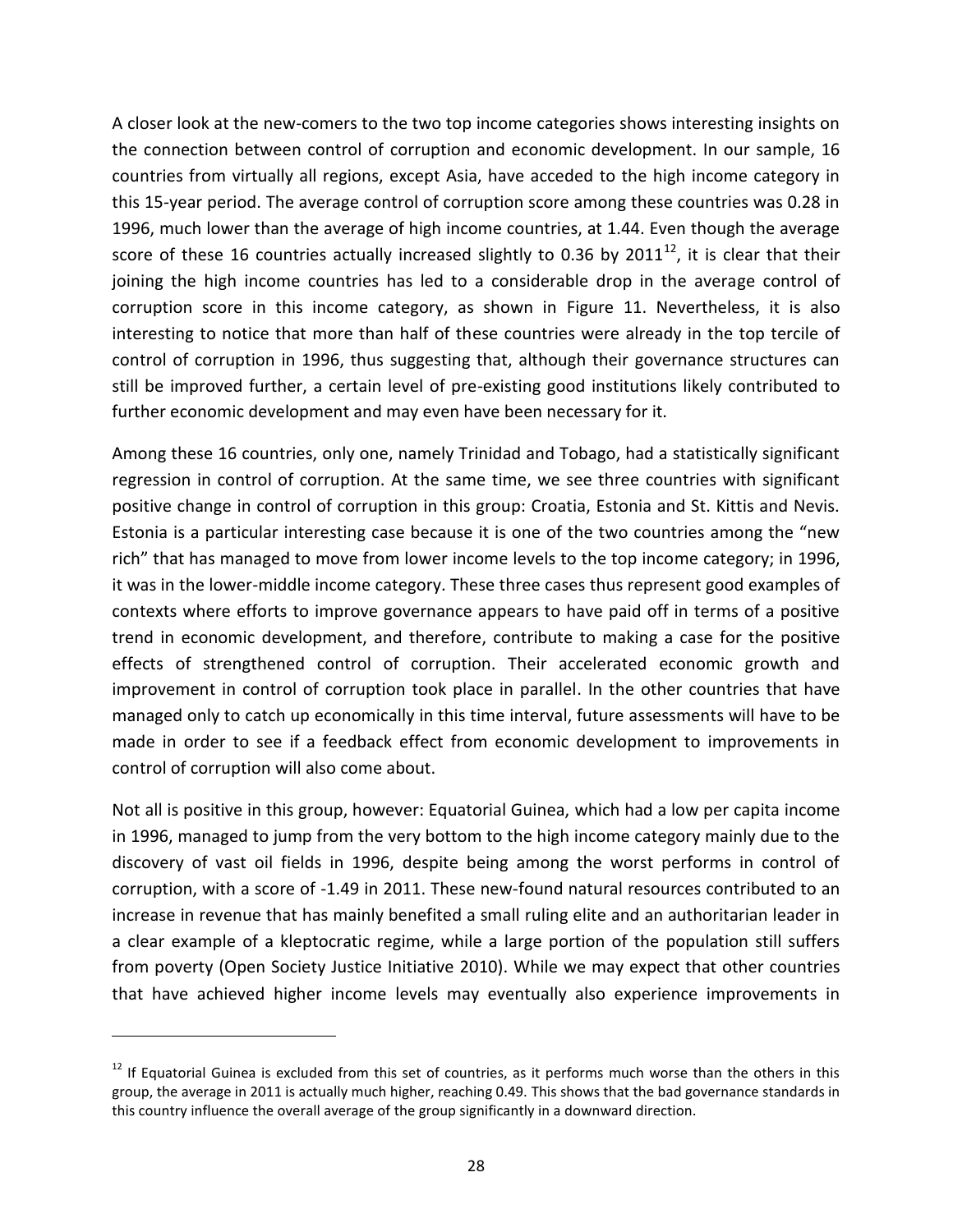control of corruption, the case of Equatorial Guinea offers less room for such optimism. It is argued that economic development may contribute to lower corruption as higher levels of wealth lead citizens to demanding increased investments by governments in public goods, among which better institutions (Charron and Lapuente 2010). However, this requires a minimum structure of democratic institutions through which citizens can actually express their demands, which in the case of Equatorial Guinea are completely lacking. Therefore, in such an undemocratic political system where the population at large benefits very little from the wealth generated in the country, it is unlikely that economic development on its own brings about any positive development in governance before more profound political and social changes are triggered.

An analysis of the 36 countries that acceded to the upper-middle income category shows a similar picture. The average control of corruption score of this group was -0.30 in 1996, also significantly lower than the 0.35 average of upper-middle income countries in the same year. Therefore, their accession to this income category has led to a drop in the average score of upper-middle income countries from 0.35 to -0.16 in 2011. Among these 36 new-comers, control of corruption has on average remained stable over this time period. Most countries have had no statistically significant change in their individual scores, with some cases of significant progress (e.g., Bulgaria, Latvia, Macedonia and St. Vincent and the Grenadines), but also others of regression (e.g., Dominican Republic, China, Maldives, Namibia and Turkmenistan).

The case of China calls attention in this group, as a main emerging economy that has experienced very rapid economic growth, together with deteriorating control of corruption, with its score falling from -0.25 to -0.67. Although punishment of corruption by lower officials occurs often, this takes place more within the Communist Party structures than in the scope of state enforcement institutions (Bertelsmann Stiftung 2012). Moreover, many spurges of corrupt politicians have been politically motivated, seeking to weaken political rivals of party leaders. Meanwhile, high-level corruption appears to have increased in the past years, with more interaction between the state and the private sector (Minzner 2011). At the same time, corruption has become a big concern among Chinese citizens, and criticism about corruption in the government has become more common through channels that manage to escape government control, but state monitoring of media and the Internet has been tightened. Russia is another emerging economy that also appears in the group of countries that have joined the upper-middle income category since 1996, without much change in its control of corruption score, which fell slightly from -1.02 to -1.09.

These countries also raise the question of the relationship between control of corruption, economic development and democracy, as both are considered to be not free countries by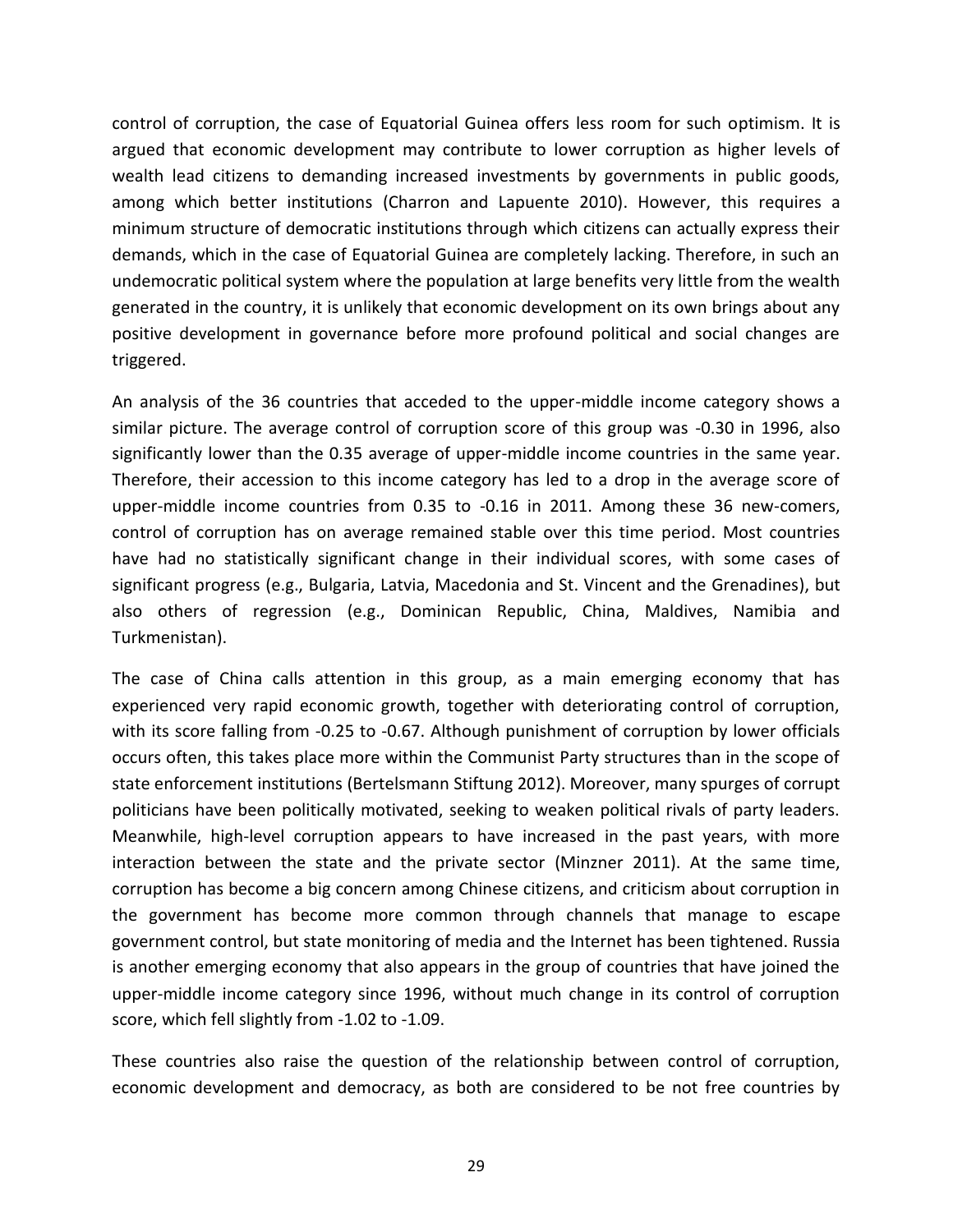Freedom House. In fact, 21 out of the 36 countries that have joined the upper-middle income category are either partially free or not free regimes. Therefore, the question that emerges after an examination of these cases is whether economic development without positive effects in control of corruption is possible only in non-democratic contexts.

**In a way, the trends illustrated above show that, in some countries, low levels of control of corruption have not impeded economic development altogether. Nevertheless, an analysis of income trends by region suggests that certain growth potential may be realized only in contexts with stronger control of corruption**. This is what can be observed in [Figure 13,](#page-30-0) for instance. Except for the Middle East and North Africa, all regions in the world have increased their income level since 1996. However, Western Europe and North America, which also perform best in control of corruption, have managed to grow at a fast pace despite having an already high average income. Until 2008, the average income in the region increased around 35%, more than in Asia, Latin America, Middle East and North Africa and the Caribbean in the same period. Since the financial crisis in 2008, however, a big portion of this improvement was eaten away, but the positive trend remained nonetheless.



<span id="page-30-0"></span>**Figure 13. Evolution of Average GDP per Capita (constant 2000 USD) by Region (1996-2010)**

Development also has other components besides income. The HDI, for instance, takes into consideration indicators such as education and life expectancy as well, when measuring a country's level of development. Education, in particular, may also have an impact on control of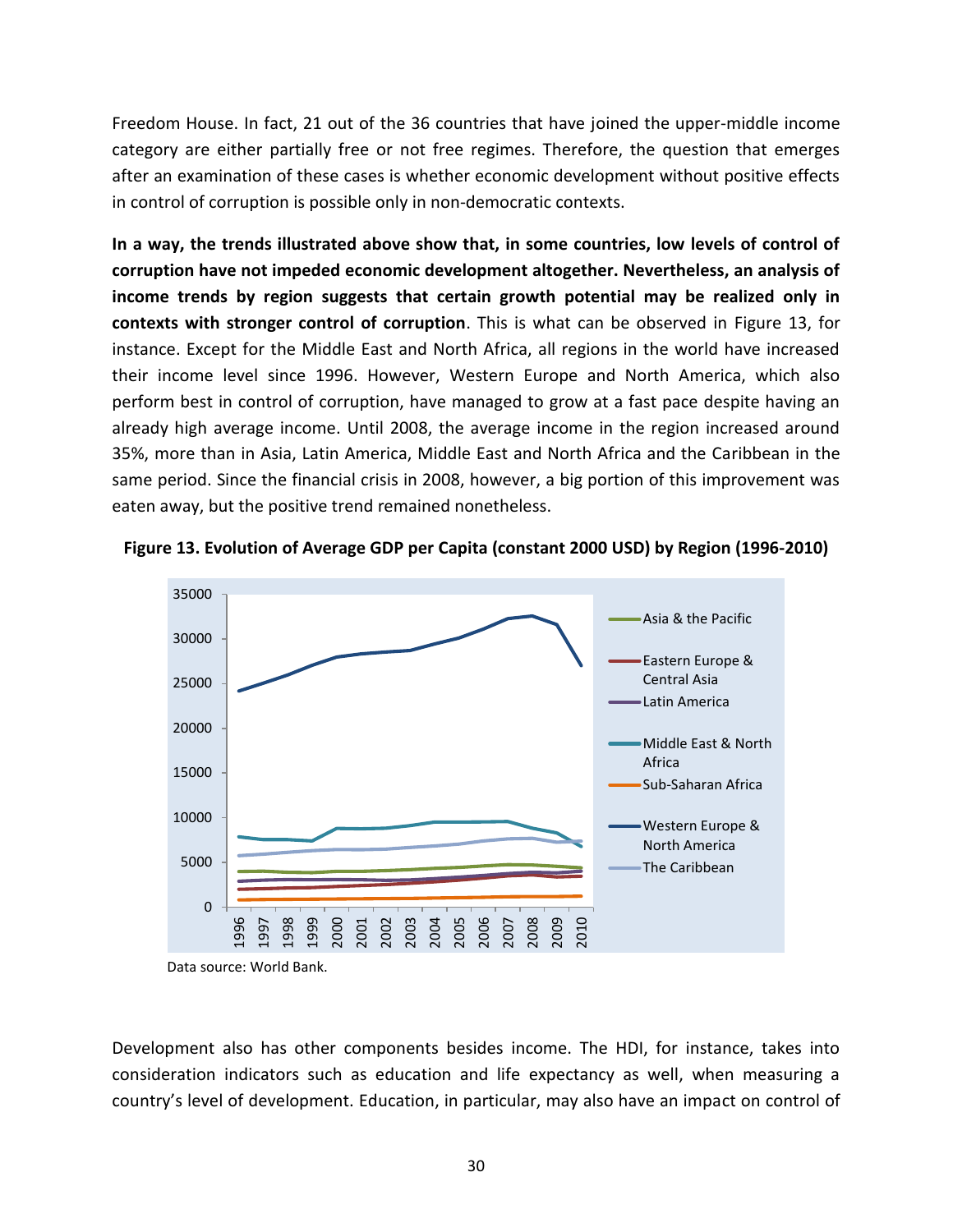corruption. It is an important aspect of a strong and dynamic civil society that actively monitors government and demands accountability and integrity from office holders. [Figure 14](#page-31-0) illustrates the evolution of the average control of corruption score in three education categories, based on the terciles of expected years of schooling in each country. The reference time frame is the period between 2000 and 2011. Yearly estimates for the education indicator are available only since 2005, and the lack of time overlap of data on control of corruption and expected years of schooling before 2000 does not allow for a longer time-series analysis.



<span id="page-31-0"></span>**Figure 14. Evolution of the WGI Control of Corruption Average by Education Tercile (2000- 2011)**

Data sources: Worldwide Governance Indicators and International Human Development Indicators (http://hdr.undp.org).

As we can see, there are clear gaps between the three groups in terms of how they perform on average in control of corruption. These differences are all statistically significant at a 95% confidence level. Countries in the third tercile (i.e. with higher levels of education<sup>13</sup>) also have higher levels of control of corruption. Although the average in this group has declined since 2000, from 0.89 to 0.66, this does not represent a statistically significant change. This is probably explained by the fact that almost half of the countries that managed to improve their education level enough to go up from the second to the third tercile ranked in the bottom

 $\overline{\phantom{a}}$ 

 $^{13}$  In 2011, this included countries with expected years of schooling between 13.9 and 19.7.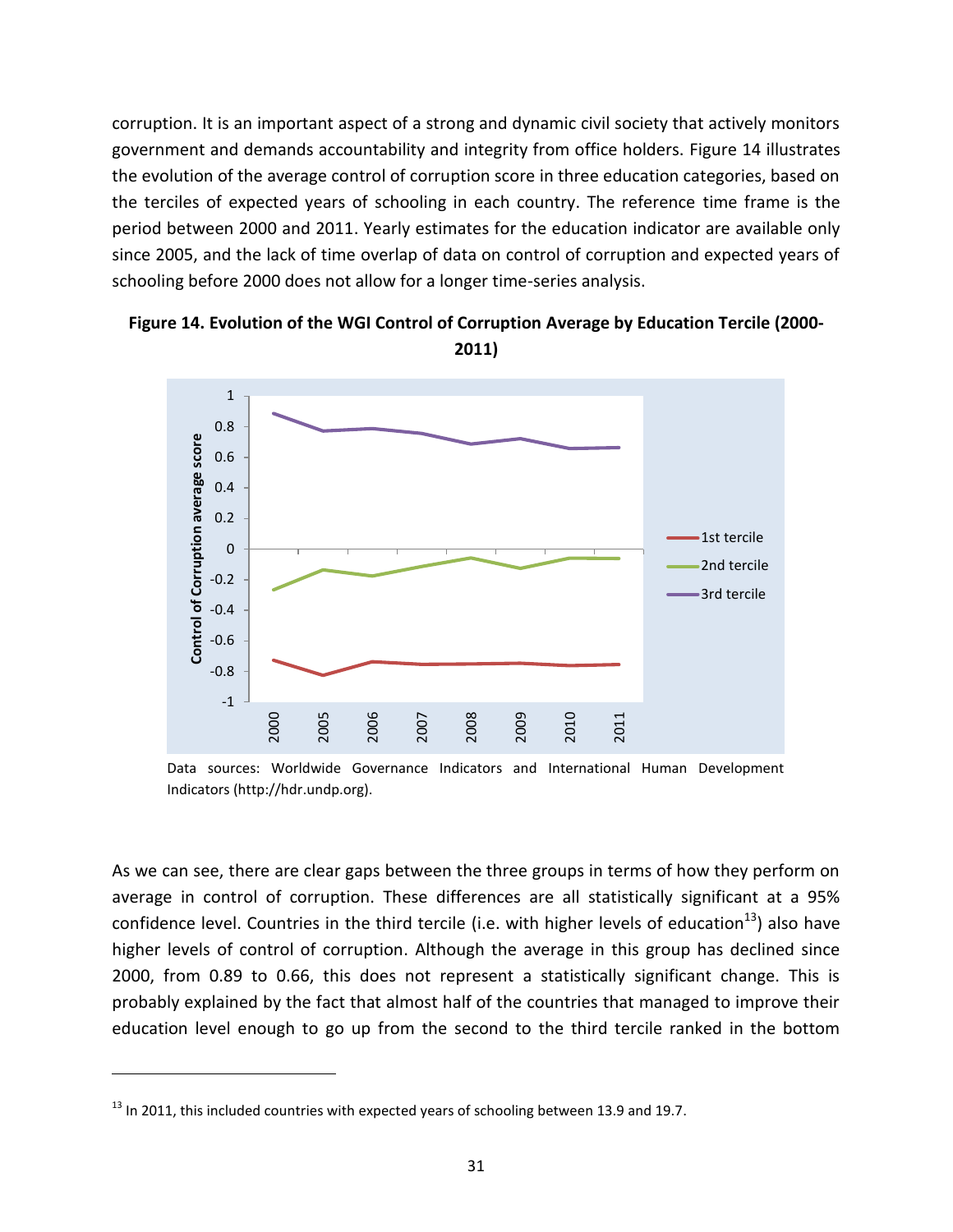tercile of control of corruption in  $2011^{14}$ , and thus led to a decrease in the group average. The opposite dynamic is observed in the second tercile in the education indicator: Between 2000 and 2011, some countries performed well in control of corruption, yet relative to other countries have performed worse in education and thus have fallen from the third to the second tercile in this indicator, thereby leading to an increase in the average control of corruption score in the latter group. Nevertheless, this increase was not statistically significant. The bottom category of education, with expected years of schooling ranging from 2.4 to 11.4 in 2011, performs worst in control of corruption and has had a stable average score in this 11-year period. As was the case with economic development, we see that control of corruption trends across groups tend to be relatively stable, with the main changes being caused by movement across the groups rather than by significant changes in control of corruption within the individual countries belonging to each group.

It is also important to notice that education outcomes, as is the case with other social indicators as well, is probably linked to control of corruption through a more complex causal relationship, where corruption may also affect it negatively. The literature on consequences of corruption has convincingly argued and presented evidence of the negative impact of corruption on investments in universal public services, as it tends to distort the allocation of public resources (Holmberg et al. 2009). Therefore, although the empirical data suggest a strong association between control of corruption and development, it is still difficult to disentangle all the specific mechanisms by which one affects the other.

The relationship between political development and control of corruption also warrants further discussion. First, we see that democracy ratings in the world have, in general, improved, based on the categories established by Freedom House's Freedom in the World report, [Table 2](#page-32-0) below shows that, between 1996 and 2011, the number of countries considered free increased from 41% to 45%, and the proportion of not free countries simultaneously decreased from 28% to 24%. The number of partly free countries remained stable at 31%.

| <b>Freedom in the World Category</b> | 1996     | 2011     |
|--------------------------------------|----------|----------|
| Free                                 | 79 (41%) | 87 (45%) |
| <b>Partly Free</b>                   | 59 (31%) | 60 (31%) |
| <b>Not Free</b>                      | 53 (28%) | 47 (24%) |
| <b>TOTAL</b>                         | 191      | 194      |

## <span id="page-32-0"></span>**Table 2. Distribution of Countries by Category in the Freedom Index**

 $\overline{\phantom{a}}$ 

 $14$  These are Iran, Kazakhstan, Lebanon, Mongolia, Russia, Ukraine and Venezuela.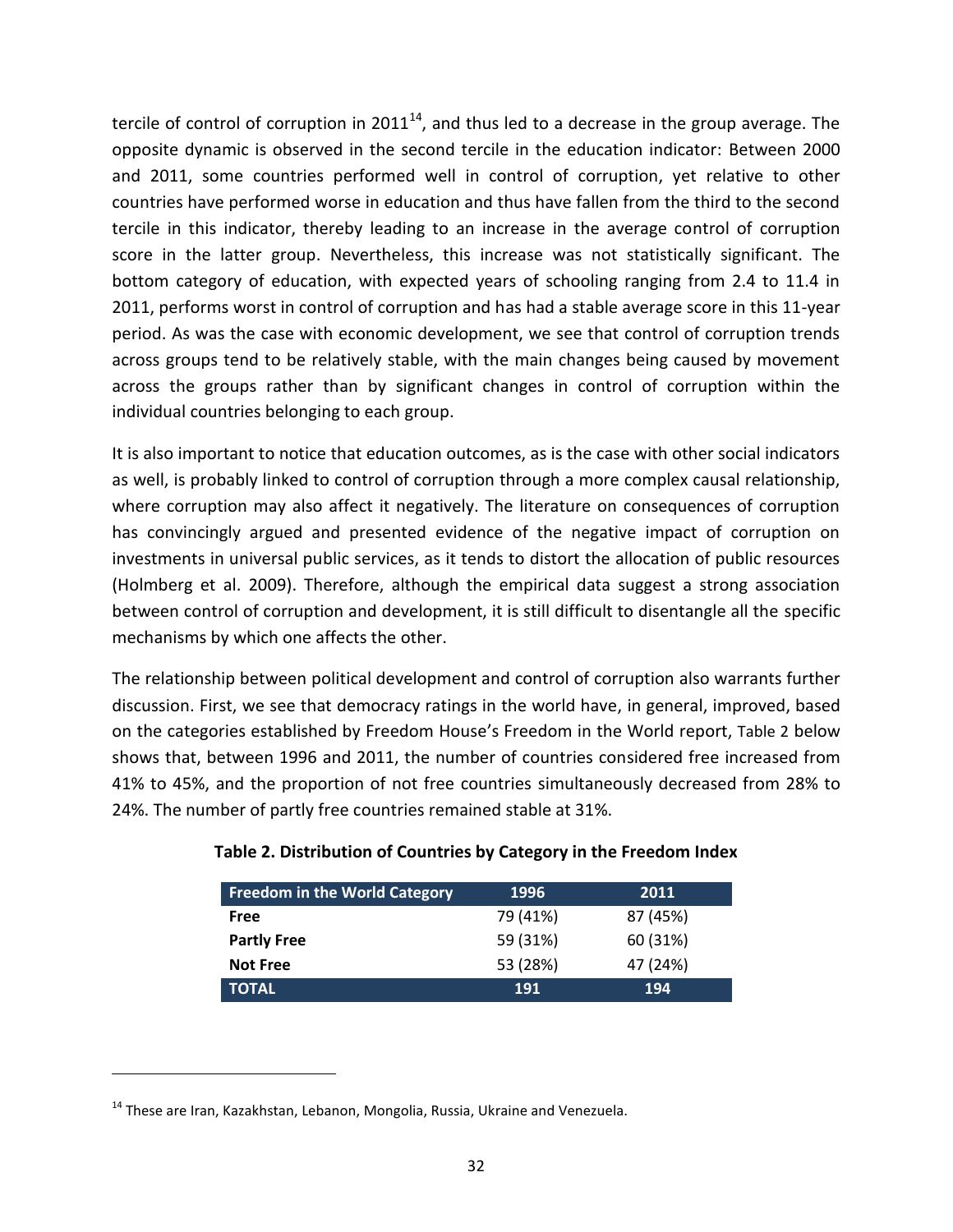These groups, however, showed important changes in their composition: 11 countries (Bhutan, Burundi, Guinea, Kenya, Lebanon, Liberia, Maldives, Niger, Nigeria, Togo and Tunisia) managed to improve from not free to partly free. Another 10 (Antigua and Barbuda, Brazil, Croatia, the Dominican Republic, El Salvador, Ghana, India, Peru, Slovakia and Suriname) moved up from the partly free to free category, and one (Indonesia) even managed to jump directly from the lowest to the highest category. Political rights and civil liberties, however, worsened significantly in another 12 countries: 7 fell from partly free to not free (Congo, Eritrea, Ethiopia, Gabon, Jordan, Russia and Zimbabwe), and another 5 fell from free to partly free (Bolivia, Malawi, Philippines, Solomon Islands and Venezuela).

The general improvement in political rights and civil liberties between 1996 and 2011 is reflected in the reduction of autocratic regimes (from 53 to 47), the increase in the number of countries ranked as free (from 79 to 87), and the fact that 22 countries moved up in the Freedom House categories and only 12 moved down. Considering that the freedom index is measured in a 1-7 scale, where one represents the best score, the graph below also shows a positive development: The average freedom score has dropped in all regions of the world, most notably in the Middle East and North Africa and in Eastern Europe and Central Asia.





Data source: Freedom House's Freedom in the World report.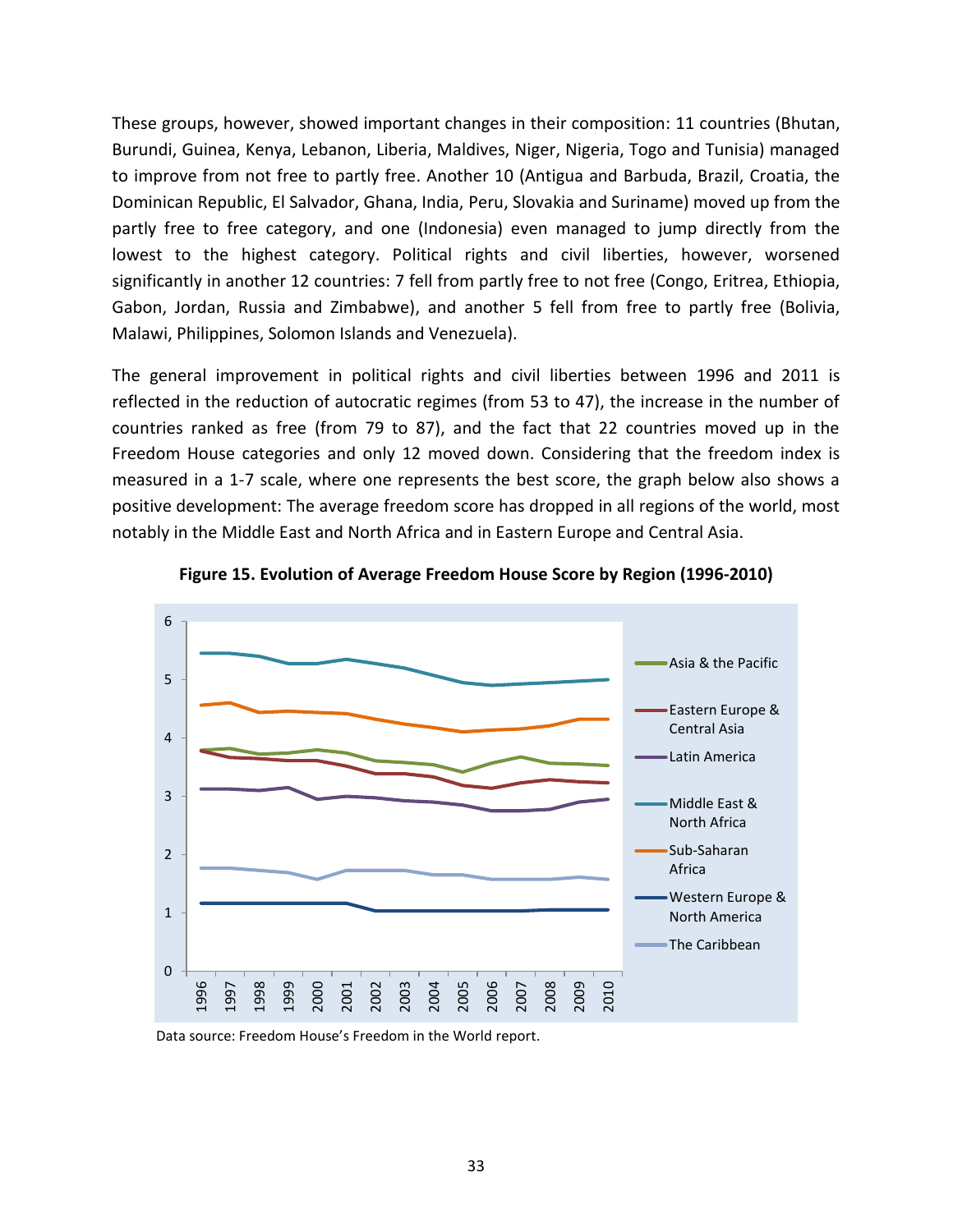**This positive development in democratization around the world has not been translated so far into a significant evolution in control of corruption**. **Although countries ranked as free by Freedom House still have the highest control of corruption average, all groups have lower scores in 2011 than 15 years before.** The countries ranked as free had an average control of corruption score of 0.84 in 1996 that dropped to 0.67 in 2011. The partly free countries went from an average of -0.41 to -0.53 in the same period of time, and the not free countries lowered their average from -0.67 to -0.76 (see [Figure 16\)](#page-34-0).



<span id="page-34-0"></span>

Data source: Freedom House's Freedom in the World and Worldwide Governance Indicators.

A fundamental aspect of the discussion on democracy and control of corruption is related to how we define democracy in the first place, that is, whether we rely only on the prerequisites of an "electoral democracy", which mainly implies the presence of relatively free and fair elections, or of a so-called "liberal democracy", which also includes a substantial array of civil liberties. The Freedom in the World report includes both classifications, but its score and the categories free, partially free and not free considers both civil liberties and political rights, meaning that all countries ranked as free qualify as both electoral and liberal democracies. By contrast, some partly free countries qualify as electoral, but not liberal democracies, and the not free countries are basically autocratic regimes.

In order to analyze the relationship between democracy and corruption, [Table 3](#page-35-0) shows the cross tabulation between the control of corruption terciles and the categories of the Freedom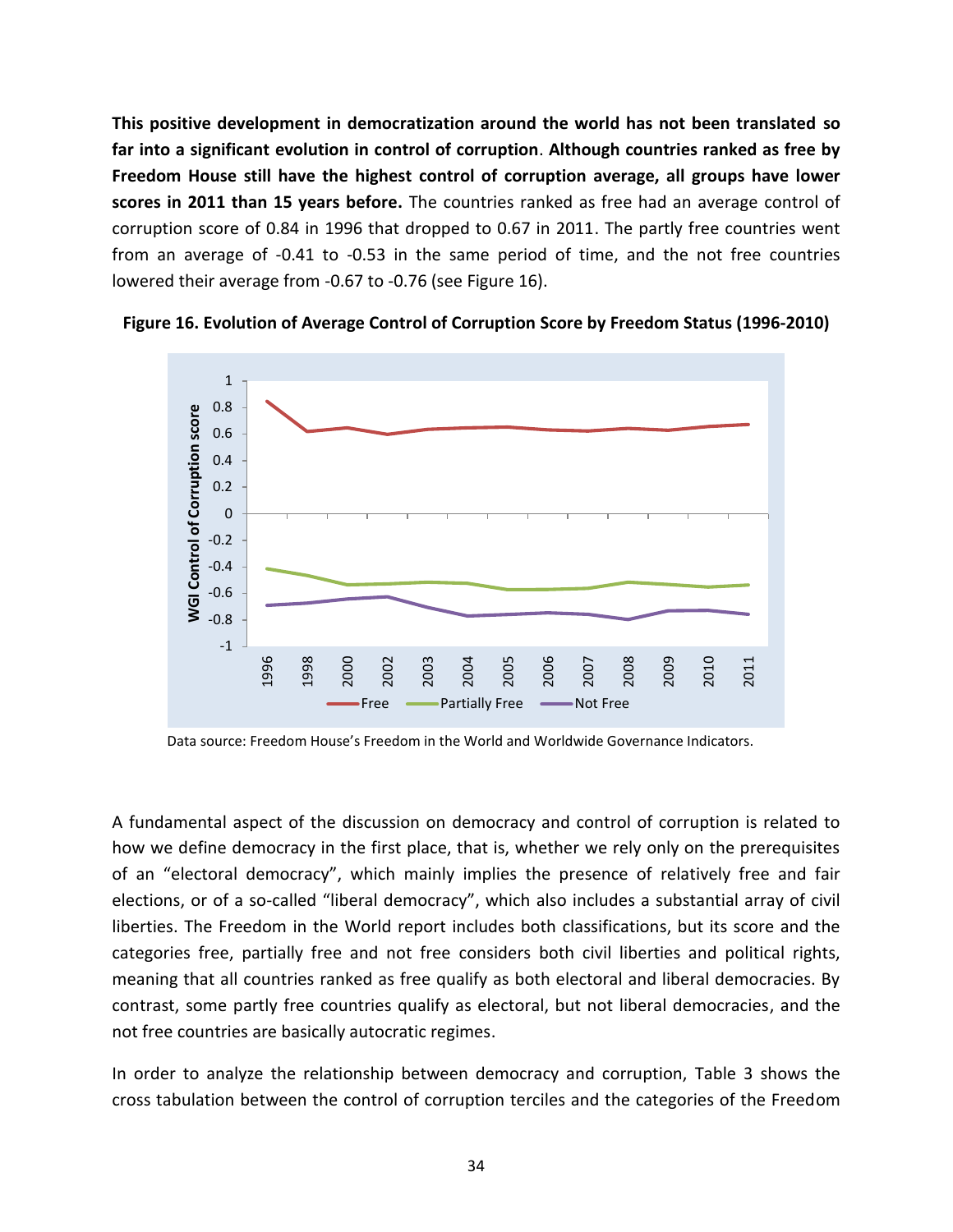in the World Index. 61% of liberal democracies (50 out of 82) rank among the highest tercile, but this is only true for 10% of autocracies (5 out of 50). Moreover, autocracies are more likely to be in the bottom tercile: 68% of autocracies (32 out of 47) are in this category compared to only 6% of liberal democracies (5 out of 82). However, it is important to notice that two-thirds of the countries where control of corruption is a problem (i.e. countries in the lowest and in the middle terciles) are free or partly free and that most of them (i.e. 59 out of 89 countries within this group) qualify as electoral democracies.

| 2011                  | <b>CC lowest tercile</b> | CC mid tercile | CC top tercile | <b>Total</b> |
|-----------------------|--------------------------|----------------|----------------|--------------|
| Free                  |                          | 27             | 50             | 82           |
| <b>Partially free</b> | 31                       | 26             | 3              | 60           |
| Not free              | 32                       | 10             |                | 47           |
| <b>Total</b>          | 68                       | 63             | 58             | 189          |

<span id="page-35-0"></span>**Table 3. Distribution of Countries across Control of Corruption and Democracy Categories**

Data source: Freedom House's Freedom in the World and Worldwide Governance Indicators.

This evidence seems to suggest that it is not simply the presence of elections that assist in controlling corruption, as many electoral democracies have not managed to do so. **It is also important to note that reaching high control of corruption under an autocratic regime is something that only five countries have managed to do**.

[Table 4](#page-36-0) summarizes the statistically significant changes in control of corruption according to the country's freedom rank. Overall, 21 countries had significant positive development, yet scores for 27 countries deteriorated at the same time. Almost 60% of the countries that showed a positive development (i.e. 12 out of 21 countries) are considered free and just less than 20% (i.e. 4 out of 21 countries) as not free. This also seems to suggest that civil liberties and political rights play an important role in the fight against corruption. However, these two factors by themselves do not seem to prevent countries from regressing, as 10 free countries (representing 12% of the total number of free countries) showed a statistically significant regression in control of corruption. This proportion is comparable to those of the partly free and not free countries that also regressed (15% and 17% respectively).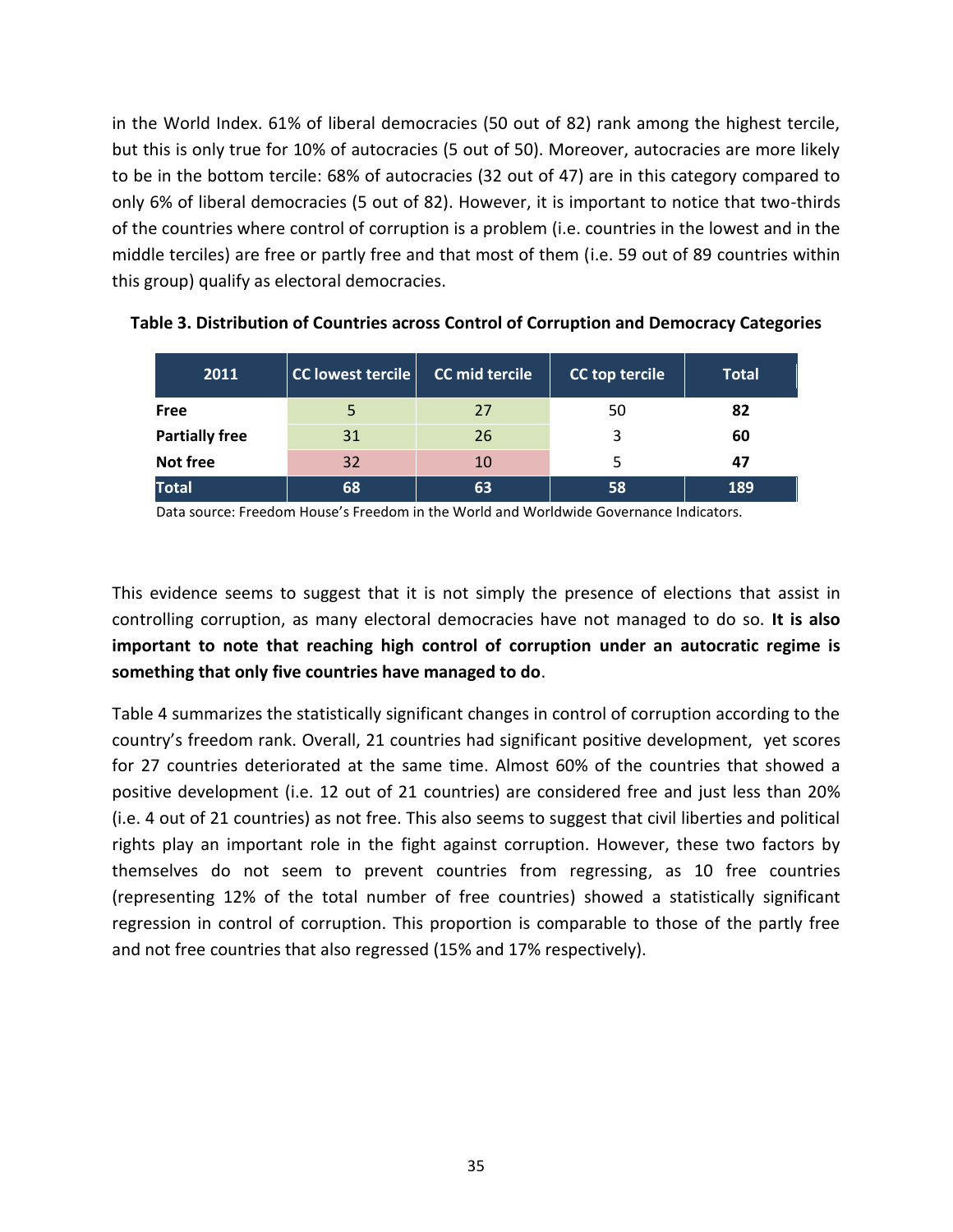| 1996-2011    | <b>Free</b> | <b>Partly Free Not Free</b> |    | <b>Total</b> |
|--------------|-------------|-----------------------------|----|--------------|
| Progression  | 12          | 5                           | 4  | 21           |
| Regression   | 10          | q                           | 8  | 27           |
| <b>Total</b> | 22          | 14                          | 12 | 48           |

<span id="page-36-0"></span>**Table 4. Number of Countries that Progressed and Regressed in Control of Corruption**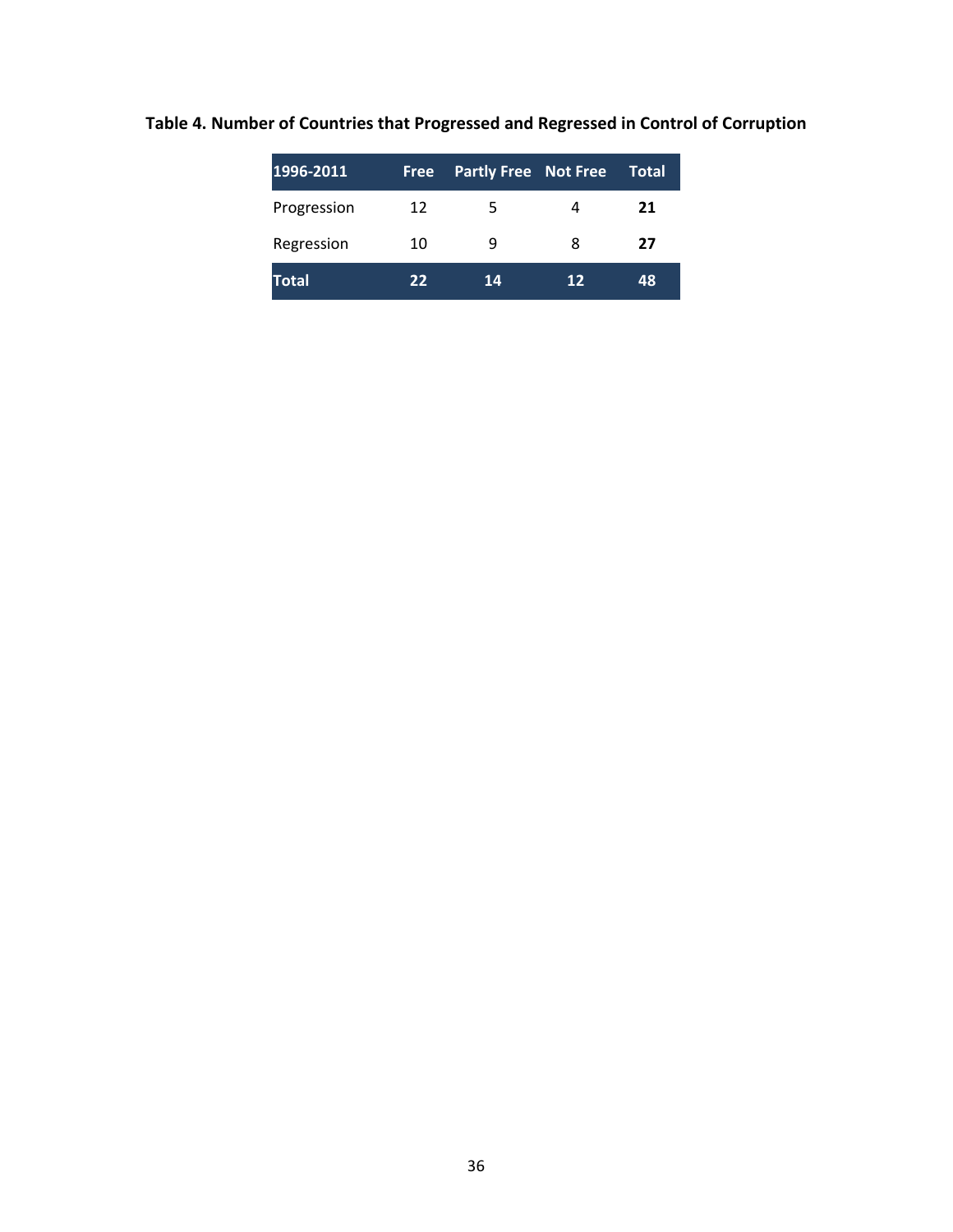## **V. Over and Under-Performers**

As shown in the previous section, the empirical data shows evidence of strong association between control of corruption and determinants of political and economic modernity. A regression model explaining control of corruption by development levels, for instance, accounts for over half of the variation in the dependent variable, without any policy-related or governance-related variable. In other words, if we know the degree of modernity in a society, we can largely predict how 'corrupt' or free of corruption this particular society will be. This shows that important limitations may exist for human agency in low development contexts. We call this the modernity 'goodness of fit' for control of corruption (Mungiu-Pippidi et al. 2011). It is quite important to understand if a country performs better or worse than its modernization structural determinants would predict. The fundamental policy question thus becomes whether treating corruption will help to increase modernization and development—which makes sense according to the Weberian logic—or, to the contrary, whether social modernization and development are the only realistic cures for corruption (Krastev 2004). Does a country develop because poorly paid judges are made to stop taking bribes? Or is it rather the other way around: that an influx of money which raises the material status and dignity of judges brings about a cleaner judiciary?

While a substantive answer to this question will be attempted later in this research project, an estimation of the modernity goodness of fit and the resulting performance of agency per country is essential to understanding performance. We therefore use HDI as a proxy for development and use a linear regression to predict the control of corruption scores. This variable does indeed account for a large portion of the variation in the control of corruption scores. However, we notice that many countries in reality do worse than we would expect given their level of development, whereas others do much better than the model predicts.

[Table 5](#page-39-0) shows the five countries per region that over- or underperformed in control of corruption, given their levels of development. The first interesting finding is that with the exception of Chile, Uruguay and Costa Rica in Latin America and Estonia in Eastern Europe all other countries in these two regions should be doing better in terms of control of corruption. The average HDI score for the bottom five underperformers in Eastern Europe and the Former Soviet Union, namely Turkmenistan, Russia, Azerbaijan, Kazakhstan and Ukraine, is 0.72. Turkmenistan, the country with the lowest score of these five, 0.68, is closer to the levels of corruption registered in countries with significantly lower levels of development such as Myanmar (HDI = 0.48) and Afghanistan (HDI = 0.39), when the model predicts that its level of development should place it closer to South Africa, a country that ranks at the  $60<sup>th</sup>$  percentile of control of corruption. Russia is another dramatic case: with an HDI of 0.75, the model predicts a control of corruption score similar to that of Lithuania. Instead, Russia is closer to countries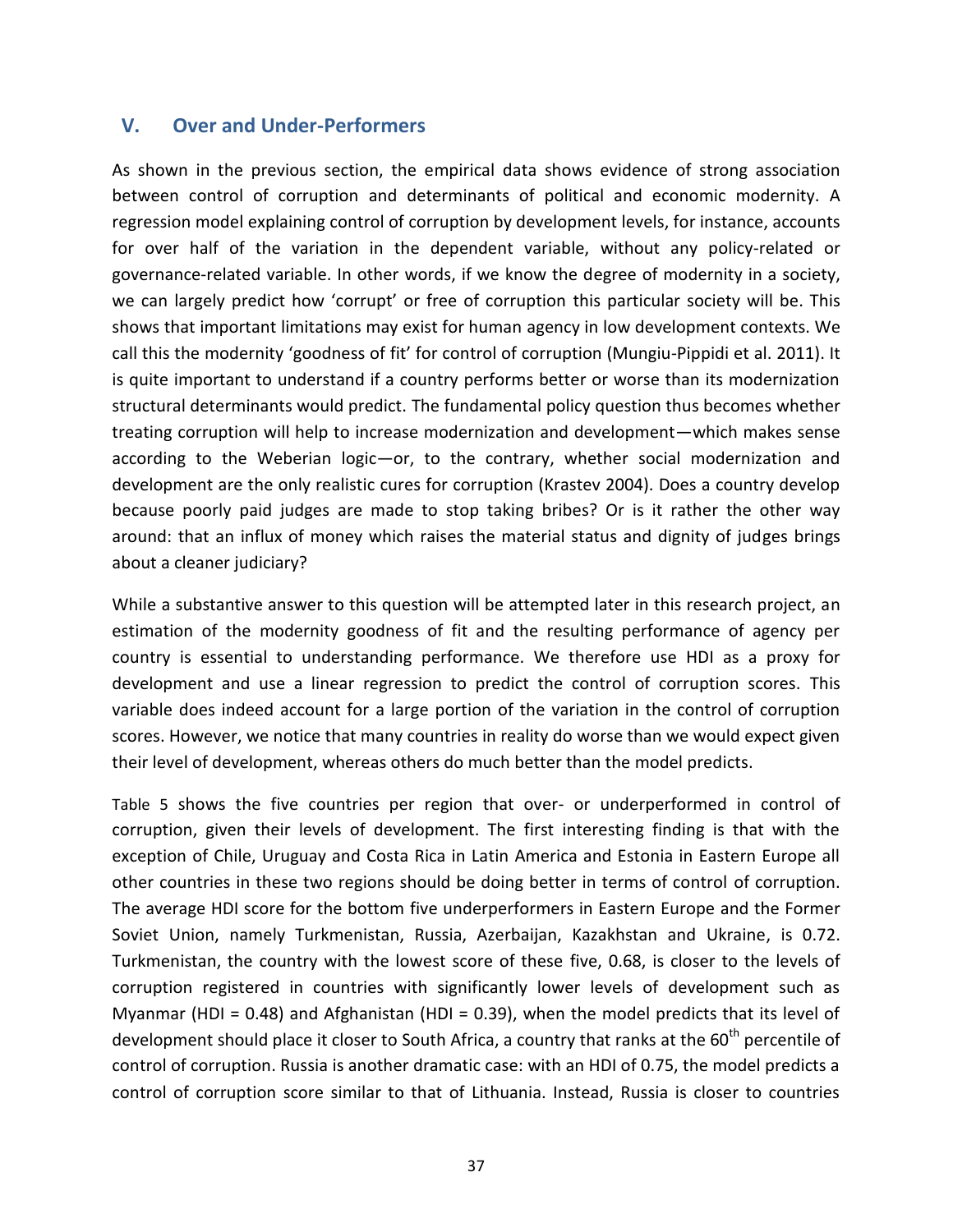with an HDI of 0.5 like Pakistan and the Republic of the Congo. In the case of Latin America two of the five underperformers, Argentina and Mexico, have the second and third best HDI scores in the region, 0.79 and 0.77, respectively. In 2011, these two countries had a control of corruption score comparable to that of Burkina Faso, a country with an HDI of 0.33, although the model predicts a value closer to the control of corruption of South Korea.

The table also shows that the level of control of corruption achieved by the usual examples of good governance (e.g., Denmark, Finland, New Zealand or Sweden) is not due to development alone. Despite their high HDI scores that range from 0.88 in Finland to 0.91 in New Zealand, the linear regression predicts a control of corruption score that would be equivalent to that of Estonia or Cyprus. These countries, however, are way above that score.

**Based on this analysis, the goal of this survey is to select the countries which shall be studied by individual reports as successful models of change in contemporary times. The criteria for being included in this group are:**

- **1. To have evolved above the green threshold to the top tercile of control of corruption in contemporary times (using the WGI control of corruption as a reference); and**
- **2. To have a control of corruption score superior to the modernity goodness of fit, so that evolution can be attributed to human agency, which shall be studied in the next stage of this research project.**

The countries highlighted in green correspond to this definition and will be studied further. Some exceptional cases like small islands were eliminated. **In conclusion, governance change is scarce, but not unattainable. The next stages of this project will follow these evolutions at national level, triangulating through different types of indicators at country and sector level to assess if change is indeed real, or only perceived, and develop a model of successful governance change.**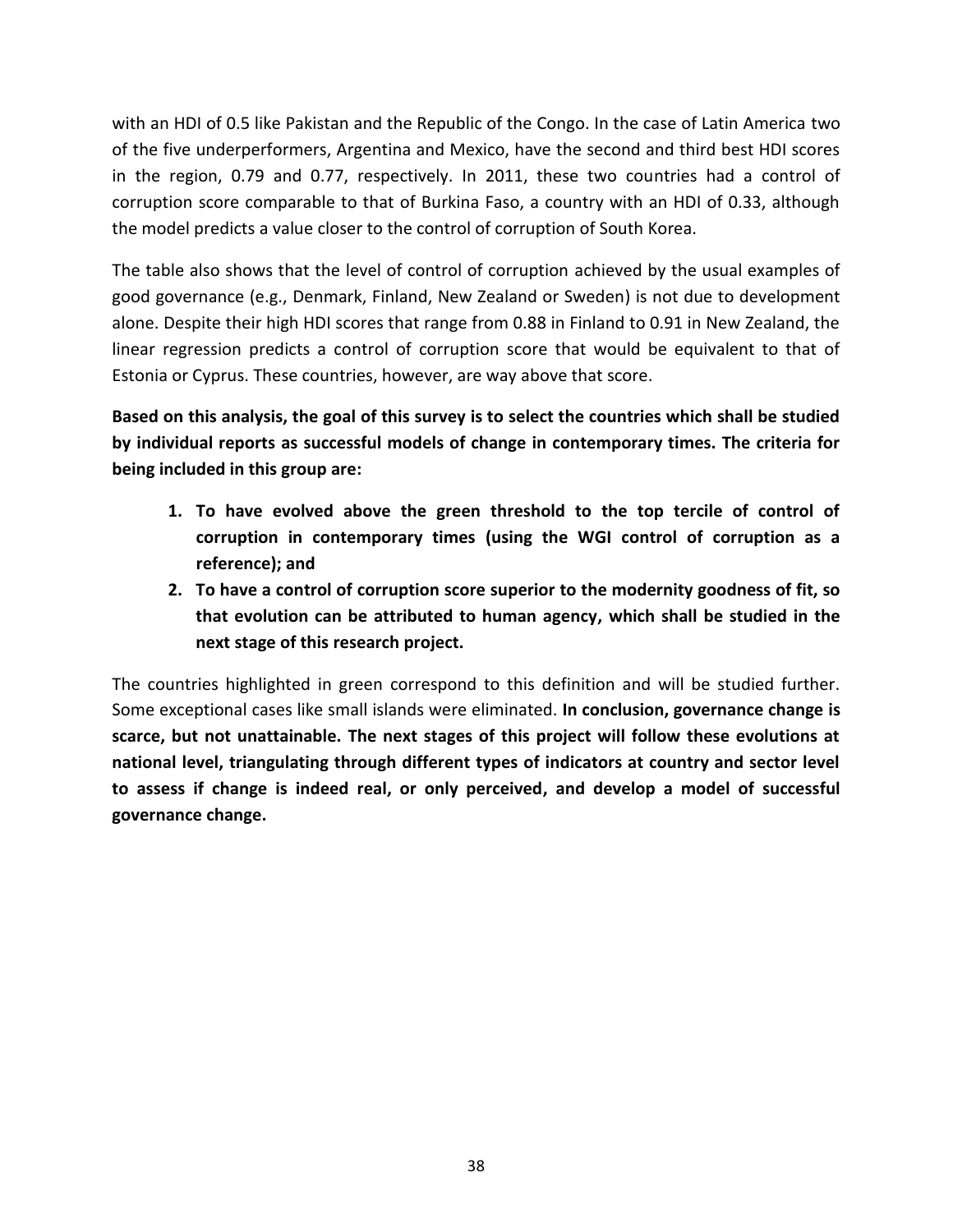# <span id="page-39-0"></span>**Table 5. Predicted Control of Corruption Scores Based on the Modernization Model**

| <b>Region</b>                | <b>Bottom 5</b><br><b>Under-</b><br>performers | <b>WGI</b><br><b>CoC</b><br>score | <b>Predicted</b><br>score | <b>Residual</b> | Top 5 Over-<br>performers | <b>WGI</b><br><b>CoC</b><br>score | <b>Predicted</b><br>score | <b>Residual</b> |
|------------------------------|------------------------------------------------|-----------------------------------|---------------------------|-----------------|---------------------------|-----------------------------------|---------------------------|-----------------|
| Asia & the<br><b>Pacific</b> | Fiji                                           | $-0.91$                           | 0.06                      | $-0.97$         | Bhutan                    | 0.83                              | $-0.62$                   | 1.45            |
|                              | Myanmar                                        | $-1.68$                           | $-0.78$                   | $-0.90$         | Singapore                 | 2.18                              | 0.78                      | 1.40            |
|                              | Philippines                                    | $-0.82$                           | $-0.12$                   | $-0.70$         | Japan                     | 1.54                              | 0.92                      | 0.62            |
|                              | China                                          | $-0.60$                           | 0.04                      | $-0.65$         | Vanuatu                   | 0.35                              | $-0.23$                   | 0.58            |
|                              | Mongolia                                       | $-0.71$                           | $-0.10$                   | $-0.61$         | Solomon Islands           | $-0.46$                           | $-0.67$                   | 0.21            |
|                              |                                                |                                   |                           |                 |                           |                                   |                           |                 |
|                              | Turkmenistan                                   | $-1.44$                           | 0.04                      | $-1.47$         | Estonia                   | 0.91                              | 0.65                      | 0.26            |
| Eastern                      | Russia                                         | $-1.07$                           | 0.32                      | $-1.40$         |                           |                                   |                           |                 |
| Europe &                     | Azerbaijan                                     | $-1.17$                           | 0.11                      | $-1.28$         |                           |                                   |                           |                 |
| former USSR                  | Kazakhstan                                     | $-1.00$                           | 0.28                      | $-1.27$         |                           |                                   |                           |                 |
|                              | Ukraine                                        | $-0.97$                           | 0.22                      | $-1.19$         |                           |                                   |                           |                 |
|                              |                                                |                                   |                           |                 |                           |                                   |                           |                 |
| <b>Latin America</b>         | Venezuela                                      | $-1.24$                           | 0.25                      | $-1.49$         | Chile                     | 1.50                              | 0.53                      | 0.97            |
|                              | Ecuador                                        | $-0.88$                           | 0.19                      | $-1.07$         | Uruguay                   | 1.29                              | 0.44                      | 0.85            |
|                              | Argentina                                      | $-0.44$                           | 0.50                      | $-0.93$         | Costa Rica                | 0.67                              | 0.29                      | 0.38            |
|                              | Dom. Republic                                  | $-0.83$                           | 0.06                      | $-0.89$         |                           |                                   |                           |                 |
|                              | Mexico                                         | $-0.37$                           | 0.39                      | $-0.76$         |                           |                                   |                           |                 |
|                              |                                                |                                   |                           |                 |                           |                                   |                           |                 |
|                              | Libya                                          | $-1.26$                           | 0.40                      | $-1.66$         | Qatar                     | 1.52                              | 0.62                      | 0.90            |
| <b>Middle East</b>           | Lebanon                                        | $-0.84$                           | 0.26                      | $-1.10$         | Cyprus                    | 1.07                              | 0.68                      | 0.40            |
| & North                      | Iran                                           | $-0.88$                           | 0.14                      | $-1.03$         | <b>UAE</b>                | 0.98                              | 0.70                      | 0.28            |
| Africa                       | Iraq                                           | $-1.32$                           | $-0.42$                   | $-0.90$         | Oman                      | 0.37                              | 0.13                      | 0.24            |
|                              | Syria                                          | $-1.05$                           | $-0.16$                   | $-0.89$         | Morocco                   | $-0.16$                           | $-0.38$                   | 0.22            |
|                              |                                                |                                   |                           |                 |                           |                                   |                           |                 |
| Sub-Saharan<br>Africa        | Eq. Guinea                                     | $-1.49$                           | $-0.56$                   | $-0.93$         | Rwanda                    | 0.48                              | $-1.00$                   | 1.48            |
|                              | Gabon                                          | $-0.76$                           | $-0.01$                   | $-0.76$         | Cape Verde                | 0.77                              | $-0.43$                   | 1.20            |
|                              | Angola                                         | $-1.33$                           | $-0.77$                   | $-0.56$         | <b>Botswana</b>           | 0.97                              | $-0.16$                   | 1.14            |
|                              | Congo                                          | $-1.14$                           | $-0.58$                   | $-0.56$         | Lesotho                   | 0.19                              | $-0.91$                   | 1.10            |
|                              | Sudan                                          | $-1.33$                           | $-1.08$                   | $-0.25$         | Mozambique                | $-0.40$                           | $-1.44$                   | 1.04            |
|                              |                                                |                                   |                           |                 |                           |                                   |                           |                 |
| Western                      | Greece                                         | $-0.12$                           | 0.77                      | $-0.89$         | Denmark                   | 2.37                              | 0.90                      | 1.48            |
| <b>Europe and</b>            | Italy                                          | $-0.04$                           | 0.82                      | $-0.86$         | New Zealand               | 2.36                              | 0.96                      | 1.41            |
| <b>North</b>                 |                                                |                                   |                           |                 | Sweden                    | 2.25                              | 0.93                      | 1.32            |
| America                      |                                                |                                   |                           |                 | Finland                   | 2.15                              | 0.84                      | 1.30            |
| (with<br>Australia &         |                                                |                                   |                           |                 |                           |                                   |                           |                 |
| New Zealand)                 |                                                |                                   |                           |                 | Luxembourg                | 2.06                              | 0.78                      | 1.27            |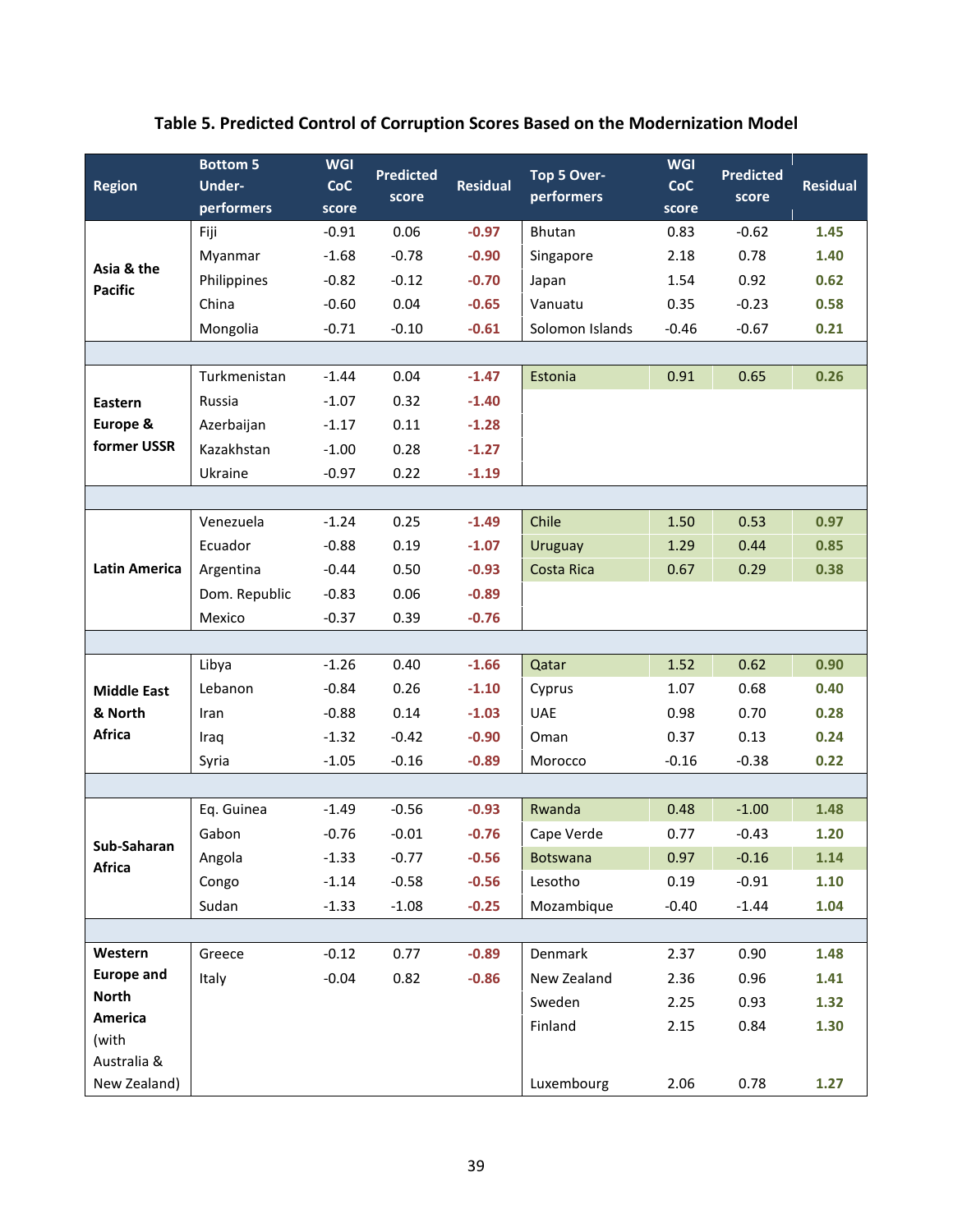## **VI. Conclusion**

Governance has not changed much in the last two decades, although the world has been more concerned with it than ever. Better instruments are probably needed to trace change across time, but the current ones should not be underestimated. If citizens in surveys and experts both perceive that little change has taken place, it is because the more activity than ever in this area has not resulted in radically different outcomes as, for instance, changes in the rules of the game. The shining exceptions can be counted on the fingers of one hand and include only small states, such as the democratic republics of Estonia, Botswana, Uruguay, Costa Rica, the monarchies of Bhutan and Qatar and a plethora of tiny islands. They add to older performers, such as Japan, Singapore, Chile, Northern European and North American states, plus Australia and New Zealand, which have managed to create a virtuous circle of governance and development that helped one another to achieve ever better performances.

This lack of change cannot be blamed on the strong modernity determinism of governance, although this exists. Some countries grew richer in this interval, and their control of corruption has not improved. Some countries grew more democratic, but again control of corruption lagged behind. **By and large, change in governance lags behind other types of social change.** 

**Development accounts for an important part of governance, but there is also a good governance dividend, as well as a poor governance penalty**. For instance, the best governed countries in the world are rich, but their governance is even better than their development would predict. Is it then by mere chance that such countries, Scandinavian countries in particular, have also managed better through the current economic crisis? At the opposite extreme, we find countries of great economic potential, but far worse governed than their development would allow (e.g., Italy, Greece, Russia and China). In the former cases, we see economic management problems having already caught up. In the latter, one can but ask if development can be sustainable, despite their current performance, and whether it shall result in the cohesive societies that we see in Northern Europe. Our data leaves serious doubt. In the lower part of the scale, we find the real dramatic examples of Syria, Congo and Central Asian states, whose governance is far below their development levels and which have entered a vicious circle of poor governance and underdevelopment.

A final mention of countries whose governance is in line with their economic development is worth noting. The last decades of unprecedented good governance promotion seem to matter in these countries to the extent that far greater demand for good governance was created. Brazil, Turkey, Bulgaria and Egypt have the governance one would expect based on their HDI. But in their capitals and greater cities, the good governance discourse has generated increased demand for more impartial institutions, leading to veritable social explosions when economic strain occurred. Grassroots agency seems to call for more action from political elites to bring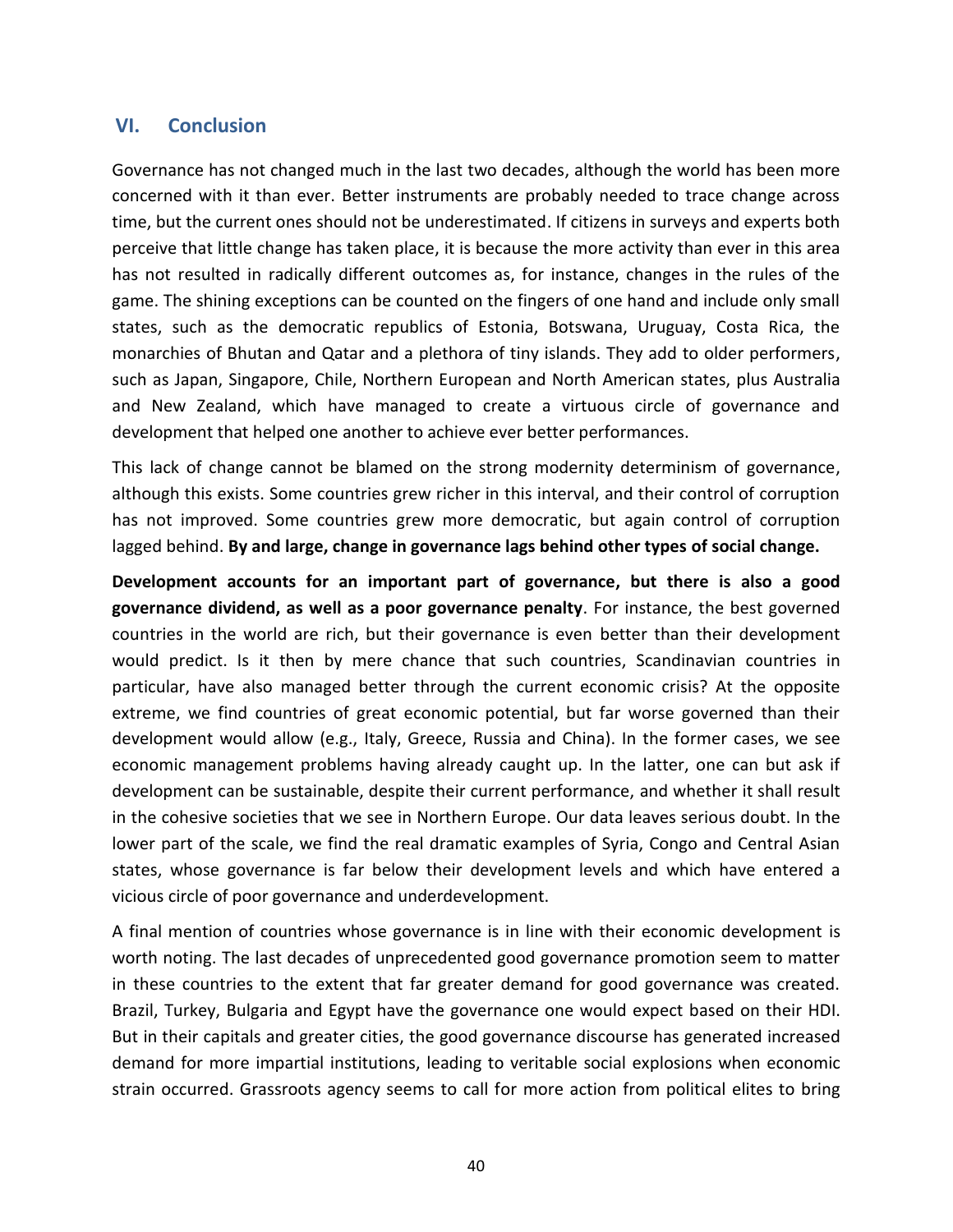about change faster in these contexts, and seeing the long list of such countries, we can only presume that we are at the beginning, not the end, of a global anti-corruption grassroots movement.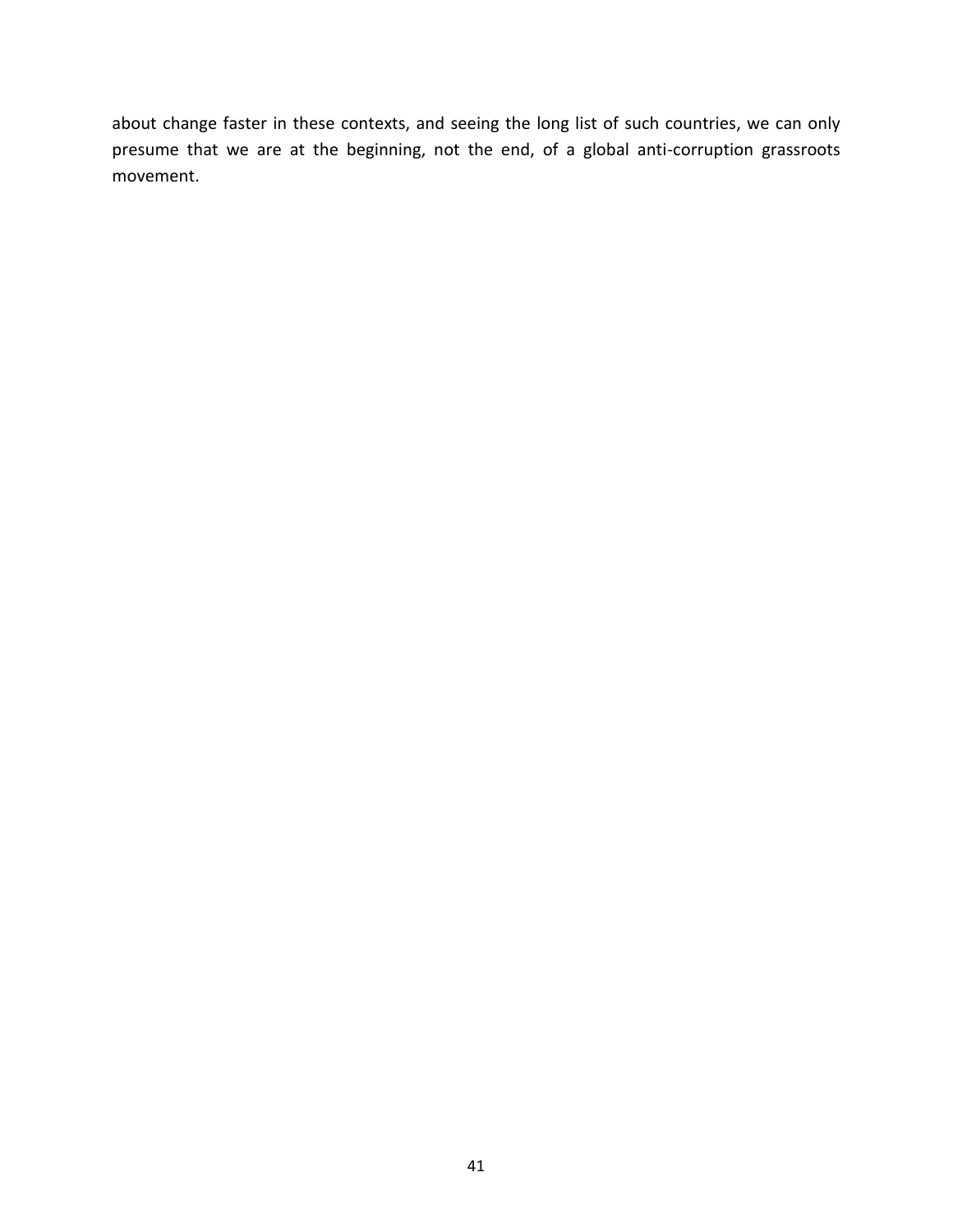### **VII. References**

Andrews, M. (2008). "The Good Governance Agenda: Beyond Indicators without Theory", *Oxford Development Studies* 36(4):379-407.

Bertelsmann Stiftung (2012). *Bertelsmann Transformation Index: China Country Report*. Available at http://www.bti-project.de/laendergutachten/aso/chn/2012/#transformation.

Charron, N., and Lapuente, V. (2010). "Does Democracy Produce Quality of Government?", *European Journal of Political Research*, *49*(4):443-470.

Denoeux, G. (2011). "Country at the Crossroads: Morocco". *Freedom House Countries at the Crossroads*.

Holmberg, S., Rothstein, B., and Nasiritousi, N. (2009). "Quality of Government: What You Get", *Annual Review of Political Science*, 12:135-161.

Huntington, S. (1968): *Political Order in Changing Societies*, New Haven, Yale University Press

Kaufmann, D., Kraay, A. & Zoido-Lobatón P. (1999): "Aggregating Governance Indicators", *World Bank Policy Research Working Paper* No. 2195

Kaufmann, D. (2005): "Myths and realities about Governance and Corruption: Global evidence and lessons for Ukraine". The World Bank Institute, Special Seminar Presentation at ICPS, Kyiv, Ukraine, June 15th, 2005

Kaufmann, D., Kraay, A., and Mastruzzi, M. (2006). *Measuring Corruption: Myths and Realities*. Washington, DC: World Bank.

Knack, S. (2006). "Measuring Forruption in Eastern Europe and Central Asia: A Critique of Cross-Country Indicators", *World Bank Policy Research Working Paper*: 3968. Available at http://www. wds.worldbank.org/servlet/WDSContentServer/WDSP/IB/2006/07/13/000016406\_200 60713140304/Rendered/PDF/wps3968.pdf.

Krastev, I. (2004). *Shifting Obsessions: Three Essays on the Politics of Anticorruption*. Budapest: Central European University Press.

Kupatadze, A. (2011). "Similar Events, Different Outcomes: Accounting for Diverging Corruption Patterns in Post-Revolution Georgia and Ukraine", *Caucasus Analytical Digest*, No. 26. Available at http://www.css.ethz.ch/publications/pdfs/CAD-26-2-4.pdf.

Minzner, C. (2011). "Country at the Crossroads: China", Freedom House Countries at the Crossroads 2011. Available at http://www.freedomhouse.org/report/countriescrossroads/2011/china.